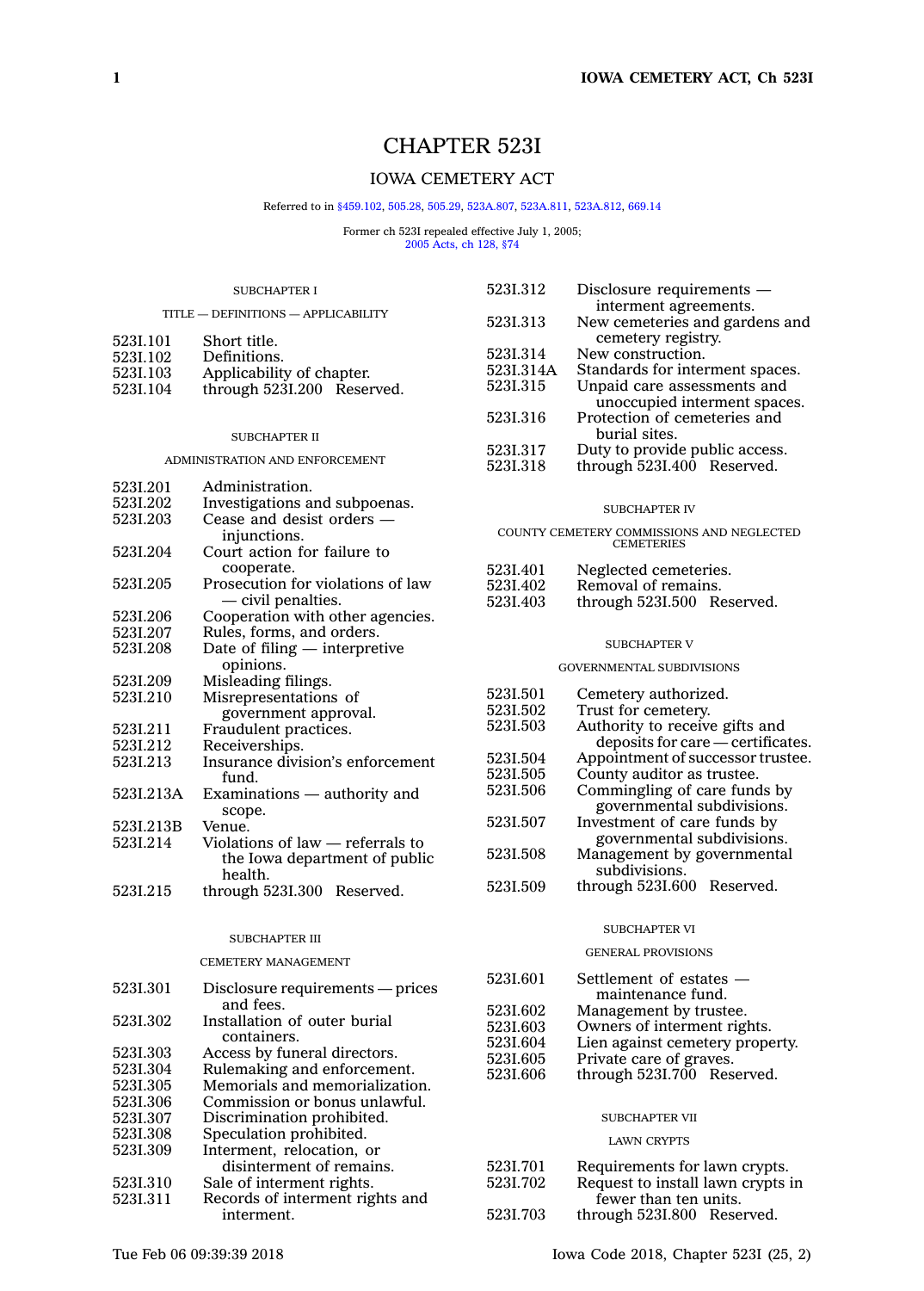| <b>SUBCHAPTER VIII</b> |                                                                  | 5231.808  | Examination fee.                        |
|------------------------|------------------------------------------------------------------|-----------|-----------------------------------------|
|                        | PERPETUAL CARE CEMETERIES - REQUIREMENTS                         | 5231.809  | Trust agreement provisions.             |
| 5231.801               |                                                                  | 5231.810  | Care funds.                             |
|                        | Applicability and conversion by<br>nonperpetual care cemeteries. | 523I.811  | Use of distributions from care<br>fund. |
| 5231.802               | Advertising.                                                     |           |                                         |
| 5231.803               | Perpetual care registry.                                         | 523I.811A | Emergency use of care funds.            |
| 523I.804               | Use of gift for special care.                                    | 523I.812  | Suit by commissioner.                   |
| 5231.805               | Initial deposit.                                                 | 523I.813  | Annual report by perpetual care         |
| 5231.806               | Irrevocable trust.                                               |           | cemeteries.                             |
| 523I.807               | Care fund deposits.                                              | 5231.814  | Unified annual reports.                 |
|                        |                                                                  |           |                                         |

#### SUBCHAPTER I

## TITLE — DEFINITIONS — APPLICABILITY

#### **523I.101 Short title.**

This [chapter](https://www.legis.iowa.gov/docs/code//523I.pdf) may be cited as the *"Iowa Cemetery Act"*. 2005 [Acts,](https://www.legis.iowa.gov/docs/acts/2005/CH0128.pdf) ch 128, §6

## **523I.102 Definitions.**

For purposes of this [chapter](https://www.legis.iowa.gov/docs/code//523I.pdf), unless the context otherwise requires:

1. *"Authorized to do business within this state"* means <sup>a</sup> person licensed, registered, or subject to regulation by an agency of the state of Iowa or who has filed <sup>a</sup> consent to service of process with the commissioner for purposes of this [chapter](https://www.legis.iowa.gov/docs/code//523I.pdf).

2. *"Burial site"* means any area, except <sup>a</sup> cemetery, that is used to inter or scatter remains.

3. *"Capital gains"* means appreciation in the value of trust assets for which <sup>a</sup> market value may be determined with reasonable certainty after deduction of investment losses, taxes, expenses incurred in the sale of trust assets, any costs of the operation of the trust, examination expenses, and any audit expenses.

4. *"Care fund"* means funds set aside for the care of <sup>a</sup> perpetual care cemetery, including all of the following:

*a.* Money or real or personal property impressed with <sup>a</sup> trust by the terms of this [chapter](https://www.legis.iowa.gov/docs/code//523I.pdf).

*b.* Contributions in the form of <sup>a</sup> gift, grant, or bequest.

*c.* Any accumulated income that the trustee of the fund or the cemetery allocates to principal.

5. *"Casket"* means <sup>a</sup> rigid container which is designed for the encasement of human remains and which is usually constructed of wood, metal, fiberglass, plastic, or like material and ornamented and lined with fabric.

6. *"Cemetery"* means any area that is or was open to use by the public in general or any segment thereof and is used or is intended to be used to inter or scatter remains. *"Cemetery"* does not include the following:

*a.* A private burial site where use is restricted to members of <sup>a</sup> family, if the interment rights are conveyed without <sup>a</sup> monetary payment, fee, charge, or other valuable form of compensation or consideration.

*b.* A private burial site where use is restricted to <sup>a</sup> narrow segment of the public, if the interment rights are conveyed without <sup>a</sup> monetary payment, fee, charge, or other valuable form of compensation or consideration.

*c.* A pioneer cemetery.

7. *"Columbarium"* means <sup>a</sup> structure, room, or space in <sup>a</sup> mausoleum or other building containing niches or recesses for disposition of cremated remains.

8. *"Commissioner"* means the commissioner of insurance.

9. *"Common business enterprise"* means <sup>a</sup> group of two or more business entities that share common ownership in excess of fifty percent.

10. *"Disinterment"* means to remove human remains from their place of final disposition.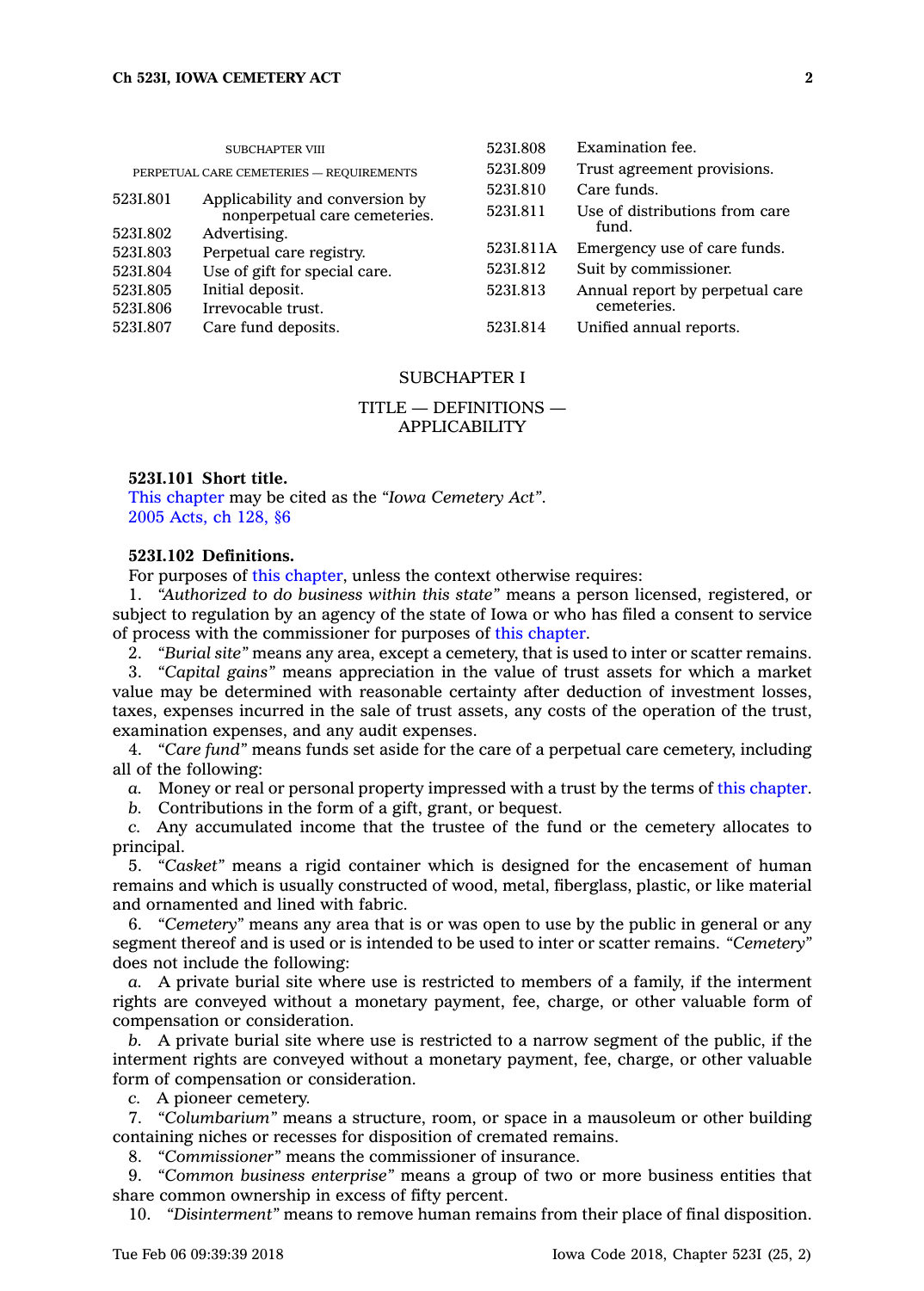**3 IOWA CEMETERY ACT, §523I.102**

11. *"Doing business in this state"* means issuing or performing wholly or in part any term of an interment rights agreement executed within the state of Iowa.

12. *"Financial institution"* means <sup>a</sup> state or federally insured bank, savings association, credit union, trust department thereof, or <sup>a</sup> trust company that is authorized to do business within this state, that has been granted trust powers under the laws of this state or the United States, and that holds funds under <sup>a</sup> trust agreement. *"Financial institution"* does not include <sup>a</sup> cemetery or any person employed by or directly involved with <sup>a</sup> cemetery.

13. *"Garden"* means an area within <sup>a</sup> cemetery established by the cemetery as <sup>a</sup> subdivision for organizational purposes, not for sale purposes.

14. *"Grave space"* means <sup>a</sup> space of ground in <sup>a</sup> cemetery that is used or intended to be used for an in-ground burial.

15. *"Gross selling price"* means the aggregate amount <sup>a</sup> purchaser is obligated to pay for interment rights, exclusive of finance charges.

16. *"Inactive cemetery"* means <sup>a</sup> cemetery that is not operating on <sup>a</sup> regular basis, is not offering to sell or provide interments or other services reasonably necessary for interment, and does not provide or permit reasonable ingress or egress for the purposes of visiting interment spaces.

17. *"Income"* means the return in money or property derived from the use of trust principal after deduction of investment losses, taxes, and expenses incurred in the sale of trust assets, any cost of the operation of the trust, examination expenses or fees, and any audit expenses. *"Income"* includes but is not limited to:

*a.* Rent of real or personal property, including sums received for cancellation or renewal of <sup>a</sup> lease and any royalties.

*b.* Interest on money lent, including sums received as consideration for prepayment of principal.

*c.* Cash dividends paid on corporate stock.

*d.* Interest paid on deposit funds or debt obligations.

*e.* Gain realized from the sale of trust assets.

18. *"Insolvent"* means the inability to pay debts as they become due in the usual course of business.

19. *"Interment rights"* means the rights to place remains in <sup>a</sup> specific location for use as <sup>a</sup> final resting place or memorial.

20. *"Interment rights agreement"* means an agreement to furnish memorials, memorialization, opening and closing services, or interment rights.

21. *"Interment space"* means <sup>a</sup> space used or intended to be used for the interment of remains including but not limited to <sup>a</sup> grave space, lawn crypt, mausoleum crypt, and niche.

22. *"Lawn crypt"* means <sup>a</sup> preplaced enclosed chamber, which is usually constructed of reinforced concrete and poured in place, or <sup>a</sup> precast unit installed in quantity, either side-by-side or at multiple depths, and covered by earth or sod.

23. *"Lot"* means an area in <sup>a</sup> cemetery containing more than one interment space which is uniquely identified by an alphabetical, numeric, or alphanumerical identification system.

24. *"Maintenance fund"* means funds set aside for the maintenance of <sup>a</sup> nonperpetual care cemetery, including all of the following:

*a.* Money or real or personal property impressed with <sup>a</sup> trust by the terms of this [chapter](https://www.legis.iowa.gov/docs/code//523I.pdf).

*b.* Contributions in the form of <sup>a</sup> gift, grant, or bequest.

*c.* Any accumulated income that the trustee of the fund or the cemetery allocates to principal.

25. *"Mausoleum"* means an aboveground structure designed for the entombment of human remains.

26. *"Mausoleum crypt"* means <sup>a</sup> chamber in <sup>a</sup> mausoleum of sufficient size to contain casketed human remains.

27. *"Memorial"* means any product, including any foundation other than <sup>a</sup> mausoleum or columbarium, used for identifying an interment space or for commemoration of the life, deeds, or career of <sup>a</sup> decedent including but not limited to <sup>a</sup> monument, marker, niche plate, urn garden plaque, crypt plate, cenotaph, marker bench, and vase.

28. *"Memorial care"* means any care provided or to be provided for the general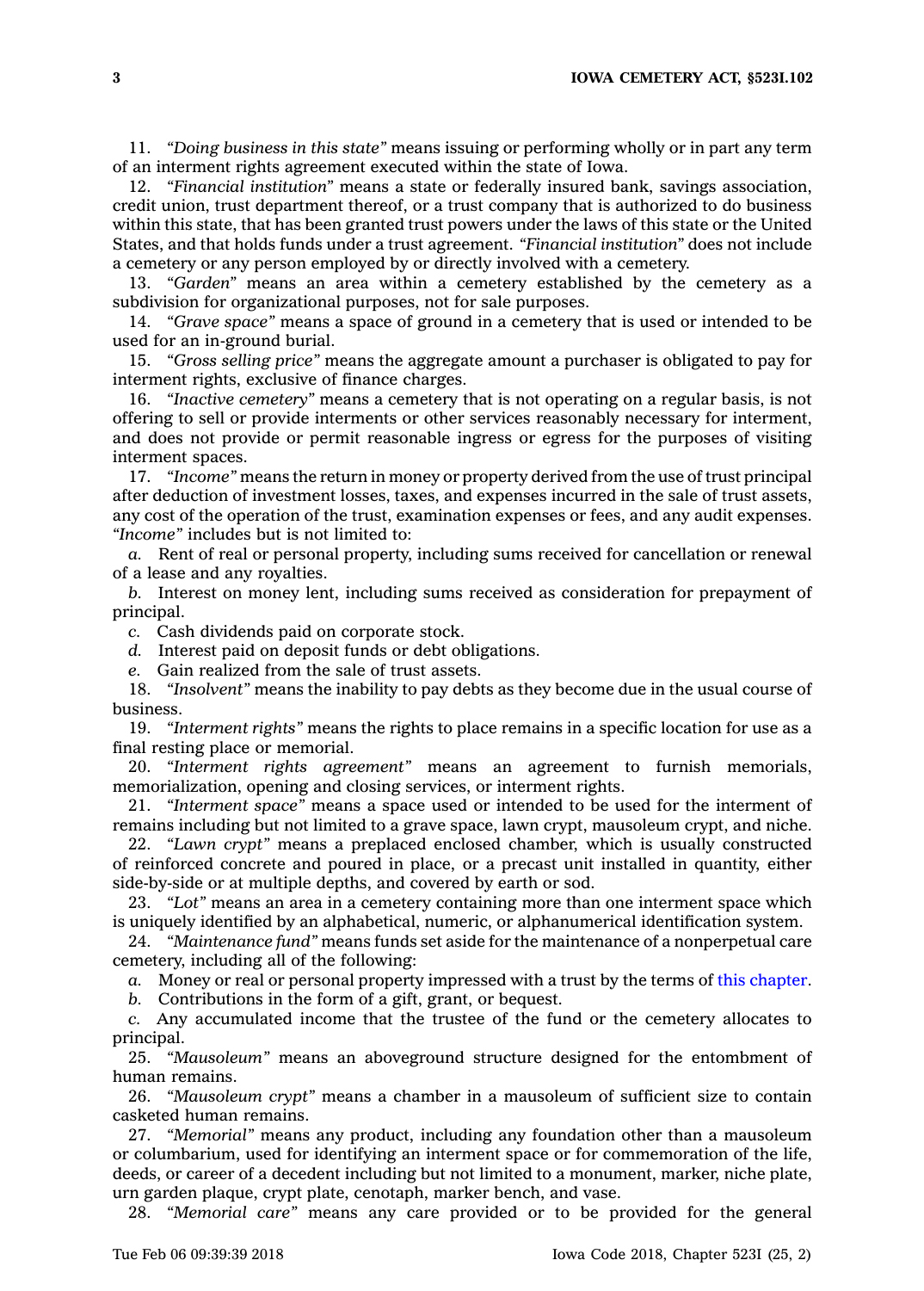maintenance of memorials including foundation repair or replacement, resetting or straightening tipped memorials, repairing or replacing inadvertently damaged memorials, and any other care clearly specified in the purchase agreement.

29. *"Memorial dealer"* means any person offering or selling memorials retail to the public.

30. *"Memorialization"* means any permanent system designed to mark or record the name and other data pertaining to <sup>a</sup> decedent.

31. *"Merchandise"* means any personal property offered or sold for use in connection with the funeral, final disposition, memorialization, or interment of human remains, but which is exclusive of interment rights.

32. *"Neglected cemetery"* means <sup>a</sup> cemetery where there has been <sup>a</sup> failure to cut grass or weeds or care for graves, memorials or memorialization, walls, fences, driveways, and buildings, or for which proper records of interments have not been maintained.

33. *"Niche"* means <sup>a</sup> recess or space in <sup>a</sup> columbarium or mausoleum used for placement of cremated human remains.

34. *"Opening and closing services"* means one or more services necessarily or customarily provided in connection with the interment or entombment of human remains or <sup>a</sup> combination thereof.

35. *"Operating <sup>a</sup> cemetery"* means offering to sell or selling interment rights, or any service or merchandise necessarily or customarily provided for <sup>a</sup> funeral, or for the entombment or cremation of <sup>a</sup> dead human, or any combination thereof, including but not limited to opening and closing services, caskets, memorials, vaults, urns, and interment receptacles.

36. *"Outer burial container"* means any container which is designed for placement in the ground around <sup>a</sup> casket or an urn including but not limited to containers commonly known as burial vaults, urn vaults, grave boxes, grave liners, and lawn crypts.

37. *"Perpetual care cemetery"* includes all of the following:

*a.* Any cemetery that was organized or commenced business in this state on or after July 1, 1995.

*b.* Any cemetery that has established <sup>a</sup> care fund in compliance with section [523I.810](https://www.legis.iowa.gov/docs/code/523I.810.pdf).

*c.* Any cemetery that represents that it is <sup>a</sup> perpetual care cemetery in its interment rights agreement.

*d.* Any cemetery that represents in any other manner that the cemetery provides perpetual, permanent, or guaranteed care.

38. *"Person"* means an individual, firm, corporation, partnership, joint venture, limited liability company, association, trustee, government or governmental subdivision, agency, or other entity, or any combination thereof.

39. *"Pioneer cemetery"* means <sup>a</sup> cemetery where there were twelve or fewer burials in the preceding fifty years.

40. *"Purchaser"* means <sup>a</sup> person who purchases memorials, memorialization, opening and closing services, scattering services, interment rights, or <sup>a</sup> combination thereof. A purchaser need not be <sup>a</sup> beneficiary of the interment rights agreement.

41. *"Relative"* means <sup>a</sup> great-grandparent, grandparent, father, mother, spouse, child, brother, sister, nephew, niece, uncle, aunt, first cousin, second cousin, third cousin, or grandchild connected to <sup>a</sup> person by either blood or affinity.

42. *"Religious cemetery"* means <sup>a</sup> cemetery that is owned, operated, or controlled by <sup>a</sup> recognized church or denomination, or <sup>a</sup> cemetery designated as such in the official Catholic directory on file with the insurance division or in <sup>a</sup> similar publication of <sup>a</sup> recognized church or denomination, or <sup>a</sup> cemetery that the commissioner determines is operating as <sup>a</sup> religious cemetery upon review of an application by the cemetery that includes <sup>a</sup> description of the cemetery's affiliation with <sup>a</sup> recognized church or denomination, the extent to which the affiliate organization is responsible for the financial and contractual obligations of the cemetery, or the provision of the Internal Revenue Code, if any, that exempts the cemetery from the payment of federal income tax.

43. *"Relocation"* means the act of taking remains from the place of interment or the place where the remains are being held to another designated place.

44. *"Remains"* means the body of <sup>a</sup> deceased human or <sup>a</sup> body part, or limb that has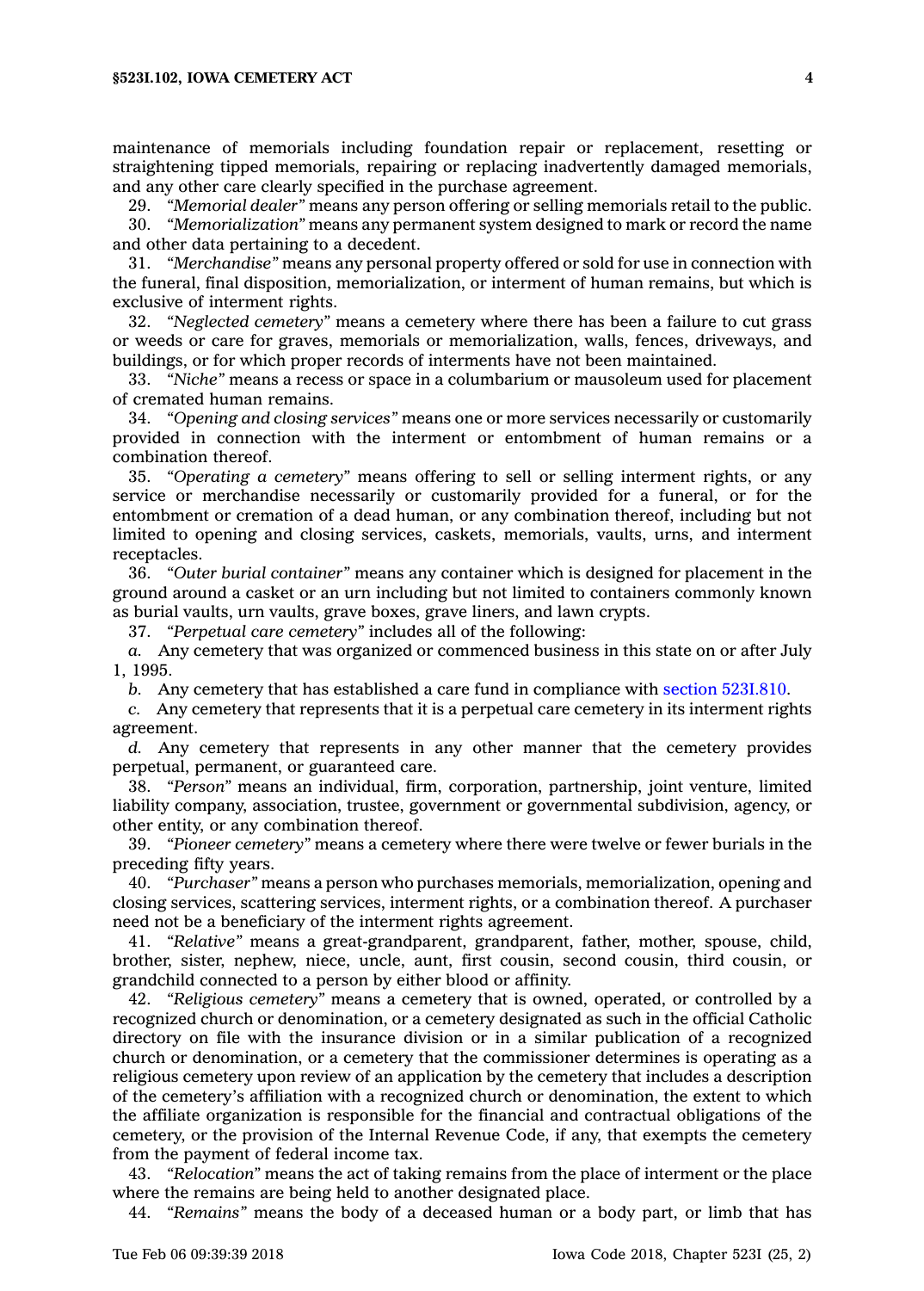been removed from <sup>a</sup> living human, including <sup>a</sup> body, body part, or limb in any stage of decomposition, or cremated remains.

45. *"Scattering services provider"* means <sup>a</sup> person in the business of scattering human cremated remains.

46. *"Seller"* means <sup>a</sup> person doing business within this state, including <sup>a</sup> person doing business within this state who advertises, sells, promotes, or offers to furnish memorials, memorialization, opening and closing services, scattering services, or interment rights, or <sup>a</sup> combination thereof, whether the transaction is completed or offered in person, through the mail, over the telephone, by the internet, or through any other means of commerce.

47. *"Special care"* means any care provided or to be provided that supplements or exceeds the requirements of this [chapter](https://www.legis.iowa.gov/docs/code//523I.pdf) in accordance with the specific directions of any donor of funds for such purposes.

48. *"Undeveloped space"* means <sup>a</sup> designated area or building within <sup>a</sup> cemetery that has been mapped and planned for future development but is not yet fully developed.

49. *"Veterans cemetery"* means <sup>a</sup> cemetery that is owned or operated by the state of Iowa or by the United States for the burial of veterans.

2005 [Acts,](https://www.legis.iowa.gov/docs/acts/2005/CH0128.pdf) ch 128, §7; 2006 Acts, ch [1117,](https://www.legis.iowa.gov/docs/acts/2006/CH1117.pdf) §118; 2007 [Acts,](https://www.legis.iowa.gov/docs/acts/2007/CH0175.pdf) ch 175, §34, 35; 2008 [Acts,](https://www.legis.iowa.gov/docs/acts/2008/CH1123.pdf) ch [1123,](https://www.legis.iowa.gov/docs/acts/2008/CH1123.pdf) §54; 2009 [Acts,](https://www.legis.iowa.gov/docs/acts/2009/CH0132.pdf) ch 132, §5; 2012 Acts, ch [1017,](https://www.legis.iowa.gov/docs/acts/2012/CH1017.pdf) §103 Referred to in [§37A.1](https://www.legis.iowa.gov/docs/code/37A.1.pdf)

# **523I.103 Applicability of chapter.**

1. This [chapter](https://www.legis.iowa.gov/docs/code//523I.pdf) applies to all of the following:

*a.* All cemeteries, except religious cemeteries that commenced business prior to July 1, 2005, and veterans cemeteries.

*b.* All persons advertising or offering memorials, memorialization, opening and closing services, scattering services at <sup>a</sup> cemetery, interment rights, or <sup>a</sup> combination thereof for sale.

*c.* Interments made in areas not dedicated as <sup>a</sup> cemetery, by <sup>a</sup> person other than the state archaeologist.

2. This [chapter](https://www.legis.iowa.gov/docs/code//523I.pdf) applies when <sup>a</sup> purchase agreement is executed within this state or an advertisement, promotion, or offer to furnish memorials, memorialization, opening and closing services, scattering services, interment rights, or <sup>a</sup> combination thereof is made or accepted within this state. An offer to furnish memorials, memorialization, opening and closing services, scattering services, interment rights, or <sup>a</sup> combination thereof is made within this state, whether or not either party is then present in this state, when the offer originates from this state or is directed by the offeror to this state and received by the offeree in this state through the mail, over the telephone, by the internet, or through any other means of commerce.

3. If <sup>a</sup> foreign person does not have <sup>a</sup> registered agent or agents in the state of Iowa, doing business within this state shall constitute the person's appointment of the secretary of state of the state of Iowa to be the person's true and lawful attorney upon whom may be served all lawful process of original notice in actions or proceedings arising or growing out of any contract or tort.

2005 [Acts,](https://www.legis.iowa.gov/docs/acts/2005/CH0128.pdf) ch 128, §8; 2006 Acts, ch [1010,](https://www.legis.iowa.gov/docs/acts/2006/CH1010.pdf) §147; 2006 Acts, ch [1117,](https://www.legis.iowa.gov/docs/acts/2006/CH1117.pdf) §119

**523I.104 through 523I.200** Reserved.

# SUBCHAPTER II

# ADMINISTRATION AND ENFORCEMENT

#### **523I.201 Administration.**

1. This [chapter](https://www.legis.iowa.gov/docs/code//523I.pdf) shall be administered by the commissioner. The commissioner may employ officers, attorneys, accountants, and other employees as needed for administering this [chapter](https://www.legis.iowa.gov/docs/code//523I.pdf).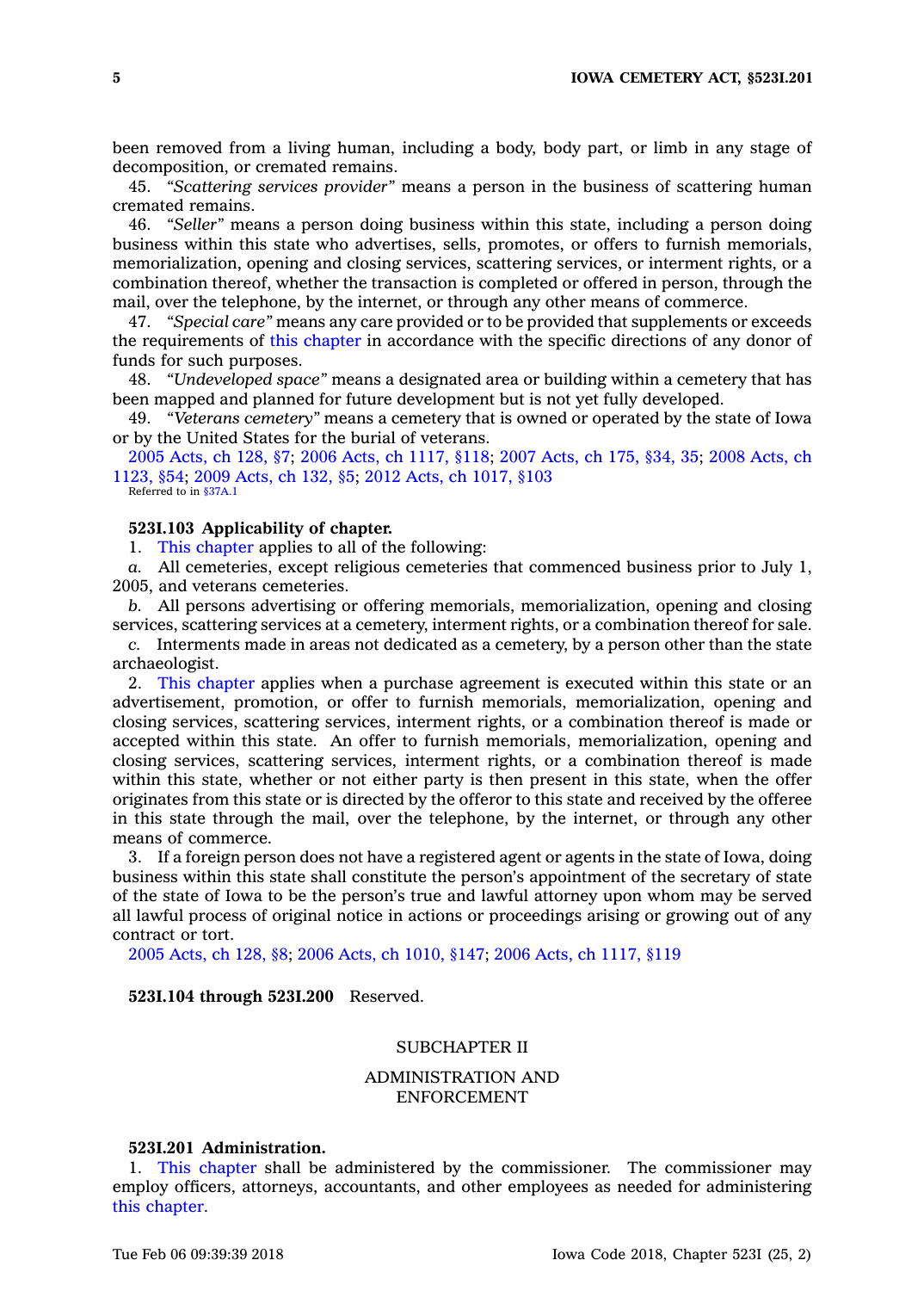2. It is unlawful for the commissioner or any administrative staff to use for personal benefit any information which is filed with or obtained by the commissioner and which is not made public. This [chapter](https://www.legis.iowa.gov/docs/code//523I.pdf) does not authorize the commissioner or any staff member to disclose any such information except among themselves or to other cemetery and funeral administrators, regulatory authorities, or governmental agencies, or when necessary and appropriate in <sup>a</sup> proceeding or investigation under this [chapter](https://www.legis.iowa.gov/docs/code//523I.pdf) or as required by [chapter](https://www.legis.iowa.gov/docs/code//22.pdf) 22. This [chapter](https://www.legis.iowa.gov/docs/code//523I.pdf) neither creates nor derogates any privileges that exist at common law or otherwise when documentary or other evidence is sought under <sup>a</sup> subpoena directed to the commissioner or any administrative staff.

3. The commissioner shall submit an annual report to the general assembly's standing committees on government oversight by October 1 of each year reporting on the administration of this [chapter](https://www.legis.iowa.gov/docs/code//523I.pdf). The report shall set forth any recommendations for changes in the law that the commissioner deems necessary or desirable to prevent abuses or evasions of this [chapter](https://www.legis.iowa.gov/docs/code//523I.pdf) or rules implementing this [chapter](https://www.legis.iowa.gov/docs/code//523I.pdf) or to rectify undesirable conditions in connection with the administration of this [chapter](https://www.legis.iowa.gov/docs/code//523I.pdf) or rules implementing this [chapter](https://www.legis.iowa.gov/docs/code//523I.pdf).

2005 [Acts,](https://www.legis.iowa.gov/docs/acts/2005/CH0128.pdf) ch 128, §9; 2006 Acts, ch [1030,](https://www.legis.iowa.gov/docs/acts/2006/CH1030.pdf) §64; 2006 Acts, ch [1117,](https://www.legis.iowa.gov/docs/acts/2006/CH1117.pdf) §120; 2007 [Acts,](https://www.legis.iowa.gov/docs/acts/2007/CH0175.pdf) ch 175, [§36,](https://www.legis.iowa.gov/docs/acts/2007/CH0175.pdf) 37; 2008 Acts, ch [1123,](https://www.legis.iowa.gov/docs/acts/2008/CH1123.pdf) §55; 2009 [Acts,](https://www.legis.iowa.gov/docs/acts/2009/CH0086.pdf) ch 86, §6

## **523I.202 Investigations and subpoenas.**

1. The commissioner may, for the purpose of discovering <sup>a</sup> violation of this [chapter](https://www.legis.iowa.gov/docs/code//523I.pdf) or implementing rules or orders issued under this [chapter](https://www.legis.iowa.gov/docs/code//523I.pdf), do any of the following:

*a.* Make such public or private investigations within or outside of this state as the commissioner deems necessary to determine whether any person has violated or is about to violate this [chapter](https://www.legis.iowa.gov/docs/code//523I.pdf), or implementing rules or orders issued under this [chapter](https://www.legis.iowa.gov/docs/code//523I.pdf), or to aid in the enforcement of this [chapter](https://www.legis.iowa.gov/docs/code//523I.pdf), or in the prescribing of rules and forms under this [chapter](https://www.legis.iowa.gov/docs/code//523I.pdf).

*b.* Require or permit any person to file <sup>a</sup> statement in writing, under oath or otherwise as the commissioner or attorney general determines, as to all the facts and circumstances concerning the matter being investigated.

*c.* Notwithstanding [chapter](https://www.legis.iowa.gov/docs/code//22.pdf) 22, keep confidential the information obtained in the course of an investigation. However, if the commissioner determines that it is necessary or appropriate in the public interest or for the protection of the public, the commissioner may share information with other administrators, regulatory authorities, or governmental agencies, or may publish information concerning <sup>a</sup> violation of this [chapter](https://www.legis.iowa.gov/docs/code//523I.pdf), or implementing rules or orders issued under this [chapter](https://www.legis.iowa.gov/docs/code//523I.pdf).

*d.* Investigate <sup>a</sup> cemetery and examine the books, accounts, papers, correspondence, memoranda, purchase agreements, files, or other documents or records of the cemetery.

*e.* Administer oaths and affirmations, subpoena witnesses, compel their attendance, take evidence, and require the production of any books, accounts, papers, correspondence, memoranda, purchase agreements, files, or other documents or records which the commissioner deems relevant or material to any investigation or proceeding under [this](https://www.legis.iowa.gov/docs/code//523I.pdf) [chapter](https://www.legis.iowa.gov/docs/code//523I.pdf) and implement rules, all of which may be enforced under [chapter](https://www.legis.iowa.gov/docs/code//17A.pdf) 17A.

*f.* Apply to the district court for an order requiring <sup>a</sup> person's appearance before the commissioner or attorney general, or <sup>a</sup> designee of either or both, in cases where the person has refused to obey <sup>a</sup> subpoena issued by the commissioner or attorney general. The person may also be required to produce documentary evidence germane to the subject of the investigation. Failure to obey <sup>a</sup> court order under this [subsection](https://www.legis.iowa.gov/docs/code/523I.202.pdf) constitutes contempt of court.

2. The commissioner may issue and bring an action in district court to enforce subpoenas within this state at the request of an agency or administrator of another state, if the activity constituting an alleged violation for which the information is sought would be <sup>a</sup> violation of this [chapter](https://www.legis.iowa.gov/docs/code//523I.pdf) had the activity occurred in this state.

2005 [Acts,](https://www.legis.iowa.gov/docs/acts/2005/CH0128.pdf) ch 128, §10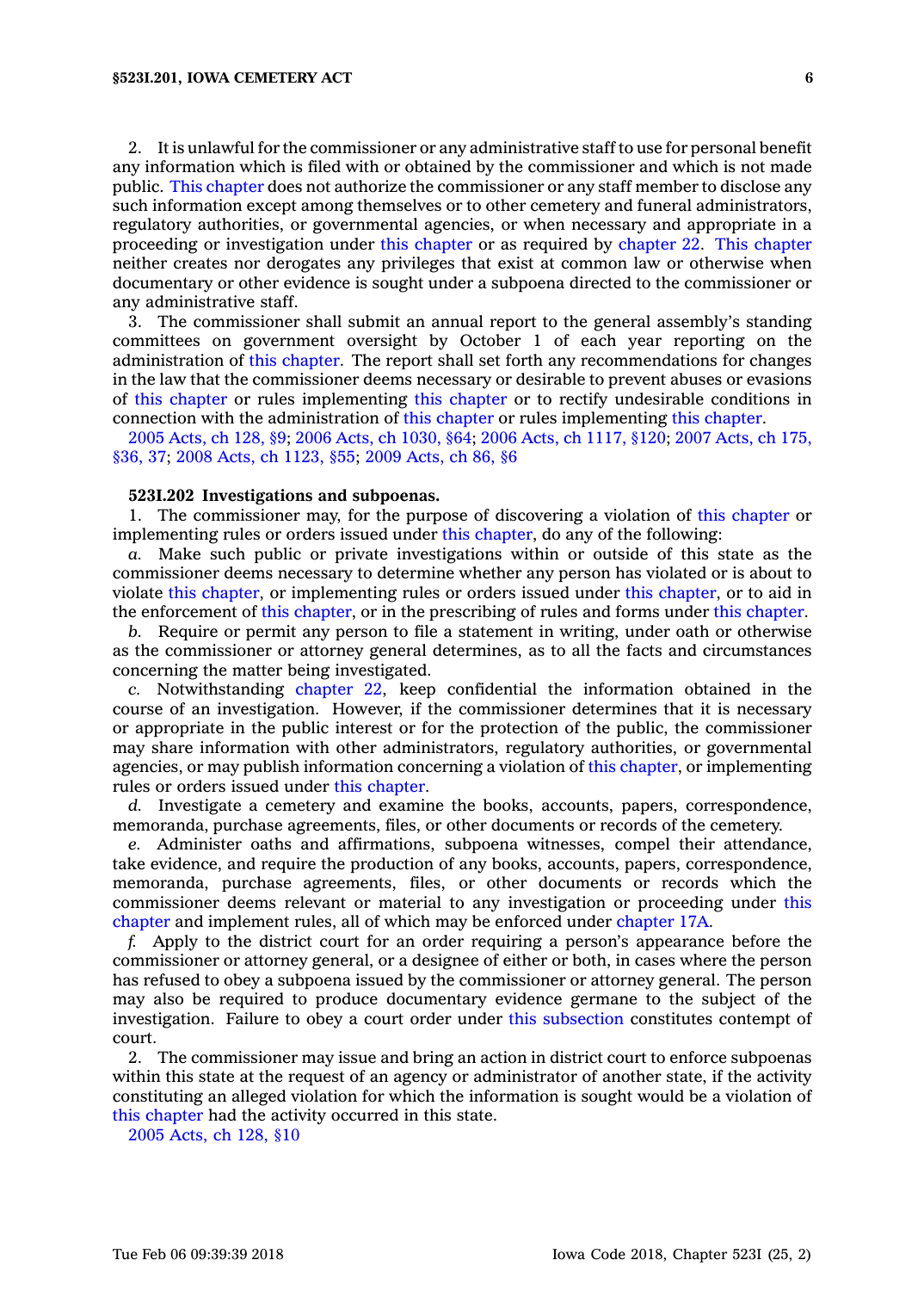#### **523I.203 Cease and desist orders — injunctions.**

If it appears to the commissioner that <sup>a</sup> person has engaged or is about to engage in an act or practice constituting <sup>a</sup> violation of this [chapter](https://www.legis.iowa.gov/docs/code//523I.pdf), or implementing rules or orders issued under this [chapter](https://www.legis.iowa.gov/docs/code//523I.pdf), the commissioner or the attorney general may do any of the following:

1. Issue <sup>a</sup> summary order directed to the person that requires the person to cease and desist from engaging in such an act or practice. A person may request <sup>a</sup> hearing within thirty days of issuance of the summary order. If <sup>a</sup> hearing is not timely requested, the summary order shall become final by operation of law. The order shall remain effective from the date of issuance until the date the order becomes final by operation of law or is overturned by <sup>a</sup> presiding officer following <sup>a</sup> request for hearing. Section [17A.18A](https://www.legis.iowa.gov/docs/code/17A.18A.pdf) is inapplicable to summary cease and desist orders issued under this [section](https://www.legis.iowa.gov/docs/code/523I.203.pdf).

2. Bring an action in the district court in any county of the state for an injunction to restrain <sup>a</sup> person subject to this [chapter](https://www.legis.iowa.gov/docs/code//523I.pdf) and any agents, employees, or associates of the person from engaging in conduct or practices deemed contrary to the public interest. In any proceeding for an injunction, the commissioner or attorney general may apply to the court for <sup>a</sup> subpoena to require the appearance of <sup>a</sup> defendant and the defendant's agents, employees, or associates and for the production of any books, accounts, papers, correspondence, memoranda, purchase agreements, files, or other documents or records germane to the hearing upon the petition for an injunction. Upon <sup>a</sup> proper showing, <sup>a</sup> permanent or temporary injunction, restraining order, or writ of mandamus shall be granted and <sup>a</sup> receiver may be appointed for the defendant or the defendant's assets. The commissioner or attorney general shall not be required to post <sup>a</sup> bond.

2005 [Acts,](https://www.legis.iowa.gov/docs/acts/2005/CH0128.pdf) ch 128, §11

## **523I.204 Court action for failure to cooperate.**

1. If <sup>a</sup> person fails or refuses to file <sup>a</sup> statement or report or to produce any books, accounts, papers, correspondence, memoranda, purchase agreements, files, or other documents or records, or to obey <sup>a</sup> subpoena issued by the commissioner, the commissioner may refer the matter to the attorney general, who may apply to <sup>a</sup> district court to enforce compliance. The court may order any or all of the following:

*a.* Injunctive relief restricting or prohibiting the offer or sale of memorials, memorialization, opening and closing services, scattering services, interment rights, or <sup>a</sup> combination thereof.

*b.* Production of documents or records including but not limited to books, accounts, papers, correspondence, memoranda, purchase agreements, files, or other documents or records.

*c.* Such other relief as may be required.

2. A court order issued pursuant to [subsection](https://www.legis.iowa.gov/docs/code/523I.204.pdf) 1 is effective until the person files the statement or report or produces the documents requested, or obeys the subpoena. 2005 [Acts,](https://www.legis.iowa.gov/docs/acts/2005/CH0128.pdf) ch 128, §12

#### **523I.205 Prosecution for violations of law — civil penalties.**

1. A violation of this [chapter](https://www.legis.iowa.gov/docs/code//523I.pdf) or rules adopted or orders issued under this [chapter](https://www.legis.iowa.gov/docs/code//523I.pdf) is <sup>a</sup> violation of section 714.16, [subsection](https://www.legis.iowa.gov/docs/code/714.16.pdf) 2, paragraph *"a"*. The remedies and penalties provided by section [714.16](https://www.legis.iowa.gov/docs/code/714.16.pdf), including but not limited to injunctive relief and penalties, apply to violations of this [chapter](https://www.legis.iowa.gov/docs/code//523I.pdf).

2. If the commissioner believes that grounds exist for the criminal prosecution of persons subject to this [chapter](https://www.legis.iowa.gov/docs/code//523I.pdf) for violations of this [chapter](https://www.legis.iowa.gov/docs/code//523I.pdf) or any other law of this state, the commissioner may forward to the attorney general or the county attorney the grounds for the belief, including all evidence in the commissioner's possession, so that the attorney general or the county attorney may proceed with the matter as deemed appropriate. At the request of the attorney general, the county attorney shall appear and prosecute the action when brought in the county attorney's county.

3. A person who violates <sup>a</sup> provision of this [chapter](https://www.legis.iowa.gov/docs/code//523I.pdf) or rules adopted or orders issued under this [chapter](https://www.legis.iowa.gov/docs/code//523I.pdf) may be subject to civil penalties in addition to criminal penalties. The commissioner may impose, assess, and collect <sup>a</sup> civil penalty not exceeding ten thousand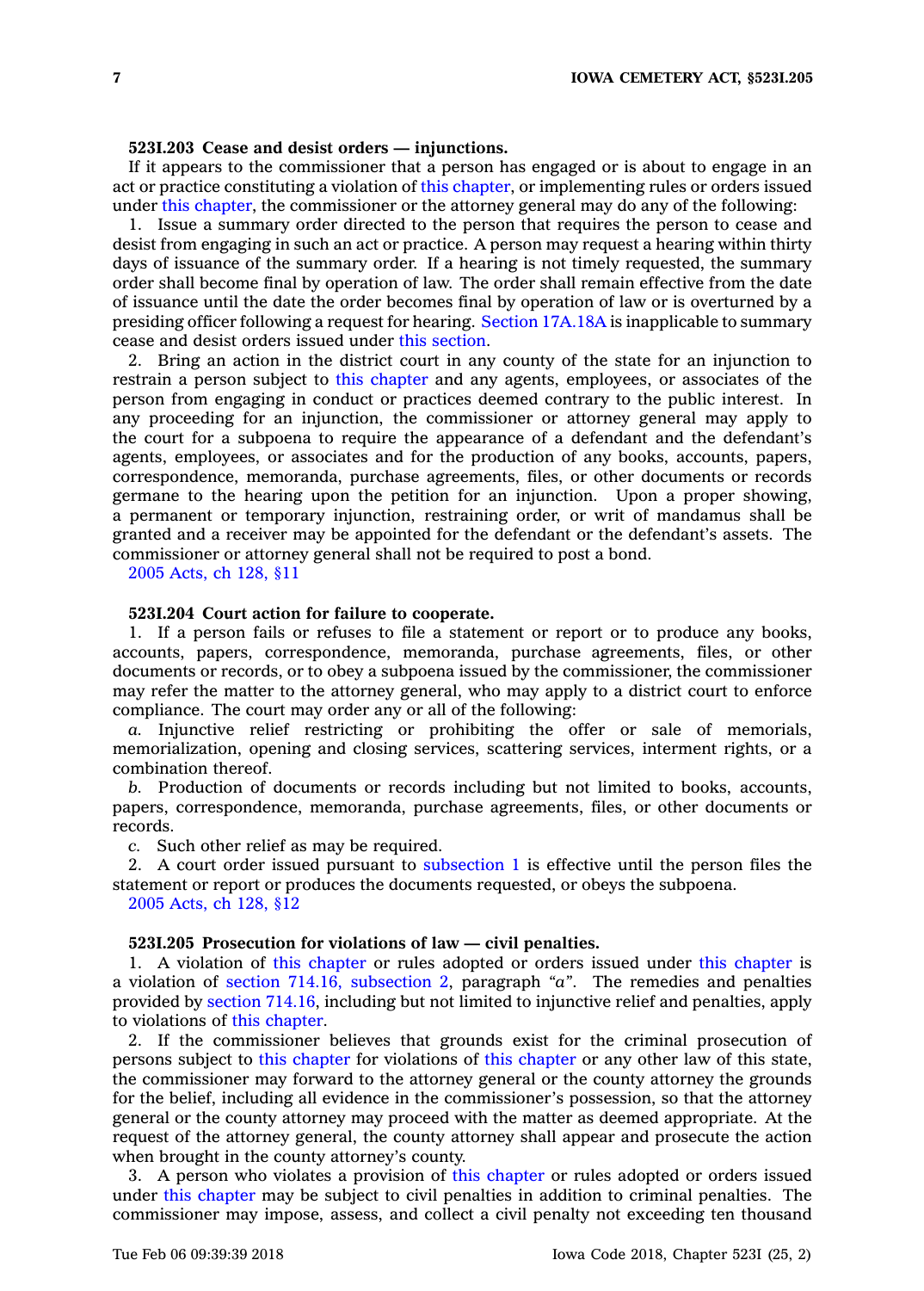dollars for each violation. For the purposes of computing the amount of each civil penalty, each day of <sup>a</sup> continuing violation constitutes <sup>a</sup> separate violation. All civil penalties collected pursuant to this [section](https://www.legis.iowa.gov/docs/code/523I.205.pdf) shall be deposited as provided in [section](https://www.legis.iowa.gov/docs/code/505.7.pdf) 505.7.

2005 [Acts,](https://www.legis.iowa.gov/docs/acts/2005/CH0128.pdf) ch 128, §13; 2009 [Acts,](https://www.legis.iowa.gov/docs/acts/2009/CH0181.pdf) ch 181, §101

#### **523I.206 Cooperation with other agencies.**

1. The commissioner may cooperate with any governmental law enforcement or regulatory agency to encourage uniform interpretation and administration of this [chapter](https://www.legis.iowa.gov/docs/code//523I.pdf) and effective enforcement of this [chapter](https://www.legis.iowa.gov/docs/code//523I.pdf) and effective regulation of the sale of memorials, memorialization, and cemeteries.

- 2. Cooperation with other agencies may include but is not limited to:
- *a.* Making <sup>a</sup> joint examination or investigation.
- *b.* Holding <sup>a</sup> joint administrative hearing.
- *c.* Filing and prosecuting <sup>a</sup> joint civil or administrative proceeding.
- *d.* Sharing and exchanging personnel.
- *e.* Sharing and exchanging relevant information and documents.

*f.* Formulating, in accordance with [chapter](https://www.legis.iowa.gov/docs/code//17A.pdf) 17A, rules or proposed rules on matters such as statements of policy, regulatory standards, guidelines, and interpretive opinions.

2005 [Acts,](https://www.legis.iowa.gov/docs/acts/2005/CH0128.pdf) ch 128, §14

# **523I.207 Rules, forms, and orders.**

1. Under [chapter](https://www.legis.iowa.gov/docs/code//17A.pdf) 17A, the commissioner may from time to time make, amend, and rescind such rules, forms, and orders as are necessary or appropriate for the protection of purchasers and the public and to administer the provisions of this [chapter](https://www.legis.iowa.gov/docs/code//523I.pdf), its implementing rules, and orders issued under this [chapter](https://www.legis.iowa.gov/docs/code//523I.pdf).

2. A rule, form, or order shall not be made, amended, or rescinded unless the commissioner finds that the action is necessary or appropriate to protect purchasers and the public and is consistent with the policies and provisions of this [chapter](https://www.legis.iowa.gov/docs/code//523I.pdf), its implementing rules, and orders issued under this [chapter](https://www.legis.iowa.gov/docs/code//523I.pdf).

3. A provision of this [chapter](https://www.legis.iowa.gov/docs/code//523I.pdf) imposing any liability does not apply to an act done or omitted in good faith in conformity with any rule, form, or order of the commissioner.

2005 [Acts,](https://www.legis.iowa.gov/docs/acts/2005/CH0128.pdf) ch 128, §15

## **523I.208 Date of filing — interpretive opinions.**

1. A document is filed when it is received by the commissioner.

2. Requests for interpretive opinions may be granted in the commissioner's discretion. 2005 [Acts,](https://www.legis.iowa.gov/docs/acts/2005/CH0128.pdf) ch 128, §16

#### **523I.209 Misleading filings.**

It is unlawful for <sup>a</sup> person to make or cause to be made, in any document filed with the commissioner, or in any proceeding under this [chapter](https://www.legis.iowa.gov/docs/code//523I.pdf), any statement of material fact which is, at the time and in the light of the circumstances under which it is made, false or misleading, or, in connection with such statement, to omit to state <sup>a</sup> material fact necessary in order to make the statements made, in the light of the circumstances under which they are made, not misleading.

2005 [Acts,](https://www.legis.iowa.gov/docs/acts/2005/CH0128.pdf) ch 128, §17

## **523I.210 Misrepresentations of government approval.**

It is unlawful for <sup>a</sup> seller under this [chapter](https://www.legis.iowa.gov/docs/code//523I.pdf) to represent or imply in any manner that the seller has been sponsored, recommended, or approved, or that the seller's abilities or qualifications have in any respect been passed upon by the commissioner.

2005 [Acts,](https://www.legis.iowa.gov/docs/acts/2005/CH0128.pdf) ch 128, §18

## **523I.211 Fraudulent practices.**

A person who commits any of the following acts commits <sup>a</sup> fraudulent practice which is punishable as provided in [chapter](https://www.legis.iowa.gov/docs/code//714.pdf) 714: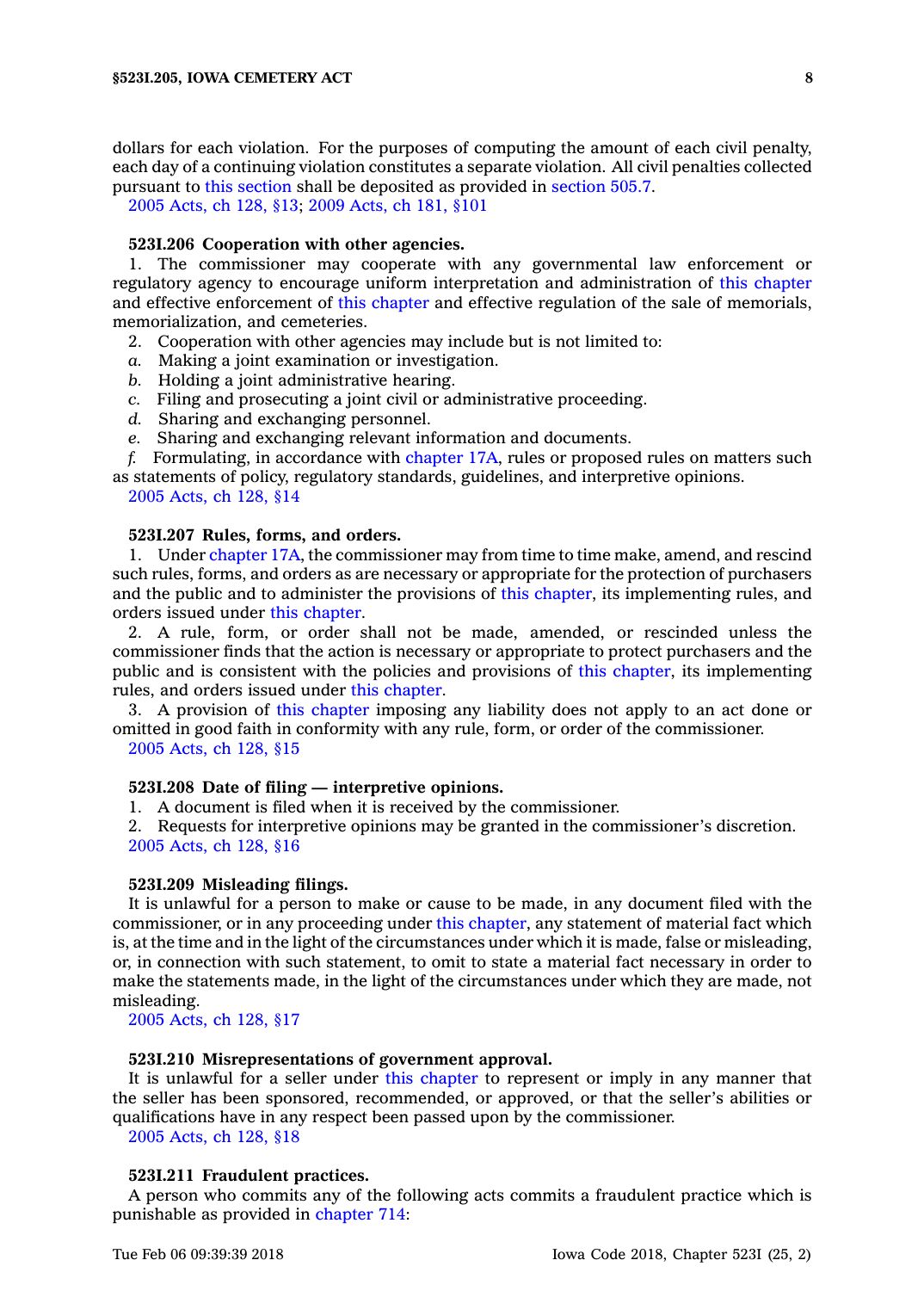1. Knowingly fails to comply with any requirement of this [chapter](https://www.legis.iowa.gov/docs/code//523I.pdf).

2. Knowingly makes, causes to be made, or subscribes to <sup>a</sup> false statement or representation in <sup>a</sup> report or other document required under this [chapter](https://www.legis.iowa.gov/docs/code//523I.pdf), or implementing rules or orders, or renders such <sup>a</sup> report or document misleading through the deliberate omission of information properly belonging in the report or document.

3. Conspires to defraud in connection with the sale of memorials, memorialization, opening and closing services, scattering services, interment rights, or <sup>a</sup> combination thereof under this [chapter](https://www.legis.iowa.gov/docs/code//523I.pdf).

4. Fails to deposit funds under this [chapter](https://www.legis.iowa.gov/docs/code//523I.pdf) or withdraws funds in <sup>a</sup> manner inconsistent with this [chapter](https://www.legis.iowa.gov/docs/code//523I.pdf).

5. Knowingly sells memorials, memorialization, opening and closing services, scattering services, interment rights, or <sup>a</sup> combination thereof without the permits required under [this](https://www.legis.iowa.gov/docs/code//523I.pdf) [chapter](https://www.legis.iowa.gov/docs/code//523I.pdf).

6. Deliberately misrepresents or omits <sup>a</sup> material fact relative to the sale of memorials, memorialization, opening and closing services, scattering services, interment rights, or <sup>a</sup> combination thereof.

2005 [Acts,](https://www.legis.iowa.gov/docs/acts/2005/CH0128.pdf) ch 128, §19

## **523I.212 Receiverships.**

1. The commissioner may notify the attorney general of the potential need for establishment of <sup>a</sup> receivership if <sup>a</sup> receivership is requested or consented to by <sup>a</sup> cemetery subject to this [chapter](https://www.legis.iowa.gov/docs/code//523I.pdf).

2. The commissioner shall notify the attorney general of the potential need for establishment of <sup>a</sup> receivership if the commissioner finds that <sup>a</sup> cemetery subject to [this](https://www.legis.iowa.gov/docs/code//523I.pdf) [chapter](https://www.legis.iowa.gov/docs/code//523I.pdf) meets one or more of the following conditions:

*a.* Is insolvent.

*b.* Has utilized trust funds for personal or business purposes in <sup>a</sup> manner inconsistent with this [chapter](https://www.legis.iowa.gov/docs/code//523I.pdf).

*c.* The amount held in trust in <sup>a</sup> maintenance fund or care fund is less than the amount required by this [chapter](https://www.legis.iowa.gov/docs/code//523I.pdf).

*d.* A receivership has been established for <sup>a</sup> seller subject to [chapter](https://www.legis.iowa.gov/docs/code//523A.pdf) 523A who owns or operates <sup>a</sup> cemetery that is subject to this [chapter](https://www.legis.iowa.gov/docs/code//523I.pdf).

3. The commissioner or attorney general may apply to the district court in any county of the state for the establishment of <sup>a</sup> receivership. Upon proof that any of the conditions described in this [section](https://www.legis.iowa.gov/docs/code/523I.212.pdf) have occurred, the court may grant <sup>a</sup> receivership. The commissioner may request that the insurance division be named as <sup>a</sup> receiver or that the court appoint <sup>a</sup> third party as <sup>a</sup> receiver. If the division is appointed as <sup>a</sup> receiver, the division shall not be subject to the requirements concerning an oath and surety bond contained in [section](https://www.legis.iowa.gov/docs/code/680.3.pdf) 680.3.

4. In addition to the powers granted to receivers under [chapter](https://www.legis.iowa.gov/docs/code//680.pdf) 680, <sup>a</sup> receiver appointed under this [section](https://www.legis.iowa.gov/docs/code/523I.212.pdf) shall be granted all powers necessary to locate and to temporarily preserve and protect perpetual care trust funds, consumer and business assets, interment records, records of consumer purchases of interment rights, and records of consumer purchases of funeral services and funeral or cemetery merchandise as defined in [chapter](https://www.legis.iowa.gov/docs/code//523A.pdf) 523A. The receiver shall also be granted such powers as are necessary in the course of the receivership to temporarily preserve and protect <sup>a</sup> cemetery or burial site and to temporarily restore or sustain cemetery operations, including interments, as operating funds or trust funds become available.

5. The commissioner may petition the court to terminate <sup>a</sup> receivership at any time and to enter such orders as are necessary to transfer the duty to preserve and protect the physical integrity of the cemetery or burial site, the interment records, and other records documenting consumer purchases of interment rights to the applicable governmental subdivision, as provided in section [523I.316,](https://www.legis.iowa.gov/docs/code/523I.316.pdf) subsection 3. The court shall grant the petition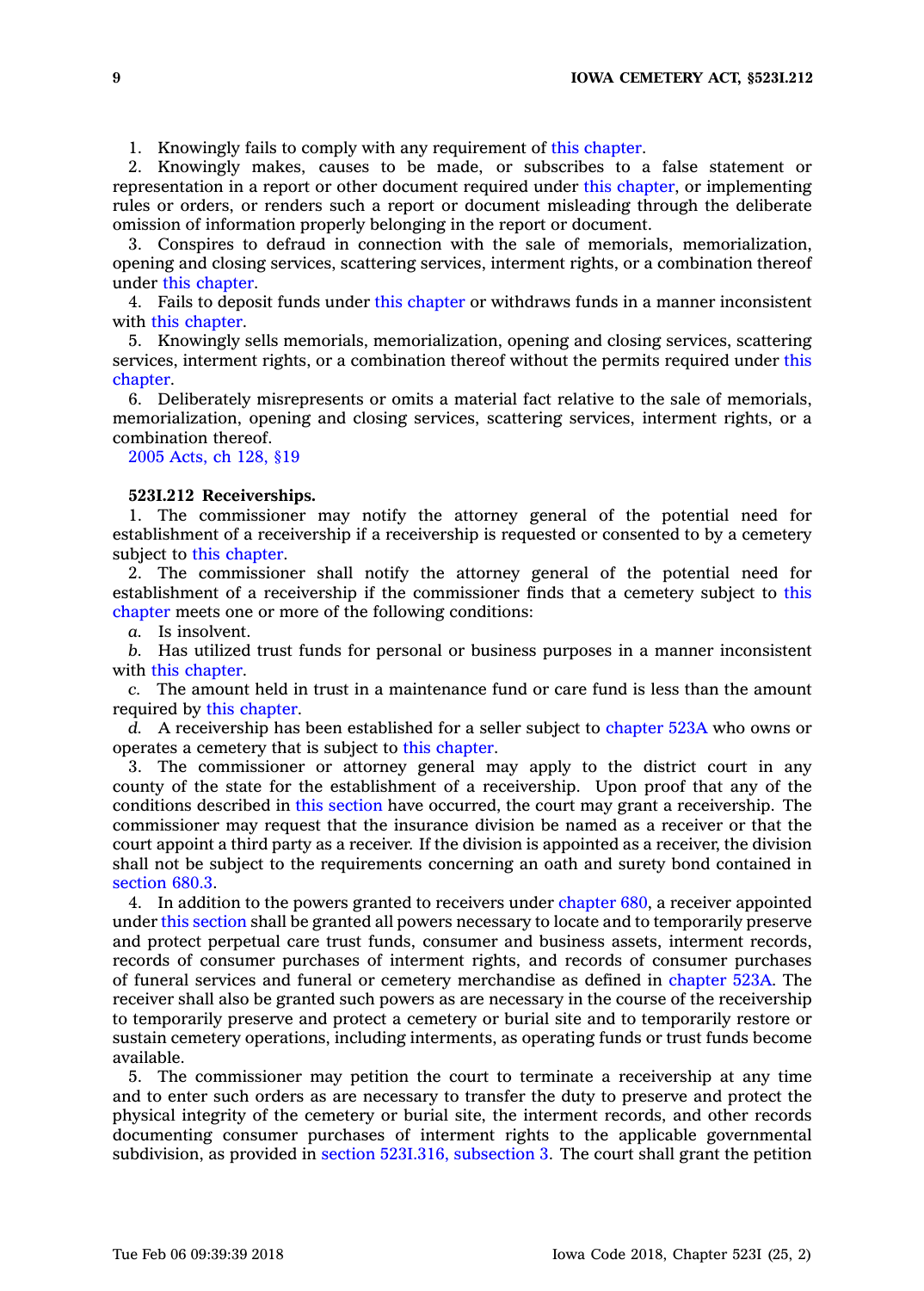if following the first one hundred twenty days of the receivership such duty to preserve and protect cannot be reasonably assumed by <sup>a</sup> private entity, association, or by other means.

2005 [Acts,](https://www.legis.iowa.gov/docs/acts/2005/CH0128.pdf) ch 128, §20; 2007 [Acts,](https://www.legis.iowa.gov/docs/acts/2007/CH0175.pdf) ch 175, §38 – 40; 2017 [Acts,](https://www.legis.iowa.gov/docs/acts/2017/CH0014.pdf) ch 14, §2 Referred to in [§523A.811](https://www.legis.iowa.gov/docs/code/523A.811.pdf), [523I.213](https://www.legis.iowa.gov/docs/code/523I.213.pdf) NEW subsection 1 and former subsections  $1 - 4$  renumbered as  $2 - 5$ 

#### **523I.213 Insurance division's enforcement fund.**

A special revenue fund in the state treasury, to be known as the insurance division's enforcement fund, is created under the authority of the commissioner. The commissioner shall allocate annually from the examination fees paid pursuant to section [523I.808](https://www.legis.iowa.gov/docs/code/523I.808.pdf), an amount not exceeding fifty thousand dollars, for deposit to the insurance division's enforcement fund. The moneys in the enforcement fund shall be retained in the fund. The moneys are appropriated and, subject to authorization by the commissioner, shall be used to pay examiners, examination expenses, investigative expenses, the expenses of consumer education, compliance, and education programs for filers and other regulated persons, and educational or compliance program materials, the expenses of <sup>a</sup> toll-free telephone line for consumer complaints, and the expenses of receiverships of perpetual care cemeteries established under section [523I.212](https://www.legis.iowa.gov/docs/code/523I.212.pdf).

2005 [Acts,](https://www.legis.iowa.gov/docs/acts/2005/CH0128.pdf) ch 128, §21; 2007 [Acts,](https://www.legis.iowa.gov/docs/acts/2007/CH0175.pdf) ch 175, §41

#### **523I.213A Examinations — authority and scope.**

1. The commissioner or the commissioner's designee may conduct an examination under this [chapter](https://www.legis.iowa.gov/docs/code//523I.pdf) of any cemetery as often as the commissioner deems appropriate. If <sup>a</sup> cemetery has <sup>a</sup> trust arrangement, the commissioner shall conduct an examination not less than once every five years.

2. A cemetery shall reimburse the division for the expense of conducting the examination unless the commissioner waives this requirement or the seller has previously provided to the commissioner <sup>a</sup> certified copy of an audit conducted by an independent certified public accountant verifying compliance with this [chapter](https://www.legis.iowa.gov/docs/code//523I.pdf) for each year in question and the examination conducted by the commissioner does not disclose that the seller has not complied with this [chapter](https://www.legis.iowa.gov/docs/code//523I.pdf) for the years in question. The expense of an examination involving multiple cemeteries or other persons shall be prorated among them upon any reasonable basis as determined by the commissioner.

3. For purposes of completing an examination pursuant to this [chapter](https://www.legis.iowa.gov/docs/code//523I.pdf), the commissioner may examine or investigate any person, or the business of any person, if the examination or investigation is, in the sole discretion of the commissioner, necessary or material to the examination of the cemetery.

4. Upon determining that an examination should be conducted, the commissioner or the commissioner's designee may appoint one or more examiners to perform the examination and instruct them as to the scope of the examination.

5. A cemetery or person from whom information is sought, and its officers, directors, and agents shall provide to the examiners appointed under [subsection](https://www.legis.iowa.gov/docs/code/523I.213A.pdf) 4, timely, convenient, and free access at their offices, at all reasonable hours, to all books, records, accounts, papers, documents, and all electronic or other recordings related to the property, assets, business, and affairs of the cemetery being examined and shall facilitate the examination as much as possible. If <sup>a</sup> cemetery, by its officers, directors, employees, or agents, refuses to submit to an examination as provided in this [chapter](https://www.legis.iowa.gov/docs/code//523I.pdf), the commissioner shall immediately report the refusal to the attorney general, who shall then immediately apply to district court for the appointment of <sup>a</sup> receiver to administer the final affairs of the cemetery.

6. This [section](https://www.legis.iowa.gov/docs/code/523I.213A.pdf) shall not be construed to limit the commissioner's authority to terminate or suspend any examination in order to pursue other legal or regulatory actions pursuant to this [chapter](https://www.legis.iowa.gov/docs/code//523I.pdf). Findings of fact and conclusions made pursuant to an examination are deemed to be prima facie evidence in any legal or regulatory action.

7. Notwithstanding [chapter](https://www.legis.iowa.gov/docs/code//22.pdf) 22, the commissioner shall not make information obtained in the course of an examination public, except when <sup>a</sup> duty under this [chapter](https://www.legis.iowa.gov/docs/code//523I.pdf) requires the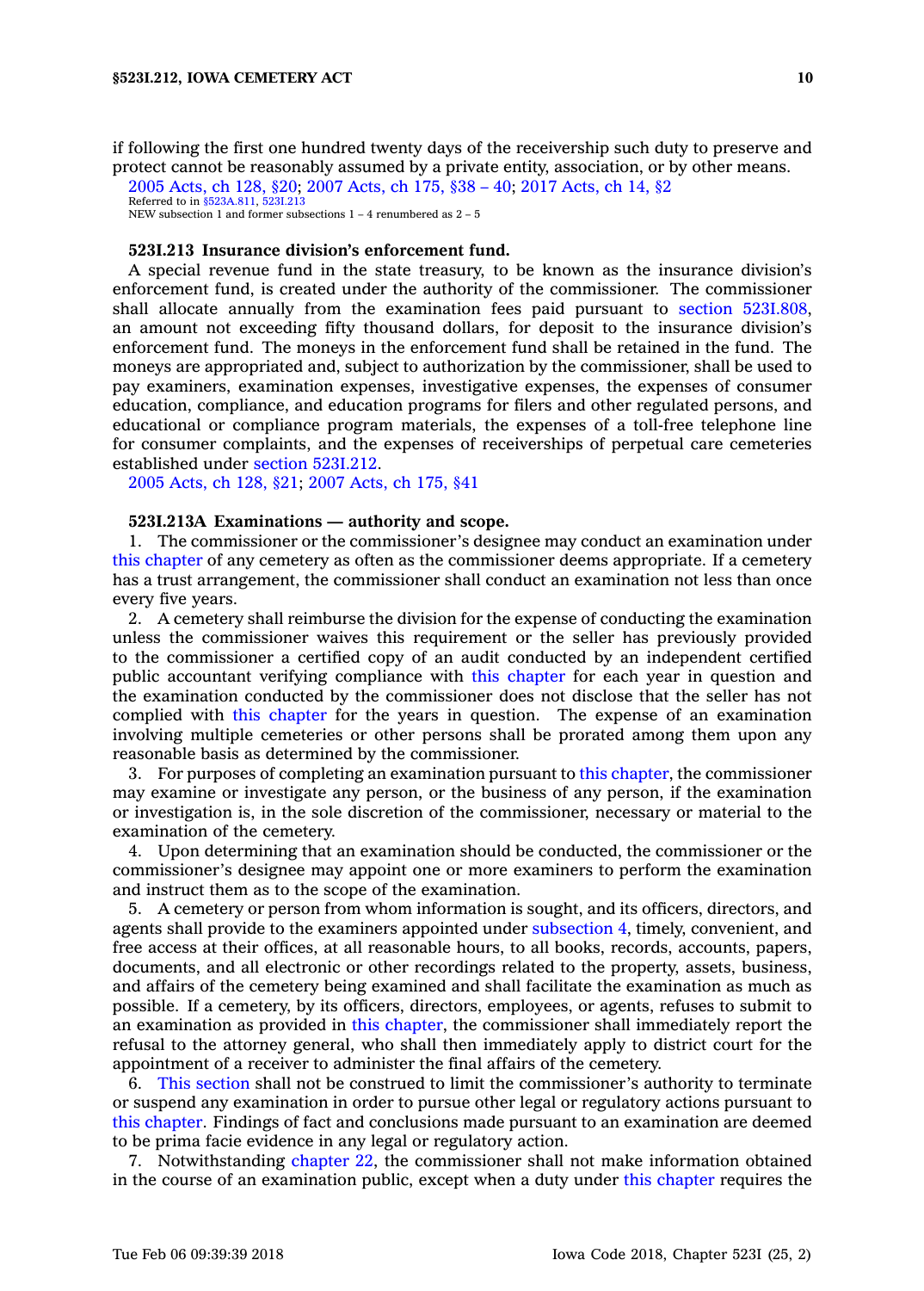commissioner to take action against <sup>a</sup> cemetery or to cooperate with another law enforcement agency, or when the commissioner is called as <sup>a</sup> witness in <sup>a</sup> civil or criminal proceeding.

2007 [Acts,](https://www.legis.iowa.gov/docs/acts/2007/CH0175.pdf) ch 175, §42; 2010 Acts, ch [1121,](https://www.legis.iowa.gov/docs/acts/2010/CH1121.pdf) §29; 2011 [Acts,](https://www.legis.iowa.gov/docs/acts/2011/CH0070.pdf) ch 70, §47 Referred to in \$22.7

## **523I.213B Venue.**

All actions relating to the enforcement of this [chapter](https://www.legis.iowa.gov/docs/code//523I.pdf) shall be governed by the laws of the state of Iowa. Venue of any action relating to enforcement of this [chapter](https://www.legis.iowa.gov/docs/code//523I.pdf) may be in <sup>a</sup> court of competent jurisdiction in Polk county, at the discretion of the commissioner. 2007 [Acts,](https://www.legis.iowa.gov/docs/acts/2007/CH0175.pdf) ch 175, §43

#### **523I.214 Violations of law — referrals to the Iowa department of public health.**

If the commissioner discovers <sup>a</sup> violation of <sup>a</sup> provision of this [chapter](https://www.legis.iowa.gov/docs/code//523I.pdf) or any other state law or rule concerning the disposal or transportation of human remains, the commissioner shall forward all evidence in the possession of the commissioner concerning such <sup>a</sup> violation to the Iowa department of public health for such proceedings as the Iowa department of public health deems appropriate.

2005 [Acts,](https://www.legis.iowa.gov/docs/acts/2005/CH0128.pdf) ch 128, §22

## **523I.215 through 523I.300** Reserved.

## SUBCHAPTER III

# CEMETERY MANAGEMENT

#### **523I.301 Disclosure requirements — prices and fees.**

1. A cemetery shall disclose, prior to the sale of interment rights, whether opening and closing of the interment space is included in the purchase of the interment rights. If opening and closing services are not included in the sale and the cemetery offers opening and closing services, the cemetery must disclose that the price for this service is subject to change and disclose the current prices for opening and closing services provided by the cemetery.

2. The cemetery shall fully disclose all fees required for interment, entombment, or inurnment of human remains.

3. A person owning interment rights may sell those rights to third parties. The cemetery shall fully disclose, in the cemetery's rules, any requirements necessary to transfer title of interment rights to <sup>a</sup> third party.

2005 [Acts,](https://www.legis.iowa.gov/docs/acts/2005/CH0128.pdf) ch 128, §23

## **523I.302 Installation of outer burial containers.**

A cemetery shall provide services necessary for the installation of outer burial containers or other similar merchandise sold by the cemetery. This [section](https://www.legis.iowa.gov/docs/code/523I.302.pdf) shall not require the cemetery to provide for opening and closing of interment or entombment space, unless an agreement executed by the cemetery expressly provides otherwise.

2005 [Acts,](https://www.legis.iowa.gov/docs/acts/2005/CH0128.pdf) ch 128, §24

#### **523I.303 Access by funeral directors.**

A cemetery shall not deny access to <sup>a</sup> licensed funeral director who is conducting funeral services or supervising the interment or disinterment of human remains. 2005 [Acts,](https://www.legis.iowa.gov/docs/acts/2005/CH0128.pdf) ch 128, §25

## **523I.304 Rulemaking and enforcement.**

1. A cemetery may adopt, amend, and enforce rules for the use, care, control, management, restriction, and protection of the cemetery, as necessary for the proper conduct of the business of the cemetery, including but not limited to the use, care, and transfer of any interment space or right of interment.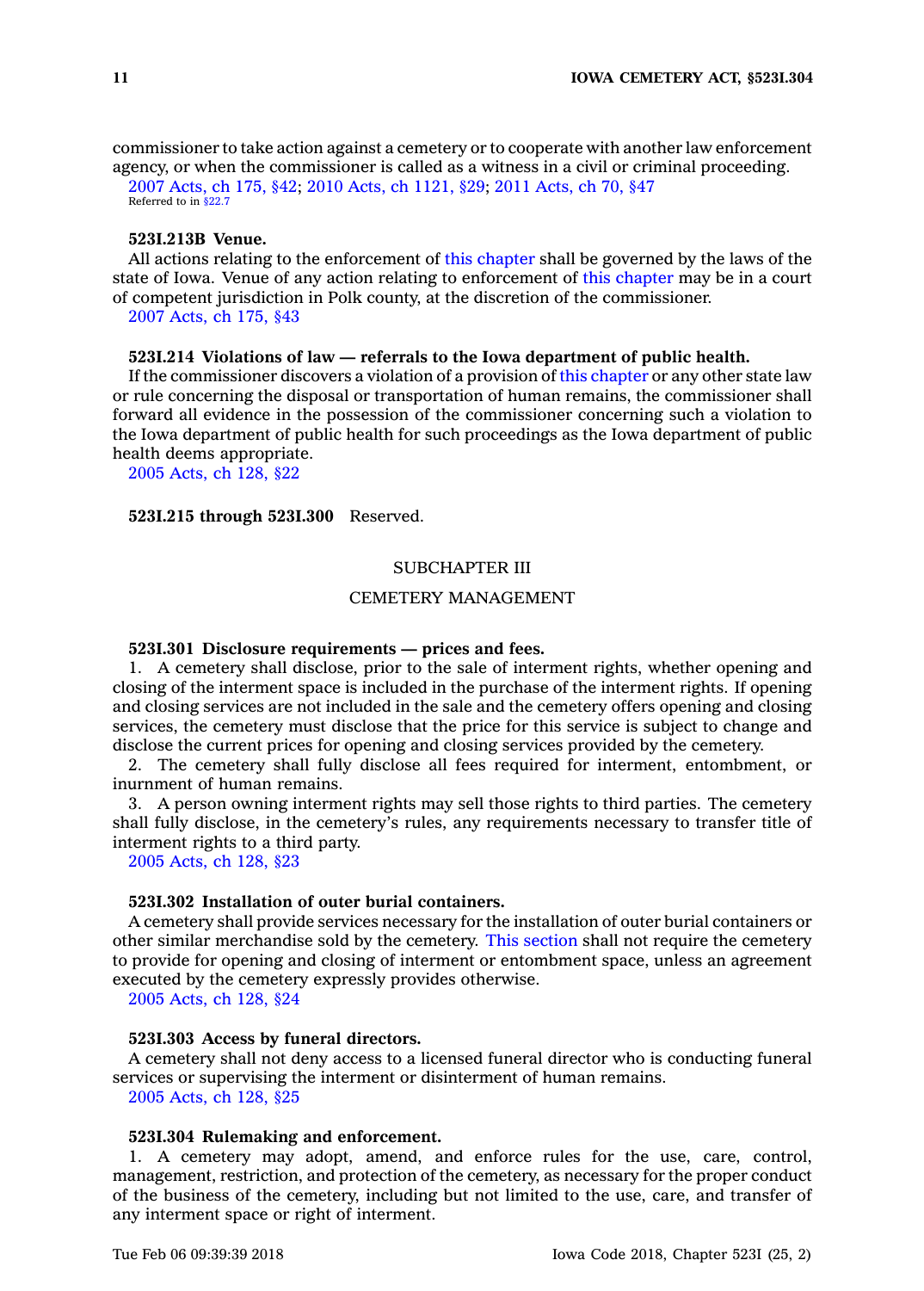2. A cemetery may restrict and limit the use of all property within the cemetery by rules that do, but are not limited to doing, all of the following:

*a.* Prohibit the placement of memorials or memorialization, buildings, or other types of structures within any portion of the cemetery.

*b.* Regulate the uniformity, class, and kind of memorials and memorialization and structures within the cemetery.

*c.* Regulate the scattering or placement of cremated remains within the cemetery.

*d.* Prohibit or regulate the placement of nonhuman remains within the cemetery.

*e.* Prohibit or regulate the introduction or care of trees, shrubs, and other types of plants within the cemetery.

*f.* Regulate the right of third parties to open, prepare for interment, and close interment spaces.

*g.* Prohibit interment in any part of the cemetery not designated as an interment space.

*h.* Prevent the use of space for any purpose inconsistent with the use of the property as <sup>a</sup> cemetery.

3. A cemetery shall not adopt or enforce <sup>a</sup> rule that prohibits interment because of the race, color, or national origin of <sup>a</sup> decedent. A provision of <sup>a</sup> contract or <sup>a</sup> certificate of ownership or other instrument conveying interment rights that prohibits interment in <sup>a</sup> cemetery because of the race, color, or national origin of <sup>a</sup> decedent is void.

4. A cemetery's rules shall be plainly printed or typewritten and maintained for inspection in the office of the cemetery or, if the cemetery does not have an office, in another suitable place within the cemetery. The cemetery's rules shall be provided to owners of interment spaces upon request.

5. A cemetery's rules shall specify the cemetery's obligations in the event that interment spaces, memorials, or memorialization are damaged or defaced by acts of vandalism. The rules may specify <sup>a</sup> multiyear restoration of an interment space, or <sup>a</sup> memorial or memorialization when the damage is extensive or when money available from the cemetery's trust fund is inadequate to complete repairs immediately. The owner of an interment space, or <sup>a</sup> memorial or memorialization that has been damaged or defaced shall be notified by the cemetery by restricted certified mail at the owner's last known address within sixty days of the discovery of the damage or defacement. The rules shall specify whether the owner is liable, in whole or in part, for the cost to repair or replace an interment space or <sup>a</sup> damaged or defaced memorial or memorialization.

6. The cemetery shall not approve any rule which unreasonably restricts competition, or which unreasonably increases the cost to the owner of interment rights in exercising these rights.

7. A cemetery owned and controlled by <sup>a</sup> governmental subdivision shall adopt and enforce <sup>a</sup> rule allowing any veteran who is <sup>a</sup> landowner or who lives within the governmental subdivision to purchase an interment space and to be interred within the cemetery. The rule shall also allow any veteran who purchases an interment space within the cemetery to purchase an interment space for interment of the spouse of the veteran if such <sup>a</sup> space is available and shall allow the surviving spouse of <sup>a</sup> veteran interred within the cemetery to purchase an interment space and be interred within the cemetery if such <sup>a</sup> space is available. For the purposes of this [section](https://www.legis.iowa.gov/docs/code/523I.304.pdf), *"veteran"* means the same as defined in [section](https://www.legis.iowa.gov/docs/code/35.1.pdf) 35.1.

2005 [Acts,](https://www.legis.iowa.gov/docs/acts/2005/CH0128.pdf) ch 128, §26; 2007 [Acts,](https://www.legis.iowa.gov/docs/acts/2007/CH0175.pdf) ch 175, §44; 2009 [Acts,](https://www.legis.iowa.gov/docs/acts/2009/CH0164.pdf) ch 164, §5, 7; 2012 Acts, ch [1067,](https://www.legis.iowa.gov/docs/acts/2012/CH1067.pdf) [§1](https://www.legis.iowa.gov/docs/acts/2012/CH1067.pdf)

#### **523I.305 Memorials and memorialization.**

1. *Authorization.* A cemetery is entitled to determine whether <sup>a</sup> person requesting installation of <sup>a</sup> memorial is authorized to do so, to the extent that this can be determined from the records of the cemetery, as is consistent with the cemetery's rules. The owner of an interment space or the owner's agent may authorize <sup>a</sup> memorial dealer or independent third party to perform all necessary work related to preparation and installation of <sup>a</sup> memorial.

2. *Conformity with cemetery rules.* A person selling <sup>a</sup> memorial shall review the rules of the cemetery where the memorial is to be installed to ensure that the memorial will comply with those rules prior to ordering or manufacturing the memorial.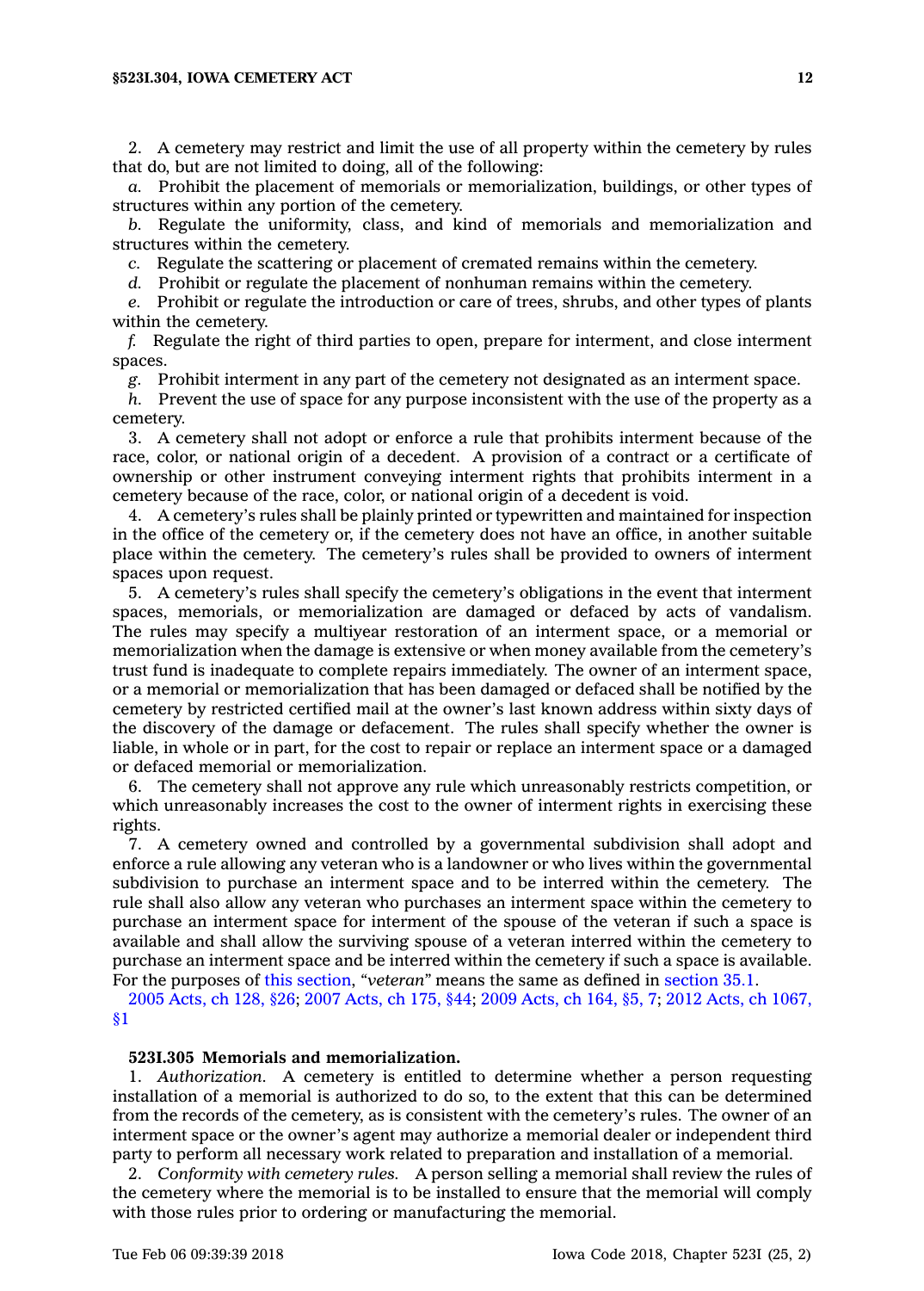3. *Specifications.* Upon request, <sup>a</sup> cemetery shall provide reasonable written specifications and instructions governing installation of memorials, which shall apply to all installations whether performed by the cemetery or another person. The written specifications shall include provisions governing hours of installation or any other relevant administrative requirements of the cemetery. A copy of these specifications and instructions shall be provided upon request, without charge, to the owner of the interment space, next of kin, or <sup>a</sup> personal representative or agent of the owner, including the person installing the memorial. The person installing the memorial shall comply with the cemetery's written installation specifications and instructions. In order to verify that <sup>a</sup> memorial is installed on the proper interment space in accordance with cemetery rules and regulations, the cemetery shall mark the place on the interment space where the memorial is to be installed and shall inspect the installation when completed. This [subsection](https://www.legis.iowa.gov/docs/code/523I.305.pdf) shall not be construed to require that <sup>a</sup> cemetery lay out or engineer an interment space for the installation of <sup>a</sup> memorial. A cemetery shall not adopt or enforce any rule prohibiting the installation of <sup>a</sup> memorial by <sup>a</sup> memorial dealer or independent third party, unless the rule is applicable to all memorials from whatever source obtained and enforced uniformly for all memorials installed in the cemetery.

4. *Written notice.* A memorial dealer or independent third party shall provide the cemetery with at least seven business days' prior written notice of intent to install <sup>a</sup> memorial at the cemetery, or such lesser notice as the cemetery deems acceptable. The notice shall contain the full name, address, and relationship of the memorial's purchaser to the person interred in the interment space or the owner of the interment space, if different. The notice shall also contain the color, type, and size of the memorial, the material, the inscription, and the full name and interment date of the person interred in the interment space.

5. *Preparation and installation.*

*a.* A person installing <sup>a</sup> memorial shall be responsible to the cemetery for any damage caused to the cemetery grounds, including roadways, other than normal use during installation of the memorial.

*b.* Installation work shall cease during any nearby funeral procession or committal service.

*c.* Installation work shall be done during the cemetery's normal weekday hours or at such other times as may be arranged with the cemetery.

*d.* A memorial must comply with the cemetery's rules. In the event of noncompliance, the person installing <sup>a</sup> memorial is responsible for removal of the memorial and shall pay any reasonable expenses incurred by the cemetery in connection with the memorial's removal.

*e.* The cemetery shall, without charge, provide information as described on the cemetery's map or plat necessary to locate the place where <sup>a</sup> memorial is to be installed and any other essential information the person installing the memorial needs to locate the proper interment space.

*f.* A person installing <sup>a</sup> memorial shall follow the cemetery's instructions regarding the positioning of the memorial.

*g.* During the excavation, all sod and dirt shall be carefully removed with no sod or dirt left on the interment space except the amount needed to fill the space between the memorial and the adjacent lawn.

*h.* A person installing <sup>a</sup> memorial shall carefully fill in any areas around the memorial with topsoil or sand, in accordance with the cemetery's written instructions.

*i.* A person installing a memorial shall remove all equipment and any debris which has accumulated during installation of the memorial.

*j.* A person installing <sup>a</sup> memorial shall check to see if any adjacent memorials have become soiled or dirty during installation of the memorial and, if so, clean the adjacent memorials.

*k.* If the person who is installing <sup>a</sup> memorial damages any cemetery property, the person shall notify the cemetery immediately. The person installing the memorial shall then repair the damage as soon as possible, upon approval by the cemetery. The cemetery may require <sup>a</sup> person installing <sup>a</sup> memorial to provide current proof of workers' compensation insurance as required by state law and current proof of liability insurance, sufficient to indemnify the cemetery against claims resulting from installation of the memorial. Proof of liability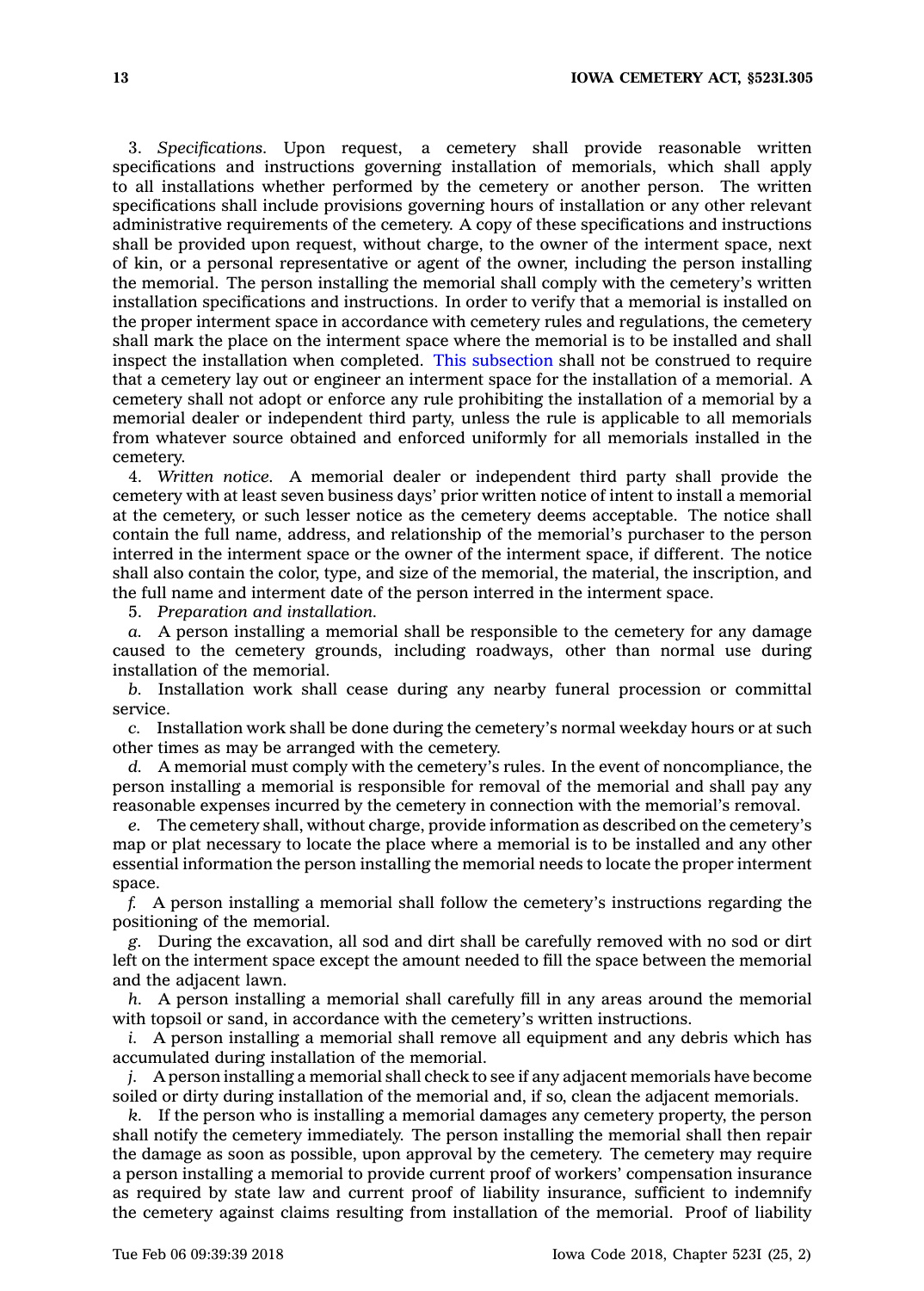#### **§523I.305, IOWA CEMETERY ACT 14**

insurance in an amount of one million dollars or more shall preclude the cemetery from requiring <sup>a</sup> person installing <sup>a</sup> memorial to obtain <sup>a</sup> performance bond.

*l.* If <sup>a</sup> cemetery has an office, <sup>a</sup> person installing <sup>a</sup> memorial shall immediately leave notice at the cemetery office when the memorial has been installed and all work related to the installation is complete.

6. *Inspection.* A cemetery may inspect the installation site of <sup>a</sup> memorial at any time. If the cemetery determines that cemetery rules are not being followed during the installation, the cemetery may order the installation to stop until the infraction is corrected. The cemetery shall provide written notice to the installer as soon as possible if the cemetery believes that any of the following have occurred:

*a.* The memorial has not been installed correctly.

*b.* The person installing the memorial has damaged property at the cemetery.

*c.* Other cemetery requirements for installation have not been met, such as removal of debris or equipment.

7. *Location and service charge.* A cemetery may charge <sup>a</sup> reasonable service charge for allowing the installation of <sup>a</sup> memorial purchased or obtained from and installed by <sup>a</sup> person other than the cemetery or its agents. This service charge shall be based on the cemetery's actual labor costs, including fringe benefits, of those employees whose normal duty is to inspect the installation of memorials, in accordance with generally accepted accounting practices. General administrative and overhead costs and any other functions not related to actual inspection time shall be excluded from the service charge.

8. *Faulty installation.* If <sup>a</sup> memorial sinks, tilts, or becomes misaligned within twelve months of its installation and the cemetery believes the cause is faulty installation, the cemetery shall notify the person who installed the memorial in writing and the person who installed the memorial shall be responsible to correct the damage, unless the damage is caused by inadequate written specifications and instructions from the cemetery or acts of the cemetery and its agents or employees, including but not limited to running <sup>a</sup> backhoe over the memorial, carrying <sup>a</sup> vault or other heavy equipment over the memorial, or opening or closing an interment space adjacent to the memorial.

9. *Perpetual care.* A cemetery may require contributions from the purchaser of <sup>a</sup> memorial for perpetual care, if <sup>a</sup> perpetual care fund deposit is uniformly charged on every memorial installed in the cemetery.

2005 [Acts,](https://www.legis.iowa.gov/docs/acts/2005/CH0128.pdf) ch 128, §27; 2007 [Acts,](https://www.legis.iowa.gov/docs/acts/2007/CH0175.pdf) ch 175, §45

## **523I.306 Commission or bonus unlawful.**

It shall be unlawful for any organization subject to the provisions of this [chapter](https://www.legis.iowa.gov/docs/code//523I.pdf) to pay or offer to pay to, or for any person, firm, or corporation to receive directly or indirectly, <sup>a</sup> commission or bonus or rebate or other thing of value, for or in connection with the sale of any interment space, lot, or part thereof, in any cemetery. The provisions of this [section](https://www.legis.iowa.gov/docs/code/523I.306.pdf) shall not apply to <sup>a</sup> person regularly employed and supervised by such organization or to <sup>a</sup> person, firm, corporation, or other entity licensed under [chapter](https://www.legis.iowa.gov/docs/code//523A.pdf) 523A that contracts with the cemetery to sell interment spaces or lots. The conduct of any person, firm, corporation, or other entity described in this [section](https://www.legis.iowa.gov/docs/code/523I.306.pdf) is the direct responsibility of the cemetery.

2005 [Acts,](https://www.legis.iowa.gov/docs/acts/2005/CH0128.pdf) ch 128, §28

## **523I.307 Discrimination prohibited.**

It shall be unlawful for any organization subject to the provisions of this [chapter](https://www.legis.iowa.gov/docs/code//523I.pdf) to deny the privilege of interment of the remains of any deceased person in any cemetery solely because of the race, color, or national origin of such deceased person. Any contract, agreement, deed, covenant, restriction, or charter provision at any time entered into, or bylaw, rule, or regulation adopted or put in force, either subsequent or prior to July 4, 1953, authorizing, permitting, or requiring any organization subject to the provisions of this [chapter](https://www.legis.iowa.gov/docs/code//523I.pdf) to deny such privilege of interment because of race, color, or national origin of such deceased person is hereby declared to be null and void and in conflict with the public policy of this state. An organization subject to the provisions of this [chapter](https://www.legis.iowa.gov/docs/code//523I.pdf) or any director, officer, agent, employee, or trustee thereof, shall not be liable for damages or other relief, or be subjected to any action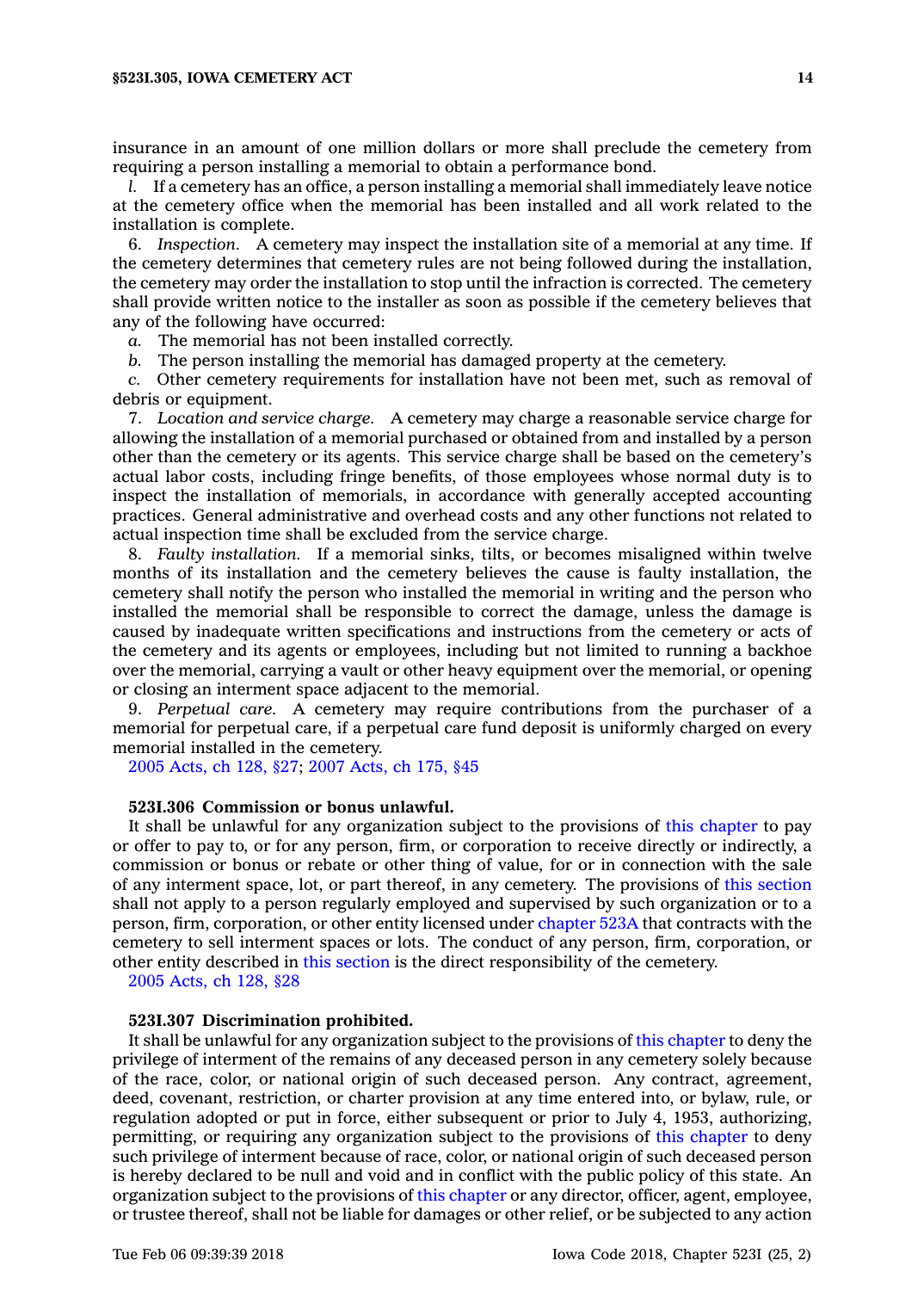in any court of competent jurisdiction for refusing to commit any act unlawful under [this](https://www.legis.iowa.gov/docs/code//523I.pdf) [chapter](https://www.legis.iowa.gov/docs/code//523I.pdf).

2005 [Acts,](https://www.legis.iowa.gov/docs/acts/2005/CH0128.pdf) ch 128, §29

# **523I.308 Speculation prohibited.**

A cemetery or any person representing <sup>a</sup> cemetery in <sup>a</sup> sales capacity shall not advertise or represent, in connection with the sale or attempted sale of any interment space, that the same is or will be <sup>a</sup> desirable speculative investment for resale purposes.

2005 [Acts,](https://www.legis.iowa.gov/docs/acts/2005/CH0128.pdf) ch 128, §30 Similar provision, see §523I.802

## **523I.309 Interment, relocation, or disinterment of remains.**

1. A person authorized to control the deceased person's remains under [section](https://www.legis.iowa.gov/docs/code/144C.5.pdf) 144C.5 shall have the right to control the interment, relocation, or disinterment of <sup>a</sup> decedent's remains within or from <sup>a</sup> cemetery.

2. A person who represents that the person knows the identity of <sup>a</sup> decedent and, in order to procure the interment, relocation, or disinterment of the decedent's remains, signs an order or statement, other than <sup>a</sup> death certificate, that warrants the identity of the decedent is liable for all damages that result, directly or indirectly, from that representation.

3. In the event of <sup>a</sup> dispute concerning the right to control the interment, relocation, or disinterment of <sup>a</sup> decedent's remains, the dispute may be resolved by <sup>a</sup> court of competent jurisdiction. A cemetery or entity maintaining <sup>a</sup> columbarium shall not be liable for refusing to accept the decedent's remains, relocate or disinter, inter or otherwise dispose of the decedent's remains, until the cemetery or entity maintaining <sup>a</sup> columbarium receives <sup>a</sup> court order or other suitable confirmation that the dispute has been resolved or settled.

4. *a.* If good cause exists to relocate or disinter remains interred in <sup>a</sup> cemetery, the remains may be removed from the cemetery pursuant to <sup>a</sup> disinterment permit as required under section [144.34](https://www.legis.iowa.gov/docs/code/144.34.pdf), with the written consent of the cemetery, the current interment rights owner, and the person entitled to control the interment, relocation, or disinterment of the decedent's remains under [section](https://www.legis.iowa.gov/docs/code/144C.5.pdf) 144C.5.

*b.* If the consent required pursuant to paragraph *"a"* is not refused but cannot otherwise be obtained, the remains may be relocated or disinterred by permission of the district court of the county in which the cemetery is located upon <sup>a</sup> finding by the court that clear and convincing evidence of good cause exists to relocate or disinter the remains. Before the date of application to the court for permission to relocate or disinter remains under this [subsection](https://www.legis.iowa.gov/docs/code/523I.309.pdf), notice must be given to the cemetery in which the remains are interred, each person whose consent is required for relocation or disinterment of the remains under paragraph *"a"*, and any other person that the court requires to be served.

*c.* For the purposes of this [subsection](https://www.legis.iowa.gov/docs/code/523I.309.pdf), personal notice must be given not later than the eleventh day before the date of hearing on an application to the court for permission to relocate or disinter the remains, or notice by certified mail or restricted certified mail must be given not later than the sixteenth day before the date of hearing.

*d.* This [subsection](https://www.legis.iowa.gov/docs/code/523I.309.pdf) does not apply to the removal of remains from one interment space to another interment space in the same cemetery to correct an error, or relocation of the remains by the cemetery from an interment space for which the purchase price is past due and unpaid, to another suitable interment space.

5. A person who removes remains from <sup>a</sup> cemetery shall keep <sup>a</sup> record of the removal, and provide <sup>a</sup> copy to the cemetery, that includes all of the following:

*a.* The date the remains are removed.

*b.* The name of the decedent and age at death if those facts can be conveniently obtained.

*c.* The place to which the remains are removed.

*d.* The name of the cemetery and the location of the interment space from which the remains are removed.

6. A cemetery may disinter and relocate remains interred in the cemetery for the purpose of correcting an error made by the cemetery after obtaining <sup>a</sup> disinterment permit as required by [section](https://www.legis.iowa.gov/docs/code/144.34.pdf) 144.34. The cemetery shall provide written notice describing the error to the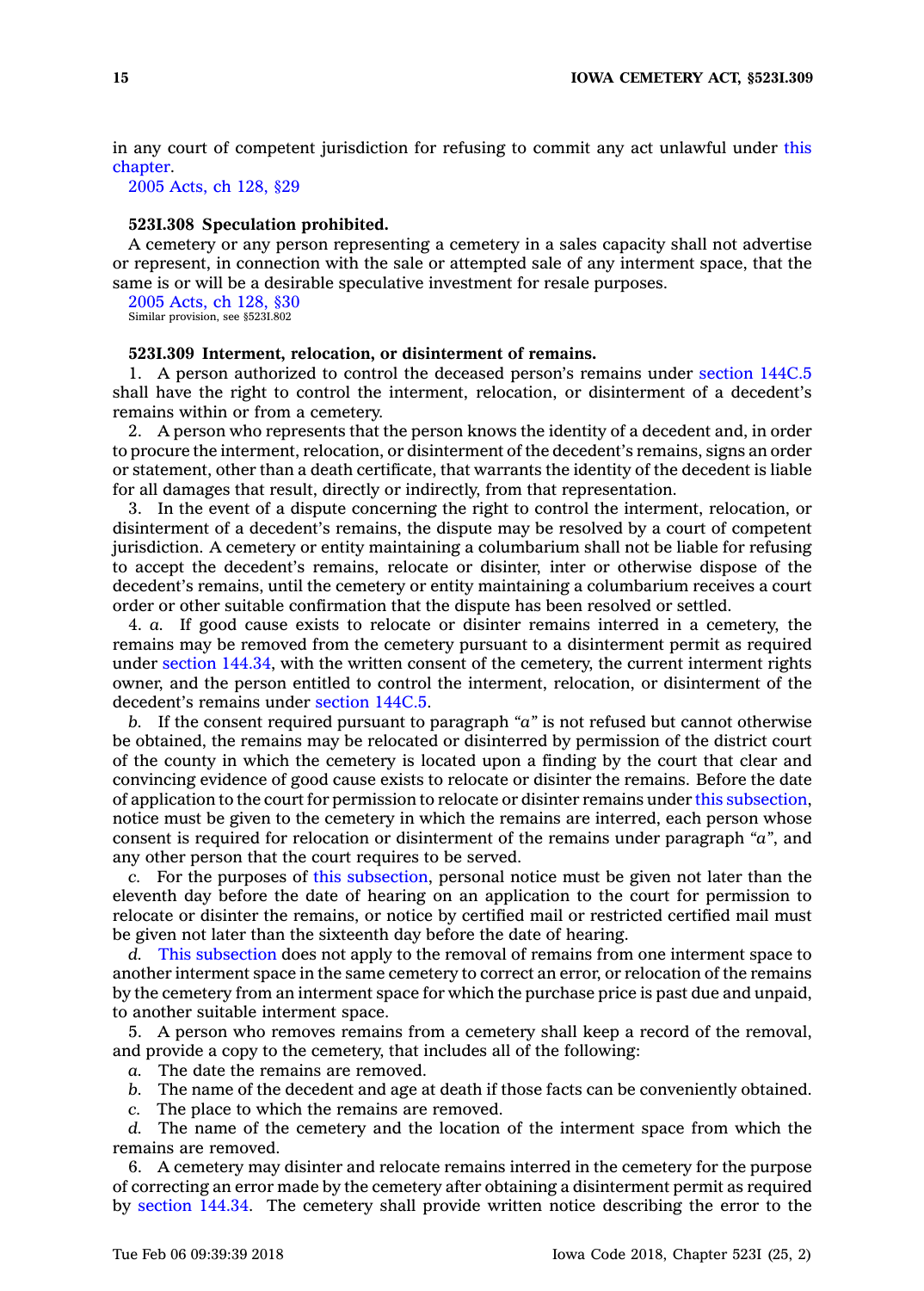commissioner and to the person who has the right to control the interment, relocation, or disinterment of the remains erroneously interred, by restricted certified mail at the person's last known address and sixty days prior to the disinterment. The notice shall include the location where the disinterment will occur and the location of the new interment space. A cemetery is not civilly or criminally liable for an erroneously made interment that is corrected in compliance with this [subsection](https://www.legis.iowa.gov/docs/code/523I.309.pdf) unless the error was the result of gross negligence or intentional misconduct.

7. Relocations and disinterments of human remains shall be done in compliance with [sections](https://www.legis.iowa.gov/docs/code/144.32.pdf) 144.32 and [144.34](https://www.legis.iowa.gov/docs/code/144.34.pdf). Relocations of human remains held in <sup>a</sup> columbarium shall be in compliance with the laws regulating the entity maintaining the columbarium.

2005 [Acts,](https://www.legis.iowa.gov/docs/acts/2005/CH0128.pdf) ch 128, §31; 2006 Acts, ch [1117,](https://www.legis.iowa.gov/docs/acts/2006/CH1117.pdf) §121; 2008 Acts, ch [1051,](https://www.legis.iowa.gov/docs/acts/2008/CH1051.pdf) §21, 22

#### **523I.310 Sale of interment rights.**

1. For sales or transfers of interment rights made on or after July 1, 2005, <sup>a</sup> cemetery shall issue <sup>a</sup> certificate of interment rights or other instrument evidencing the conveyance of exclusive rights of interment upon payment in full of the purchase price.

2. The interment rights in an interment space that is conveyed by <sup>a</sup> certificate of ownership or other instrument shall not be divided without the consent of the cemetery.

3. A conveyance of exclusive rights of interment shall be filed and recorded in the cemetery office. Any transfer of the ownership of interment rights shall be filed and recorded in the cemetery office. The cemetery may charge <sup>a</sup> reasonable recording fee to record the transfer of interment rights.

2005 [Acts,](https://www.legis.iowa.gov/docs/acts/2005/CH0128.pdf) ch 128, §32

## **523I.311 Records of interment rights and interment.**

1. For sales or transfers of interment rights made on or after July 1, 2005, <sup>a</sup> cemetery shall keep complete records identifying the owners of all interment rights sold by the cemetery and historical information regarding any transfers of ownership. The records shall include all of the following:

*a.* The name and last known address of each owner or previous owner of interment rights.

*b.* The date of each purchase or transfer of interment rights.

*c.* A unique numeric or alphanumeric identifier that identifies the location of each interment space sold by the cemetery.

2. For interments made on or after July 1, 2005, <sup>a</sup> cemetery shall keep <sup>a</sup> record of each interment in <sup>a</sup> cemetery. The records shall include all of the following:

*a.* The date the remains are interred.

*b.* The name, date of birth, and date of death of the decedent interred, if those facts can be conveniently obtained.

*c.* A unique numeric or alphanumeric identifier that identifies the location of the interment space where the remains are interred.

2005 [Acts,](https://www.legis.iowa.gov/docs/acts/2005/CH0128.pdf) ch 128, §33

#### **523I.312 Disclosure requirements — interment agreements.**

1. Each nonperpetual care cemetery shall have printed or stamped at the head of all of its contracts, deeds, statements, letterheads, and advertising material, the legend: "This is <sup>a</sup> nonperpetual care cemetery", and shall not sell any lot or interment space in the cemetery unless the purchaser of the interment space is informed that the cemetery is <sup>a</sup> nonperpetual care cemetery.

2. An agreement for interment rights under this [chapter](https://www.legis.iowa.gov/docs/code//523I.pdf) shall be written in clear, understandable language and do all of the following:

- *a.* Identify the seller and purchaser.
- *b.* Identify the salesperson.
- *c.* Specify the interment rights to be provided and the cost of each item.
- *d.* State clearly the conditions on which substitution will be allowed.
- *e.* Set forth the total purchase price and the terms under which it is to be paid.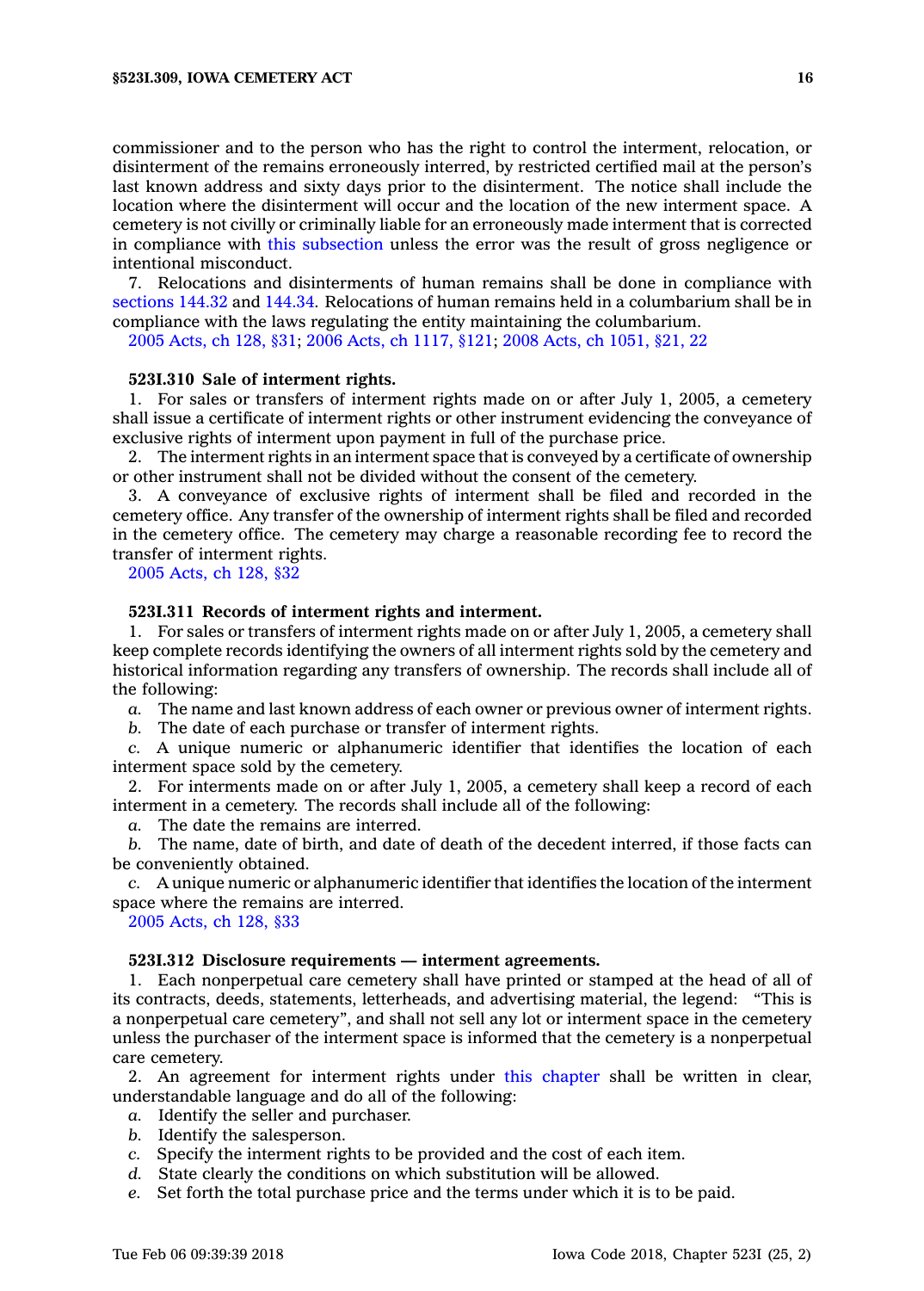**17 IOWA CEMETERY ACT, §523I.313**

*f.* State clearly whether the agreement is revocable or irrevocable, and if revocable, which parties have the authority to revoke the agreement.

*g.* State the amount or percentage of money to be placed in the cemetery's care or maintenance fund.

*h.* If the cemetery has <sup>a</sup> care fund, set forth an explanation that the care fund is an irrevocable trust, that deposits cannot be withdrawn even in the event of cancellation, and that the trust's income shall be used by the cemetery for its care.

*i.* Set forth an explanation of any fees or expenses that may be charged.

*j.* Set forth an explanation of whether amounts for perpetual care will be deposited in trust upon payment in full or on an allocable basis as payments are made.

*k.* Set forth an explanation of whether initial payments on agreements for multiple items of funeral and cemetery merchandise or services, or both, will be allocated first to the purchase of an interment space. If such an allocation is to be made, the agreement shall provide for the immediate transfer of such interment rights upon payment in full and prominently state that any applicable trust deposits under [chapter](https://www.legis.iowa.gov/docs/code//523A.pdf) 523A will not be made until the cemetery has received payment in full for the interment rights. The transfer of an undeveloped interment space may be deferred until the interment space is ready for interment.

*l.* If the transfer of an undeveloped interment space will be deferred until the interment space is ready for interment as permitted in paragraph *"k"*, the agreement shall provide for some form of written acknowledgement upon payment in full, specify <sup>a</sup> reasonable time period for development of the interment space, describe what happens in the event of <sup>a</sup> death prior to development of the interment space, and provide for the immediate transfer of the interment rights when development of the interment space is complete.

*m.* Specify the purchaser's right to cancel and the damages payable for cancellation, if any.

*n.* Include an explanation of regulatory oversight by the insurance division in twelve point boldface type, in substantially the following language:

> This agreement is subject to rules administered by the Iowa insurance division. You may call the insurance division with inquiries or complaints at (insert telephone number). Written inquiries or complaints should be mailed to: Iowa Securities and Regulated Industries Bureau, (insert address).

2005 [Acts,](https://www.legis.iowa.gov/docs/acts/2005/CH0128.pdf) ch 128, §34; 2006 Acts, ch [1117,](https://www.legis.iowa.gov/docs/acts/2006/CH1117.pdf) §122; 2010 Acts, ch [1121,](https://www.legis.iowa.gov/docs/acts/2010/CH1121.pdf) §30; 2015 [Acts,](https://www.legis.iowa.gov/docs/acts/2015/CH0030.pdf) ch 30, [§169](https://www.legis.iowa.gov/docs/acts/2015/CH0030.pdf)

# **523I.313 New cemeteries and gardens and cemetery registry.**

1. A person that dedicates property for <sup>a</sup> new cemetery on or after July 1, 2005, and <sup>a</sup> cemetery that dedicates an additional garden on or after July 1, 2005, shall:

*a.* In the case of land, survey and subdivide the property into gardens with descriptive names or numbers and make <sup>a</sup> map or plat of the cemetery or garden.

*b.* In the case of <sup>a</sup> mausoleum or <sup>a</sup> columbarium, make <sup>a</sup> map or plat of the property delineating sections or other divisions with descriptive names and numbers.

*c.* File the map or plat with the commissioner, including <sup>a</sup> written certificate or declaration of dedication of the property delineated by the map or plat, dedicating the property for cemetery purposes.

2. A map or plat and <sup>a</sup> certificate or declaration of dedication that is filed pursuant to [this](https://www.legis.iowa.gov/docs/code/523I.313.pdf) [section](https://www.legis.iowa.gov/docs/code/523I.313.pdf) dedicates the property for cemetery purposes and constitutes constructive notice of that dedication.

3. The commissioner shall maintain <sup>a</sup> registry of perpetual care and nonperpetual care cemeteries, to the extent that information is available. A cemetery selling interment rights on or after July 1, 2005, shall file <sup>a</sup> written notice with the commissioner that includes the legal description of the property with boundary lines of the land, the name of the cemetery, the status of the cemetery as either perpetual care or nonperpetual care, the status of the cemetery as either religious or nonreligious, and the cemetery's ownership in <sup>a</sup> form approved by the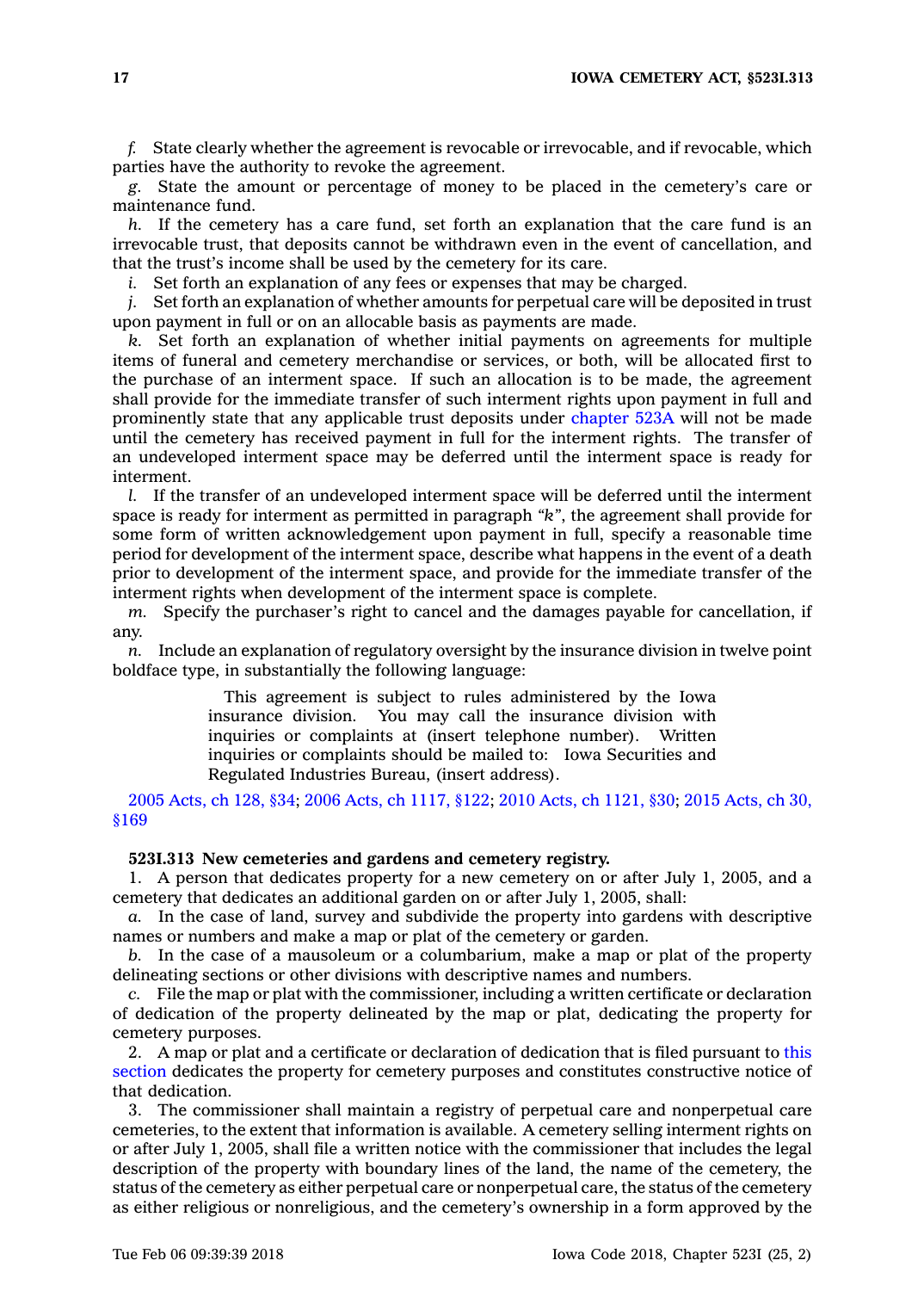commissioner. A cemetery shall notify the commissioner of any changes in this information within sixty days of the change.

2005 [Acts,](https://www.legis.iowa.gov/docs/acts/2005/CH0128.pdf) ch 128, §35

# **523I.314 New construction.**

1. A person shall not offer to sell interment rights in <sup>a</sup> mausoleum or columbarium that will be built or completed in the future unless the person has notified the commissioner of the offer to sell on <sup>a</sup> form prescribed by the commissioner.

2. The notice of an offer to sell interment rights in such <sup>a</sup> mausoleum or columbarium shall include the following information:

*a.* A description of the new facility or the proposed expansion, including <sup>a</sup> description of the interment rights to be offered to prospective purchasers.

*b.* A statement of the financial resources available for the project.

*c.* A copy of the proposed interment rights agreement to be used, which shall include the following:

(1) That purchase payments will be held in trust in accordance with the requirements of [chapter](https://www.legis.iowa.gov/docs/code//523A.pdf) 523A until construction of the mausoleum or columbarium is complete.

(2) That the purchaser may request <sup>a</sup> refund of the purchase amount, if construction does not begin within five years of the purchaser's first payment.

(3) That the new facility will operate as <sup>a</sup> perpetual care cemetery in compliance with [this](https://www.legis.iowa.gov/docs/code//523I.pdf) [chapter](https://www.legis.iowa.gov/docs/code//523I.pdf), even if the facility is located at <sup>a</sup> nonperpetual care cemetery.

(4) That the purchaser will receive an ownership certificate upon payment in full or, if later, when construction is complete.

3. Unless financing has been secured that is adequate in amount and terms to complete the facility proposed, new construction of <sup>a</sup> mausoleum or columbarium shall not begin until the notice required by this [section](https://www.legis.iowa.gov/docs/code/523I.314.pdf) has been approved by the commissioner.

2005 [Acts,](https://www.legis.iowa.gov/docs/acts/2005/CH0128.pdf) ch 128, §36

#### **523I.314A Standards for interment spaces.**

1. A standard interment space for full body interment developed on or after July 1, 2007, shall measure at least forty inches in width and ninety-six inches in length.

2. Prior to the sale of interment rights in an undeveloped area of <sup>a</sup> cemetery, internal reference markers shall be installed and maintained no more than one hundred feet apart. The internal reference markers shall be established with reference to survey markers that are no more than two hundred feet apart, have been set by <sup>a</sup> licensed professional land surveyor, and have been documented in <sup>a</sup> plat of survey. Both the map and the plat of survey shall be maintained by the cemetery and made available upon request to the commissioner and to members of the public.

2007 [Acts,](https://www.legis.iowa.gov/docs/acts/2007/CH0175.pdf) ch 175, §46; 2012 Acts, ch [1009,](https://www.legis.iowa.gov/docs/acts/2012/CH1009.pdf) §9

#### **523I.315 Unpaid care assessments and unoccupied interment spaces.**

1. *Foreclosure — unpaid assessments.* Unpaid care assessments for an unoccupied interment space not under perpetual care shall create <sup>a</sup> lien by the cemetery against the applicable interment space. The cemetery may, following notice, foreclose on the interment space if the amount of the lien exceeds the amount paid for the interment space. If the lien is not paid within one year from the date that notice of foreclosure is served on the owner of record or the owner of record's heirs, the ownership in or right to the unoccupied interment space shall revert to the cemetery that owns the cemetery in which the unoccupied interment space is located.

2. *Abandonment — quiet title action.* A cemetery may file an action to quiet title to determine whether an interment space has been abandoned if the interment space is unoccupied and has not been occupied in the preceding seventy-five years. An action to quiet title shall commence when the cemetery serves notice on the owner of record or the owner of record's heirs declaring that the interment space is considered to be abandoned. If the owner of record or the owner of record's heirs do not respond within three years from the date that notice is served, the abandonment is considered to be complete. The ownership in or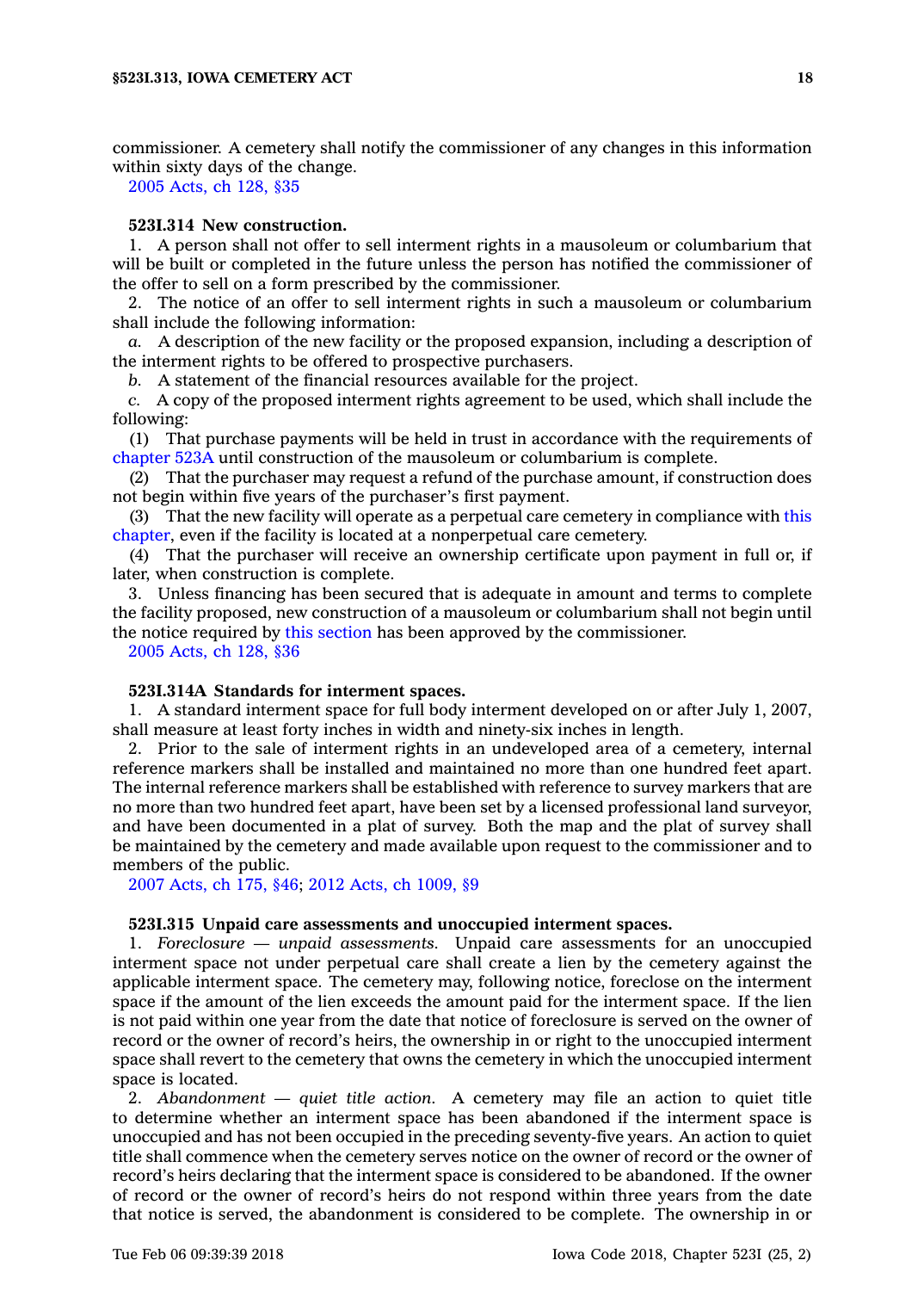right to an abandoned interment space shall revert to the cemetery in which the abandoned interment space is located and the cemetery may sell and convey title to the interment space.

3. *Service of notice.* Notice under this [section](https://www.legis.iowa.gov/docs/code/523I.315.pdf) shall be served personally on the owner of record or the owner of record's heirs, or may be served by mailing notice by certified mail to the owner of record or to the owner of record's heirs at the last known address. If the address of the owner of record or the owner of record's heirs cannot be ascertained, notice of abandonment shall be given by one publication of the notice in the official newspaper of the county in which the cemetery is located.

2005 [Acts,](https://www.legis.iowa.gov/docs/acts/2005/CH0128.pdf) ch 128, §37

# **523I.316 Protection of cemeteries and burial sites.**

1. *Existence of cemetery or burial site — notification.* If <sup>a</sup> governmental subdivision is notified of the existence of <sup>a</sup> cemetery, or <sup>a</sup> marked burial site that is not located in <sup>a</sup> dedicated cemetery, within its jurisdiction and the cemetery or burial site is not otherwise provided for under this [chapter](https://www.legis.iowa.gov/docs/code//523I.pdf), the governmental subdivision shall, as soon as is practicable, notify the owner of the land upon which the cemetery or burial site is located of the cemetery's or burial site's existence and location. The notification shall include an explanation of the provisions of this [section](https://www.legis.iowa.gov/docs/code/523I.316.pdf). If there is <sup>a</sup> basis to believe that interment may have occurred more than one hundred fifty years earlier, the governmental subdivision shall also notify the state archaeologist.

2. *Disturbance of interment spaces — penalty.* A person who knowingly and without authorization damages, defaces, destroys, or otherwise disturbs an interment space commits criminal mischief in the third degree under [section](https://www.legis.iowa.gov/docs/code/716.5.pdf) 716.5. Criminal mischief in the third degree is an aggravated misdemeanor.

3. *Duty to preserve and protect.*

*a.* A governmental subdivision having <sup>a</sup> cemetery, or <sup>a</sup> burial site that is not located within <sup>a</sup> dedicated cemetery, within its jurisdiction, for which preservation is not otherwise provided, shall preserve and protect the cemetery or burial site as necessary to restore or maintain its physical integrity as <sup>a</sup> cemetery or burial site. The governmental subdivision may enter into <sup>a</sup> written agreement to delegate the responsibility for the preservation and protection of the cemetery or burial site to the owner of the property on which the cemetery or burial site is located or to <sup>a</sup> public or private organization interested in historical preservation. The governmental subdivision shall not enter into an agreement with <sup>a</sup> public or private organization to preserve and protect the cemetery or burial site unless the property owner has been offered the opportunity to enter into such an agreement and has declined to do so.

*b.* A governmental subdivision is authorized to expend public funds, in any manner authorized by law, in connection with such <sup>a</sup> cemetery or burial site.

*c.* If <sup>a</sup> governmental subdivision proposes to enter into an agreement with <sup>a</sup> public or private organization pursuant to this [subsection](https://www.legis.iowa.gov/docs/code/523I.316.pdf) to preserve and protect <sup>a</sup> cemetery or burial site that is located on property owned by another person within the jurisdiction of the governmental subdivision, the proposed agreement shall be written, and the governmental subdivision shall provide written notice by ordinary mail of the proposed agreement to the property owner at least fourteen days prior to the date of the meeting at which such proposed agreement will be authorized. The notice shall include the location of the cemetery or burial site and <sup>a</sup> copy of the proposed agreement, and explain that the property owner is required to permit members of the public or private organization reasonable ingress and egress for the purposes of preserving and protecting the cemetery or burial site pursuant to the proposed agreement. The notice shall also include the date, time, and place of the meeting and <sup>a</sup> statement that the property owner has <sup>a</sup> right to attend the meeting and to comment regarding the proposed agreement.

*d.* (1) Subject to [chapter](https://www.legis.iowa.gov/docs/code//670.pdf) 670, <sup>a</sup> governmental subdivision that enters into an agreement with a public or private organization pursuant to this [subsection](https://www.legis.iowa.gov/docs/code/523I.316.pdf) is liable for any personal injury or property damage that occurs in connection with the preservation or protection of the cemetery or burial site or access to the cemetery or burial site by the governmental subdivision or the public or private organization.

(2) For the purposes of this paragraph, *"liable"* means liability for every civil wrong which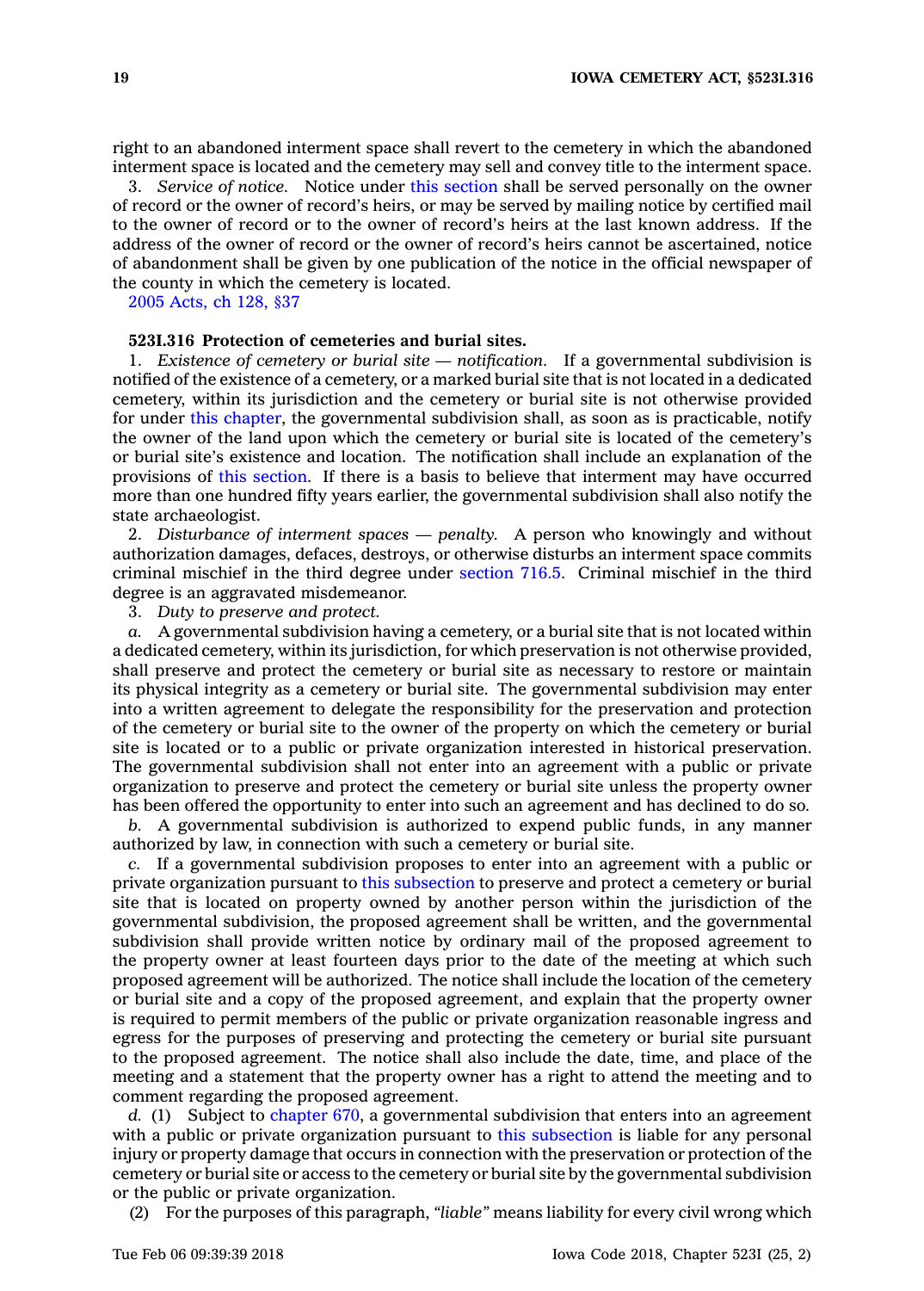results in wrongful death or injury to <sup>a</sup> person or injury to property or injury to personal or property rights and includes but is not restricted to actions based upon negligence; error or omission; nuisance; breach of duty, whether statutory or other duty; or denial or impairment of any right under any constitutional provision, statute, or rule of law.

*e.* A property owner who is required to permit members of <sup>a</sup> public or private organization reasonable ingress and egress for the purpose of preserving or protecting <sup>a</sup> cemetery or burial site on that owner's property and who acts in good faith and in <sup>a</sup> reasonable manner pursuant to this [subsection](https://www.legis.iowa.gov/docs/code/523I.316.pdf) is not liable for any personal injury or property damage that occurs in connection with the preservation or protection of the cemetery or burial site or access to the cemetery or burial site.

*f.* For the purposes of this [subsection](https://www.legis.iowa.gov/docs/code/523I.316.pdf), reasonable ingress and egress to <sup>a</sup> cemetery or burial site shall include the following:

(1) A member of <sup>a</sup> public or private organization that has entered into <sup>a</sup> written agreement with the governmental subdivision who desires to visit such <sup>a</sup> cemetery or burial site shall give the property owner at least ten days' written notice of the intended visit.

(2) If the property owner cannot provide reasonable access to the cemetery or burial site on the desired date, the property owner shall provide reasonable alternative dates when the property owner can provide access to the member.

(3) A property owner is not required to make any improvements to that person's property to satisfy the requirement to provide reasonable access to <sup>a</sup> cemetery or burial site pursuant to this [subsection](https://www.legis.iowa.gov/docs/code/523I.316.pdf).

4. *Confiscation and return of memorials.* A law enforcement officer having reason to believe that <sup>a</sup> memorial or memorialization is in the possession of <sup>a</sup> person without authorization or right to possess the memorial or memorialization may take possession of the memorial or memorialization from that person and turn it over to the officer's law enforcement agency. If <sup>a</sup> law enforcement agency determines that <sup>a</sup> memorial or memorialization the agency has taken possession of rightfully belongs on an interment space, the agency shall return the memorial or memorialization to the interment space, or make arrangements with the person having jurisdiction over the interment space for its return.

5. *Burial sites located on private property.* If <sup>a</sup> person notifies <sup>a</sup> governmental subdivision that <sup>a</sup> burial site of the person's relative is located on property owned by another person within the jurisdiction of the governmental subdivision, the governmental subdivision shall notify the property owner of the location of the burial site and that the property owner is required to permit the person reasonable ingress and egress for the purposes of visiting the burial site of the person's relative.

6. *Discovery of human remains.* Any person discovering human remains shall notify the county or state medical examiner or <sup>a</sup> city, county, or state law enforcement agency as soon as is reasonably possible unless the person knows or has good reason to believe that such notice has already been given or the discovery occurs in <sup>a</sup> cemetery. If there is reason to believe that interment may have occurred more than one hundred fifty years earlier, the governmental subdivision notified shall also notify the state archaeologist. A person who does not provide notice required pursuant to this [subsection](https://www.legis.iowa.gov/docs/code/523I.316.pdf) commits <sup>a</sup> serious misdemeanor.

7. *Adverse possession.* A cemetery or <sup>a</sup> pioneer cemetery is exempt from seizure, appropriation, or acquisition of title under any claim of adverse possession, unless it is shown that all remains in the cemetery or pioneer cemetery have been disinterred and removed to another location.

2005 [Acts,](https://www.legis.iowa.gov/docs/acts/2005/CH0128.pdf) ch 128, §38; 2006 Acts, ch [1117,](https://www.legis.iowa.gov/docs/acts/2006/CH1117.pdf) §123; 2009 [Acts,](https://www.legis.iowa.gov/docs/acts/2009/CH0179.pdf) ch 179, §144; 2012 [Acts,](https://www.legis.iowa.gov/docs/acts/2012/CH1023.pdf) ch [1023,](https://www.legis.iowa.gov/docs/acts/2012/CH1023.pdf) §157; 2017 [Acts,](https://www.legis.iowa.gov/docs/acts/2017/CH0054.pdf) ch 54, §63

Referred to in [§523I.212](https://www.legis.iowa.gov/docs/code/523I.212.pdf) Subsection 2 amended

#### **523I.317 Duty to provide public access.**

A cemetery shall provide or permit public access to the cemetery, at reasonable times and subject to reasonable regulations, so that owners of interment rights and other members of the public have reasonable ingress and egress to the cemetery.

2006 Acts, ch [1117,](https://www.legis.iowa.gov/docs/acts/2006/CH1117.pdf) §124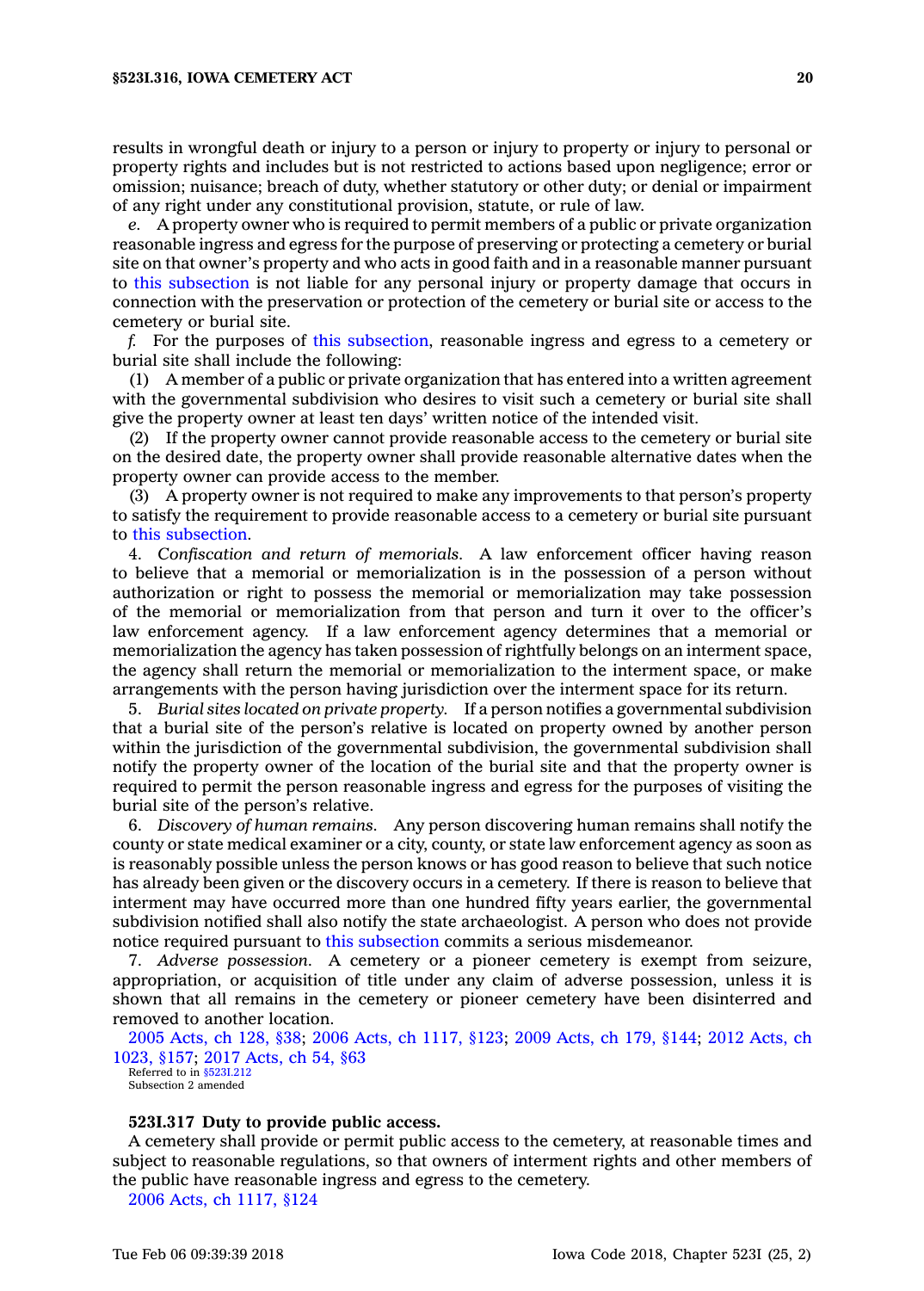**523I.318 through 523I.400** Reserved.

#### SUBCHAPTER IV

# COUNTY CEMETERY COMMISSIONS AND NEGLECTED CEMETERIES

## **523I.401 Neglected cemeteries.**

The commissioner shall create <sup>a</sup> form that interested persons may use to report neglected cemeteries to the commissioner. The commissioner shall catalog and review the neglected cemetery reports received on or before December 31, 2007, conduct site visits as warranted to determine the nature or extent of any neglect, and publish <sup>a</sup> report of findings on or before December 31, 2008.

2005 [Acts,](https://www.legis.iowa.gov/docs/acts/2005/CH0128.pdf) ch 128, §39

#### **523I.402 Removal of remains.**

1. Upon <sup>a</sup> showing of good cause, <sup>a</sup> county cemetery commission may file suit in the district court in that county to have remains interred in <sup>a</sup> cemetery owned and operated by the commission removed to another cemetery. All persons in interest, known or unknown, other than the plaintiffs, shall be made defendants to the suit. If any parties are unknown, notice may be given by publication. After hearing and <sup>a</sup> showing of good cause for the removal, the court may order the removal of the remains and the remains shall be properly interred in another cemetery, at the expense of the county. The removal and reinterment of the remains shall be done pursuant to <sup>a</sup> disinterment permit issued under [section](https://www.legis.iowa.gov/docs/code/144.34.pdf) 144.34 with due care and decency. In deciding whether to order the removal of interred remains, <sup>a</sup> court shall consider present or future access to the cemetery, the historical significance of the cemetery, and the wishes of the parties concerned if they are brought to the court's attention, including the desire of any beneficiaries to reserve their rights to waive <sup>a</sup> reservation of rights in favor of removal, and shall exercise the court's sound discretion in granting or refusing the removal of interred remains.

2. Any heir at law or descendent of <sup>a</sup> deceased person interred in <sup>a</sup> neglected cemetery may file suit in the district court in the county where the cemetery is located to have the deceased person's remains interred in the cemetery removed to another cemetery. The owner of the land, any beneficiaries of any reservation of rights, and any other persons in interest, known or unknown, other than the plaintiffs shall be made defendants. If any parties are unknown, notice may be given by publication. After hearing and upon <sup>a</sup> showing of good cause, the court may order removal and the proper interment of the remains in another cemetery, at the expense of the petitioner. The removal and reinterment shall be done with due care and decency.

2005 [Acts,](https://www.legis.iowa.gov/docs/acts/2005/CH0128.pdf) ch 128, §40

**523I.403 through 523I.500** Reserved.

#### SUBCHAPTER V

## GOVERNMENTAL SUBDIVISIONS

#### **523I.501 Cemetery authorized.**

The governing body of <sup>a</sup> governmental subdivision may purchase, establish, operate, enclose, improve, or regulate <sup>a</sup> cemetery. A cemetery owned or operated by <sup>a</sup> governmental subdivision may sell interment rights subject to the provisions of this [chapter](https://www.legis.iowa.gov/docs/code//523I.pdf).

2005 [Acts,](https://www.legis.iowa.gov/docs/acts/2005/CH0128.pdf) ch 128, §41

#### **523I.502 Trust for cemetery.**

1. A governmental subdivision that owns or operates <sup>a</sup> cemetery or has control of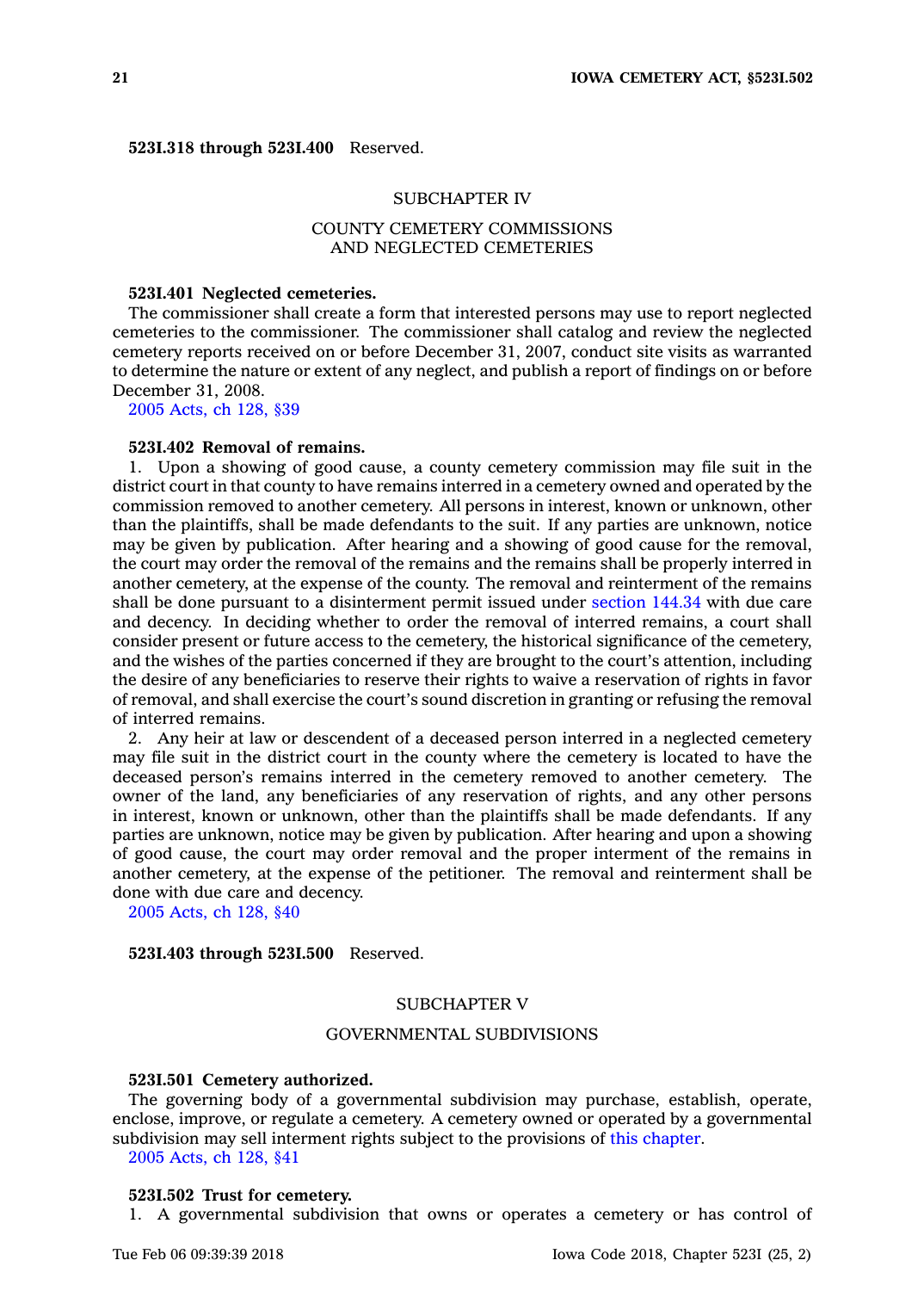cemetery property may act as <sup>a</sup> permanent trustee for the perpetual maintenance of interment spaces in the cemetery.

2. To act as <sup>a</sup> trustee, <sup>a</sup> majority of the governmental subdivision's governing body must adopt an ordinance or resolution stating the governmental subdivision's willingness and intention to act as <sup>a</sup> trustee for the perpetual maintenance of cemetery property. When the ordinance or resolution is adopted and the trust is accepted, the trust is perpetual.

2005 [Acts,](https://www.legis.iowa.gov/docs/acts/2005/CH0128.pdf) ch 128, §42

## **523I.503 Authority to receive gifts and deposits for care — certificates.**

1. A governmental subdivision that is <sup>a</sup> trustee for the perpetual maintenance of <sup>a</sup> cemetery may adopt reasonable rules governing the receipt of <sup>a</sup> gift or grant from any source.

2. A governmental subdivision that is <sup>a</sup> trustee for <sup>a</sup> person shall accept the amount the governmental subdivision requires for permanent maintenance of an interment space on behalf of that person or <sup>a</sup> decedent.

3. A governmental subdivision's acceptance of <sup>a</sup> deposit for permanent maintenance of an interment space constitutes <sup>a</sup> perpetual trust for the designated interment space.

4. Upon acceptance of <sup>a</sup> deposit, <sup>a</sup> governmental subdivision's secretary, clerk, or mayor shall issue <sup>a</sup> certificate in the name of the governmental subdivision to the trustee or depositor. The certificate shall state all of the following:

*a.* The depositor's name.

*b.* The amount and purpose of the deposit.

*c.* The location, with as much specificity as possible, of the interment space to be maintained.

*d.* Other information required by the governmental subdivision.

5. An individual, association, foundation, or corporation that is interested in the maintenance of <sup>a</sup> neglected cemetery in <sup>a</sup> governmental subdivision's possession and control may donate funds to the cemetery's perpetual trust fund to beautify and maintain the entire cemetery or burial grounds generally.

2005 [Acts,](https://www.legis.iowa.gov/docs/acts/2005/CH0128.pdf) ch 128, §43

#### **523I.504 Appointment of successor trustee.**

A district judge of <sup>a</sup> county in which <sup>a</sup> cemetery is located shall appoint <sup>a</sup> suitable successor or trustee to faithfully execute <sup>a</sup> trust in accordance with this [subchapter](https://www.legis.iowa.gov/docs/code//523I.pdf) if <sup>a</sup> governmental subdivision renounces <sup>a</sup> trust assumed under this [subchapter](https://www.legis.iowa.gov/docs/code//523I.pdf), fails to act as its trustee, <sup>a</sup> vacancy occurs, or the appointment of <sup>a</sup> successor or trustee is otherwise necessary.

2005 [Acts,](https://www.legis.iowa.gov/docs/acts/2005/CH0128.pdf) ch 128, §44

#### **523I.505 County auditor as trustee.**

1. In the absence of <sup>a</sup> trustee for care funds, unless otherwise provided by law, the care funds shall be placed in the hands of the county auditor, who shall provide <sup>a</sup> receipt for, loan, and make annual reports of the care funds.

2. The county auditor shall not be required to post <sup>a</sup> bond.

3. The county auditor shall serve without compensation, but may, out of the income received, pay all proper items of expense incurred in the performance of the auditor's duties as trustee, if any.

4. The county auditor shall make <sup>a</sup> full report of the trustee's actions and trust funds annually in January. The net proceeds for care funds received by the county auditor as trustee shall be apportioned and credited to each of any separate care funds assigned to the auditor.

5. The county auditor shall turn over the accrued income from each care fund annually to the person having control of the cemetery.

2005 [Acts,](https://www.legis.iowa.gov/docs/acts/2005/CH0128.pdf) ch 128, §45 Referred to in [§331.502](https://www.legis.iowa.gov/docs/code/331.502.pdf)

# **523I.506 Commingling of care funds by governmental subdivisions.**

A governmental subdivision subject to this [section](https://www.legis.iowa.gov/docs/code/523I.506.pdf) may commingle care funds for more than one cemetery for the purposes of investment and administration and may file <sup>a</sup> single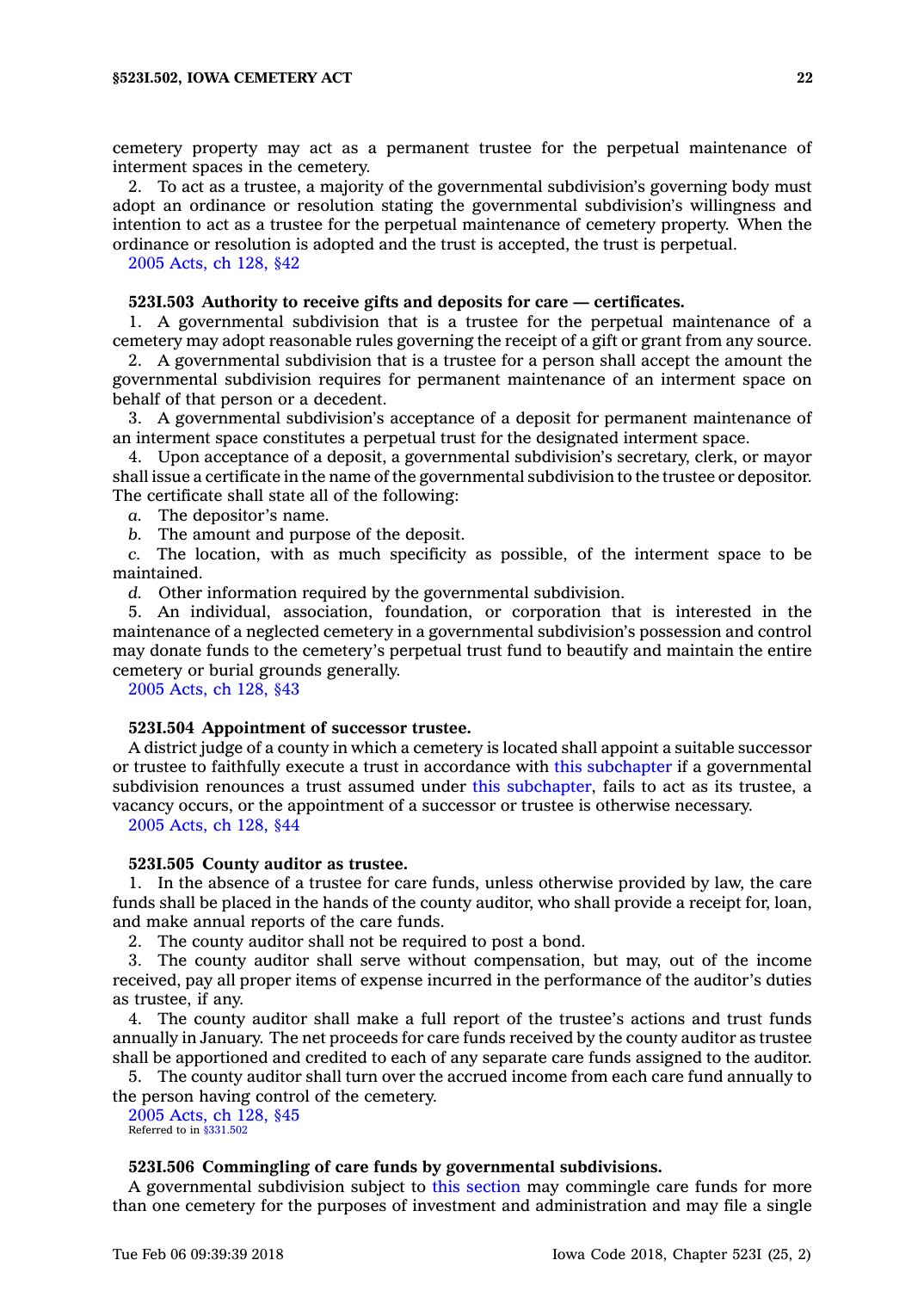report, if each cemetery is appropriately identified and separate records are maintained for each cemetery.

2005 [Acts,](https://www.legis.iowa.gov/docs/acts/2005/CH0128.pdf) ch 128, §46

## **523I.507 Investment of care funds by governmental subdivisions.**

Notwithstanding section [12B.10](https://www.legis.iowa.gov/docs/code/12B.10.pdf), <sup>a</sup> perpetual care cemetery owned by <sup>a</sup> governmental subdivision may invest and reinvest deposits pursuant to the requirements of this [chapter](https://www.legis.iowa.gov/docs/code//523I.pdf). The trustee shall use the judgment and care under the circumstances then prevailing that persons of prudence, discretion, and intelligence exercise in the management of their own affairs, not in regard to speculation but in regard to the permanent disposition of their funds, considering the probable income as well as the probable safety of their capital. The trustee of the trust funds has <sup>a</sup> fiduciary duty to make reasonable investment decisions and to properly oversee and manage the funds entrusted to the trust fund.

2005 [Acts,](https://www.legis.iowa.gov/docs/acts/2005/CH0128.pdf) ch 128, §47

#### **523I.508 Management by governmental subdivisions.**

1. *Political subdivisions as trustees.* Counties, cities, irrespective of their form of government, boards of trustees of cities to whom the management of municipal cemeteries has been transferred by ordinance, and civil townships wholly outside of any city, are trustees in perpetuity, and are required to accept, receive, and expend all moneys and property donated or left to them by bequest for perpetual care, and that portion of interment space sales or permanent charges made against interment spaces which has been set aside in <sup>a</sup> perpetual care fund for which there is no other acting trustee, shall be used in caring for the property of the donor or lot owner who by purchase or otherwise has provided for the perpetual care of an interment space in any cemetery, or in accordance with the terms of the donation, bequest, or agreement for sale and purchase of an interment space, and the money or property thus received shall be used for no other purpose.

2. *Authority to invest funds — current care charge payments.*

*a.* The board of supervisors, mayor and council, or other elected governmental body, as the case may be, may receive and invest all moneys and property, donated or bequeathed, and that portion of cemetery lot sales and permanent charges made against cemetery lots which have been set aside in <sup>a</sup> perpetual care fund, and in so investing, shall use the judgment and care under the circumstances then prevailing that persons of prudence, discretion, and intelligence exercise in the management of their own affairs not in regard to speculation but in regard to the permanent disposition of their funds, considering the probable income as well as the probable safety of their capital. The trustee of the trust funds has a fiduciary duty to make reasonable investment decisions and to properly oversee and manage the funds entrusted to the trust fund. The income from the investment shall be used in caring for the property of the donor in any cemetery, or as provided in the terms of the gift or donations or agreement for sale and purchase of <sup>a</sup> cemetery lot.

*b.* All current care charge payments received shall be allocated to the perpetual care fund or to the fund paying the costs of cemetery operations. Care charge payments received one year or more after the date they were incurred shall be used to fund the cost of operating the cemetery. Care charge payments received one year or more in advance of their due date shall be deposited in the perpetual care fund. Interest from the perpetual care fund shall be used for the maintenance of both occupied and unoccupied lots or spaces. Any remaining interest may be used for costs of access roads and paths, fencing, and general maintenance of the cemetery. Lots under perpetual care shall be maintained in accordance with the cemetery covenants of sale.

3. *Resolution of acceptance — interest.*

*a.* Before any part of the principal may be invested or used, the county, city, board of trustees of <sup>a</sup> city to whom the management of <sup>a</sup> municipal cemetery has been transferred by ordinance, or civil township shall, by resolution, accept the moneys described in [subsection](https://www.legis.iowa.gov/docs/code/523I.508.pdf) [1](https://www.legis.iowa.gov/docs/code/523I.508.pdf) and, by resolution, shall provide for the payment of interest annually to the appropriate fund, or to the cemetery, or the person in charge of the cemetery, to be used in caring for or maintaining the individual property of the donor in the cemetery, or interment spaces which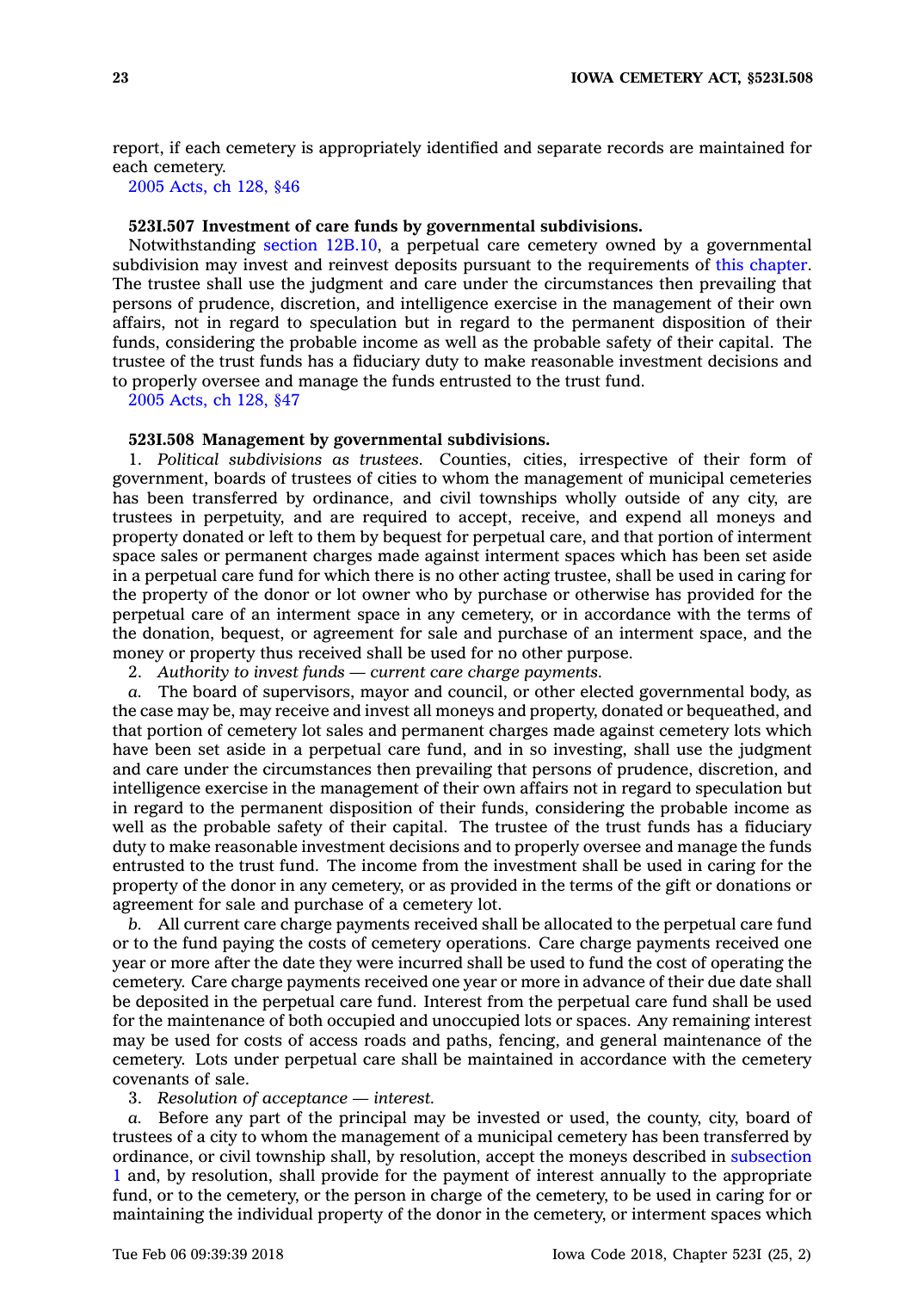*b.* If there is no person in charge of the cemetery, the income from the fund shall be expended under the direction of the board of supervisors, city council, board of trustees, or civil township trustees, as the case may be, in accordance with the terms of the donation or bequest, or the terms of the sale or purchase of an interment space.

4. *Delegates to conventions.* A township having one or more cemeteries under its control may designate up to two officials from each cemetery as delegates to attend meetings of cemetery officials, and certain expenses of the delegates not exceeding twenty-five dollars for each delegate, including association dues, may be paid out of the cemetery fund of the township.

5. *Subscribing to publications.* The cemetery officials of every township having <sup>a</sup> cemetery under its control may subscribe to one or more publications devoted exclusively to cemetery management, and the subscriptions may be paid out of the cemetery fund of the township.

2005 [Acts,](https://www.legis.iowa.gov/docs/acts/2005/CH0128.pdf) ch 128, §48; 2006 Acts, ch [1117,](https://www.legis.iowa.gov/docs/acts/2006/CH1117.pdf) §125; 2012 Acts, ch [1023,](https://www.legis.iowa.gov/docs/acts/2012/CH1023.pdf) §157 Referred to in [§636.23](https://www.legis.iowa.gov/docs/code/636.23.pdf)

#### **523I.509 through 523I.600** Reserved.

# SUBCHAPTER VI

# GENERAL PROVISIONS

# **523I.601 Settlement of estates — maintenance fund.**

The court in which the estate of <sup>a</sup> deceased person is administered, before final distribution, may allow and set apart from the estate <sup>a</sup> sum sufficient to provide an income adequate to pay for the perpetual care and upkeep of the interment space in which the body of the deceased is buried, except where perpetual care has otherwise been provided for. The sum so allowed and set apart shall be paid to <sup>a</sup> trustee as provided by this [chapter](https://www.legis.iowa.gov/docs/code//523I.pdf).

2005 [Acts,](https://www.legis.iowa.gov/docs/acts/2005/CH0128.pdf) ch 128, §49; 2006 Acts, ch [1010,](https://www.legis.iowa.gov/docs/acts/2006/CH1010.pdf) §148

## **523I.602 Management by trustee.**

1. *Trustee appointed — trust funds.* The owners of, or any party interested in, <sup>a</sup> cemetery may, by petition presented to the district court of the county where the cemetery is situated, have <sup>a</sup> trustee appointed with authority to receive any and all moneys or property that may be donated for and on account of the cemetery and to invest, manage, and control the moneys or property under the direction of the court. However, the trustee shall not be authorized to receive any gift, except with the understanding that the principal sum is to be <sup>a</sup> permanent fund, and only the net proceeds therefrom shall be used in carrying out the purpose of the trust created, and all such funds shall be exempt from taxation.

2. *Requisites of petition.* The petition shall state the amount proposed to be placed in such trust fund, the manner of investment thereof, and the provisions made for the disposition of any surplus income not required for the care and upkeep of the property described in such petition.

3. *Approval of court —surplus fund.* Such provisions shall be subject to the approval of the court and when so approved the trust fund and the trustee thereof shall, at all times, be subject to the orders and control of the court and such surplus arising from the trust fund shall not be used except for charitable, eleemosynary, or public purposes under the direction of the court.

4. *Receipt —record.* Every such trustee shall execute and deliver to the donor <sup>a</sup> receipt showing the amount of money or other property received, and the use to be made of the net proceeds from the same, duly attested by the clerk of the court granting letters of trusteeship, and the trustee shall keep <sup>a</sup> signed and attested copy of the receipt.

5. *Investments.* Any such trustee may receive and invest all moneys and property, so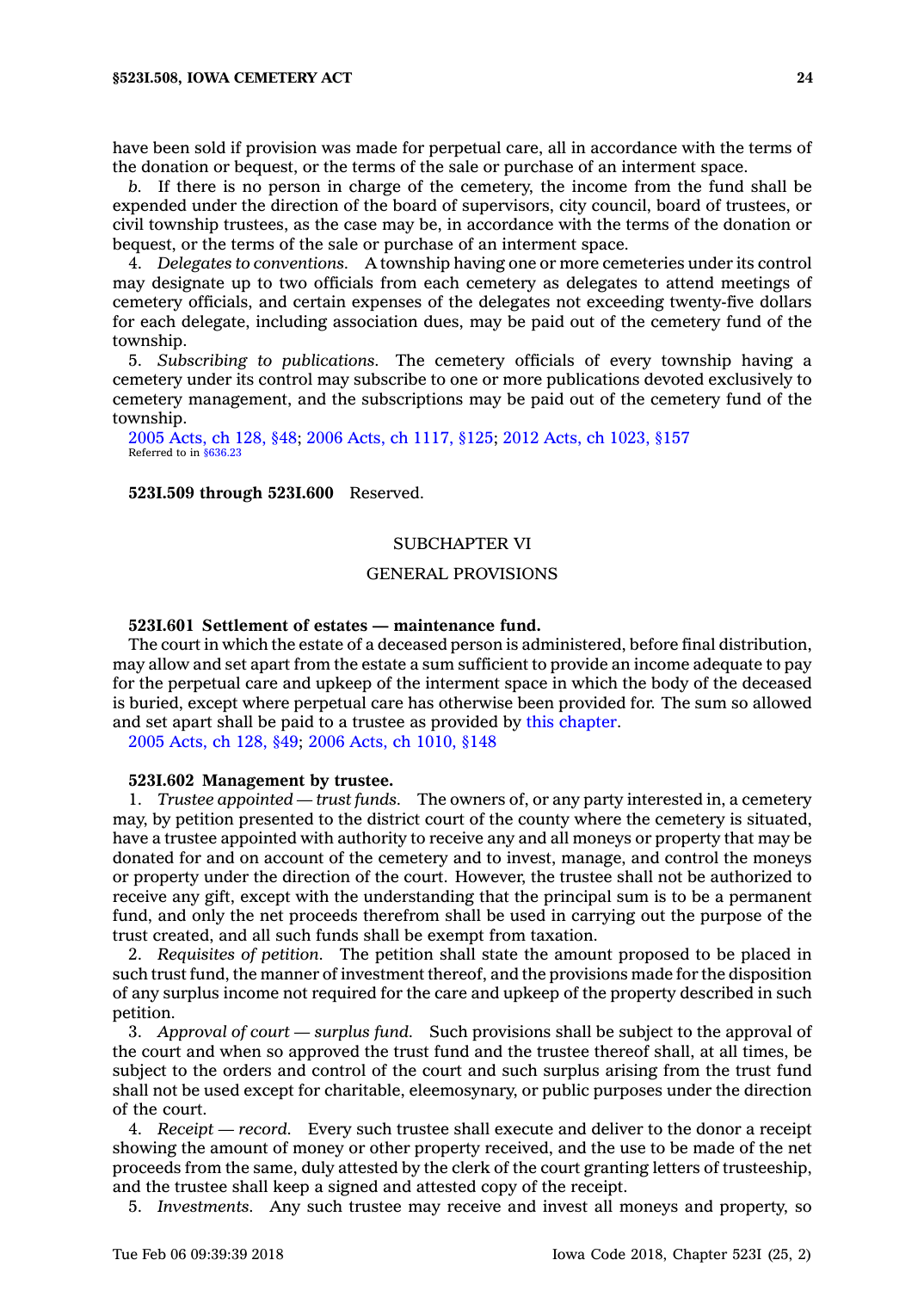donated or bequeathed, and that portion of cemetery lot sales and permanent charges made against interment spaces which has been set aside in <sup>a</sup> perpetual care fund, in such authorized investments and in the manner prescribed in [section](https://www.legis.iowa.gov/docs/code/636.23.pdf) 636.23.

6. *Bond — approval —oath.* Every such trustee before entering upon the discharge of the trustee's duties or at any time thereafter when required by the court shall give <sup>a</sup> bond in an amount as may be required by the court, approved by the clerk, and conditioned for the faithful discharge of the trustee's duties, and take and subscribe an oath the same in substance as the condition of the bond, which bond and oath must be filed with the clerk.

7. *Clerk — duty of.* At the time of filing each bond and oath the clerk shall at once advise the court as to the amount of the principal fund in the hands of such trustee, the amount of the bond filed, and whether it is good and sufficient for the amount given.

8. *Compensation — costs.* Such trustee shall serve without compensation, but may, out of the income received, pay all proper items of expense incurred in the performance of the trustee's duties, including cost of the bond, if any.

9. *Annual report.* Such trustee shall make <sup>a</sup> full report of the trustee's doings in the month of January following appointment and in January of each successive year. In each report the trustee shall apportion the net proceeds received from the sum total of the permanent funds assigned to the trustee in trust.

10. *Removal — vacancy filled.* Any such trustee may be removed by the court at any time for cause, and in the event of removal or death, the court shall appoint <sup>a</sup> new trustee and require the new trustee's predecessor or the predecessor's personal representative to make <sup>a</sup> full accounting.

2005 [Acts,](https://www.legis.iowa.gov/docs/acts/2005/CH0128.pdf) ch 128, §50; 2009 [Acts,](https://www.legis.iowa.gov/docs/acts/2009/CH0021.pdf) ch 21, §8 Referred to in **[§602.8102\(81\)](https://www.legis.iowa.gov/docs/code/602.8102.pdf)**

# **523I.603 Owners of interment rights.**

1. An interment space in which exclusive rights of interment are conveyed is presumed to be the separate property of the person named as grantee in the certificate of interment rights or other instrument of conveyance.

2. Two or more owners of interment rights may designate <sup>a</sup> person to represent the interment space and file notice of the designation of <sup>a</sup> representative with the cemetery. If notice is not filed, the cemetery may inter or permit an interment in the interment space at the request or direction of <sup>a</sup> registered co-owner of the interment space.

2005 [Acts,](https://www.legis.iowa.gov/docs/acts/2005/CH0128.pdf) ch 128, §51

#### **523I.604 Lien against cemetery property.**

1. A cemetery, by contract, may incur indebtedness as necessary to conduct its business and may secure the indebtedness by mortgage, deed of trust, or other lien against its property.

2. A mortgage, deed of trust, or other lien placed on dedicated cemetery property, or on cemetery property that is later dedicated with the consent of the holder of the lien, does not affect the dedication and is subject to the dedication. A sale on foreclosure of the lien is subject to the dedication of the property for cemetery purposes.

2005 [Acts,](https://www.legis.iowa.gov/docs/acts/2005/CH0128.pdf) ch 128, §52

#### **523I.605 Private care of graves.**

This [subchapter](https://www.legis.iowa.gov/docs/code//523I.pdf) does not affect the right of <sup>a</sup> person who has an interest in an interment space, or who is <sup>a</sup> relative of <sup>a</sup> decedent interred in <sup>a</sup> cemetery, to beautify or maintain an interment space individually or at the person's own expense in accordance with reasonable rules established by the cemetery.

2005 [Acts,](https://www.legis.iowa.gov/docs/acts/2005/CH0128.pdf) ch 128, §53

**523I.606 through 523I.700** Reserved.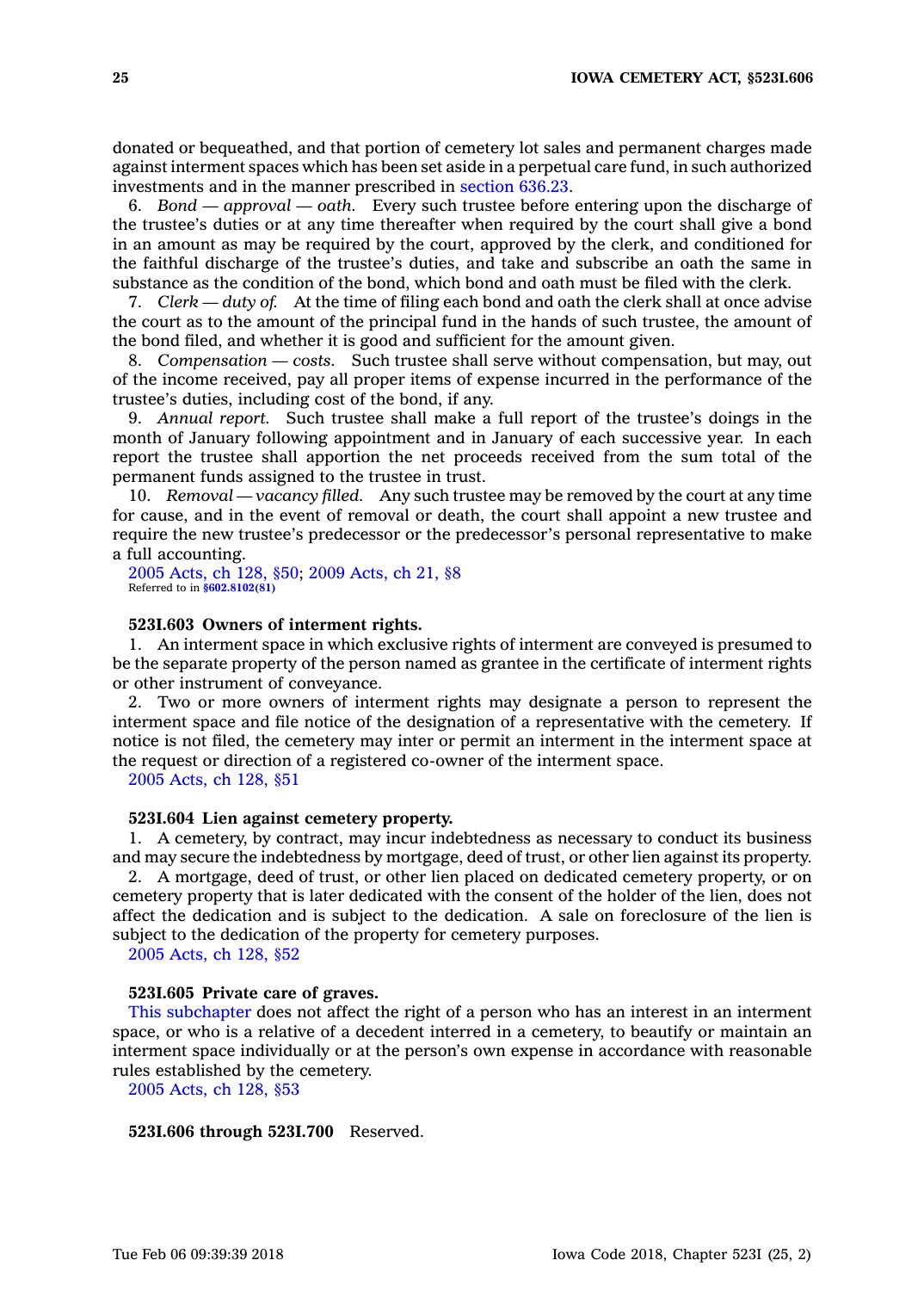## SUBCHAPTER VII

## LAWN CRYPTS

#### **523I.701 Requirements for lawn crypts.**

A lawn crypt shall not be installed unless all of the following apply:

1. The lawn crypt is constructed of concrete and reinforced steel or other comparable durable material.

2. The lawn crypt is installed on not less than six inches of rock, gravel, or other drainage material.

3. The lawn crypt provides <sup>a</sup> method to drain water out of the lawn crypt.

4. The lawn crypt is capable of withstanding the weight of the soil and sod above the top surface and the weight of machinery and equipment normally used in the maintenance of the cemetery.

5. Except as provided by section [523I.702](https://www.legis.iowa.gov/docs/code/523I.702.pdf), the lawn crypt is installed in multiple units of ten or more.

6. The lawn crypt shall be installed in compliance with any applicable law or rule adopted by the Iowa department of public health.

2005 [Acts,](https://www.legis.iowa.gov/docs/acts/2005/CH0128.pdf) ch 128, §54 Referred to in [§523I.702](https://www.legis.iowa.gov/docs/code/523I.702.pdf)

## **523I.702 Request to install lawn crypts in fewer than ten units.**

1. A lawn crypt may be installed in fewer than ten units if it is installed in an interment space pursuant to <sup>a</sup> written request to the commissioner signed by the owner or owners of the interment space.

2. The written request shall be filed on <sup>a</sup> form prescribed by the commissioner and shall contain substantially all of the following information:

*a.* The owner's name and address.

- *b.* The name of the cemetery and the owner of the cemetery.
- *c.* The number of lawn crypt units to be installed.
- *d.* A description of the interment spaces.

*e.* A statement that the lawn crypt meets the requirements of section [523I.701](https://www.legis.iowa.gov/docs/code/523I.701.pdf), including all of the following:

(1) A statement that the lawn crypt will be constructed of concrete and reinforced steel or other comparable durable materials.

(2) A statement that the lawn crypt will be installed on not less than six inches of rock, gravel, or other drainage material.

(3) A statement that the lawn crypt will provide <sup>a</sup> method to drain water out of the lawn crypt.

(4) A statement that the outside top surface of the lawn crypt at the time of installation will be capable of withstanding the weight of the soil and sod above the top surface and the weight of machinery and equipment normally used in the maintenance of the cemetery.

*f.* A statement that the space in which the lawn crypt is to be installed is located in <sup>a</sup> garden. *g.* The date on which <sup>a</sup> representative of the cemetery signed the form. 2005 [Acts,](https://www.legis.iowa.gov/docs/acts/2005/CH0128.pdf) ch 128, §55

Referred to in [§523I.701](https://www.legis.iowa.gov/docs/code/523I.701.pdf)

#### **523I.703 through 523I.800** Reserved.

## SUBCHAPTER VIII

# PERPETUAL CARE CEMETERIES — REQUIREMENTS

#### **523I.801 Applicability and conversion by nonperpetual care cemeteries.**

1. All cemeteries are designated as either "perpetual care cemeteries" or "nonperpetual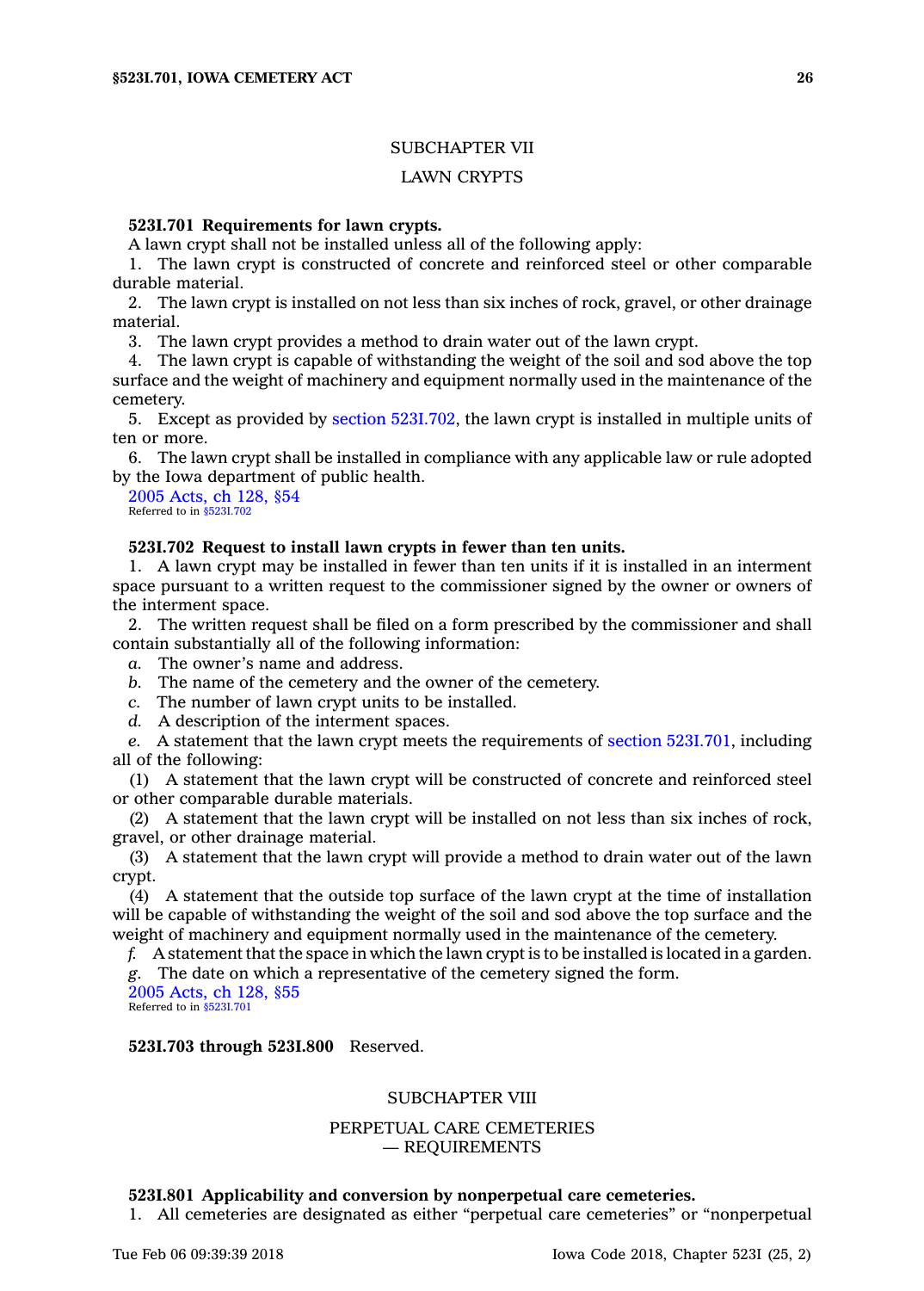care cemeteries" for the purposes of this [chapter](https://www.legis.iowa.gov/docs/code//523I.pdf). A cemetery that represents that it is offering perpetual care on or after July 1, 2005, is subject to this [subchapter](https://www.legis.iowa.gov/docs/code//523I.pdf).

2. A cemetery that operates <sup>a</sup> nonperpetual care cemetery may elect to become <sup>a</sup> perpetual care cemetery if at all times subsequent to the date of the election, the cemetery complies with the other requirements of this [subchapter](https://www.legis.iowa.gov/docs/code//523I.pdf) except section [523I.805](https://www.legis.iowa.gov/docs/code/523I.805.pdf).

2005 [Acts,](https://www.legis.iowa.gov/docs/acts/2005/CH0128.pdf) ch 128, §56

#### **523I.802 Advertising.**

1. A cemetery shall not advertise, represent, guarantee, promise, or contract to provide or offer perpetual care or use terms or phrases like permanent care, permanent maintenance, care forever, continuous care, eternal care, or everlasting care to imply that <sup>a</sup> certain level of care and financial security will be furnished or is guaranteed except in compliance with the provisions of this [subchapter](https://www.legis.iowa.gov/docs/code//523I.pdf).

2. A cemetery or person advertising or selling interment rights shall not represent that the purchase of the interment rights is or will be <sup>a</sup> desirable speculative investment for resale purposes.

2005 [Acts,](https://www.legis.iowa.gov/docs/acts/2005/CH0128.pdf) ch 128, §57 Similar provision, see §523I.308

## **523I.803 Perpetual care registry.**

1. A cemetery that operates <sup>a</sup> perpetual care cemetery shall maintain <sup>a</sup> registry of individuals who have purchased interment rights in the cemetery subject to the care fund requirements of this [subchapter](https://www.legis.iowa.gov/docs/code//523I.pdf).

2. The registry shall include the amount deposited in trust for each interment rights agreement entered into on or after July 1, 1995.

2005 [Acts,](https://www.legis.iowa.gov/docs/acts/2005/CH0128.pdf) ch 128, §58

#### **523I.804 Use of gift for special care.**

A trustee may accept and hold money or property transferred to the trustee in trust for the purpose of applying the principal or income of the money or property transferred for <sup>a</sup> purpose consistent with the purpose of <sup>a</sup> perpetual care cemetery, including the following:

1. Improvement or embellishment of any part of the cemetery.

2. Erection, renewal, repair, or preservation of <sup>a</sup> monument, fence, building, or other structure in the cemetery.

3. Planting or cultivation of plants in or around the cemetery.

4. Special care of or embellishment of an interment space, section, or building in the cemetery.

2005 [Acts,](https://www.legis.iowa.gov/docs/acts/2005/CH0128.pdf) ch 128, §59

#### **523I.805 Initial deposit.**

1. A cemetery owned or operated by <sup>a</sup> political subdivision of this state is not required to make <sup>a</sup> minimum initial deposit in <sup>a</sup> care fund. Any other cemetery commencing business in this state on or after July 1, 2005, shall not sell interment spaces unless the cemetery has <sup>a</sup> care fund of at least twenty-five thousand dollars in cash.

2. If an initial deposit is made by <sup>a</sup> cemetery to satisfy [subsection](https://www.legis.iowa.gov/docs/code/523I.805.pdf) 1, the initial twenty-five thousand dollar deposit may be withdrawn by the cemetery when the care fund balance reaches one hundred thousand dollars. An affidavit shall be filed with the commissioner providing prior notice of the intended withdrawal of the initial deposit and attesting that the money has not previously been withdrawn. Upon <sup>a</sup> showing by the cemetery that the initial deposit has not previously been withdrawn, the commissioner shall approve withdrawal of the money and the withdrawal shall take place within one year after the care fund balance reaches one hundred thousand dollars.

2005 [Acts,](https://www.legis.iowa.gov/docs/acts/2005/CH0128.pdf) ch 128, §60 Referred to in [§523I.801](https://www.legis.iowa.gov/docs/code/523I.801.pdf)

#### **523I.806 Irrevocable trust.**

1. A perpetual care cemetery shall establish <sup>a</sup> care fund as an irrevocable trust to provide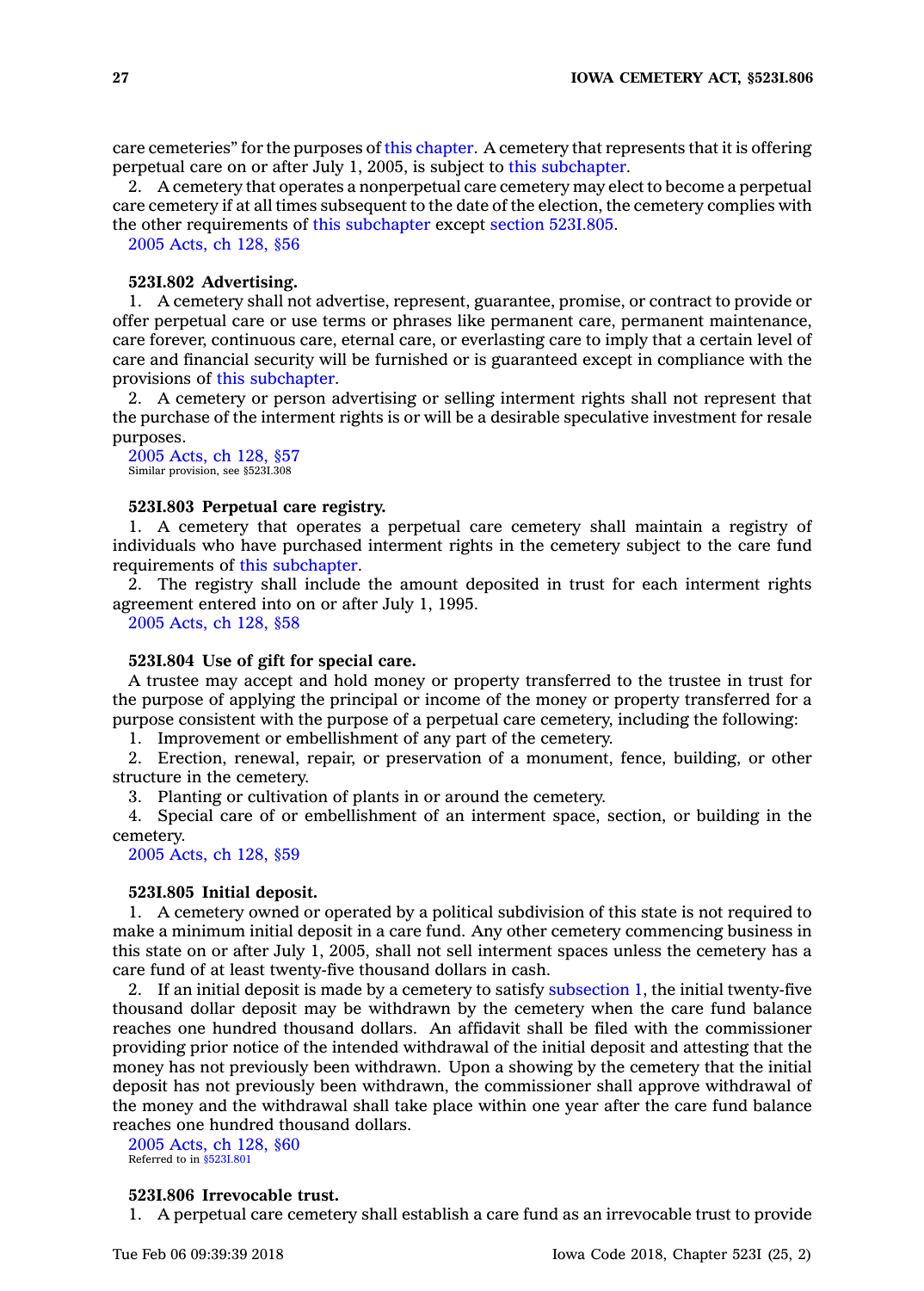for the care of the cemetery, which shall provide for the appointment of <sup>a</sup> trustee, with perpetual succession.

2. The care fund shall be administered under the jurisdiction of the district court of the county where the cemetery is located. Notwithstanding [chapter](https://www.legis.iowa.gov/docs/code//633A.pdf) 633A, annual reports shall not be required unless specifically required by the district court. Reports shall be filed with the court when necessary to receive approval of appointments of trustees, trust agreements and amendments, changes in fees or expenses, and other matters within the court's jurisdiction. A court having jurisdiction over <sup>a</sup> care fund shall have full jurisdiction to approve the appointment of trustees, the amount of surety bond required, if any, and investment of funds.

2005 [Acts,](https://www.legis.iowa.gov/docs/acts/2005/CH0128.pdf) ch 128, §61; 2006 Acts, ch [1030,](https://www.legis.iowa.gov/docs/acts/2006/CH1030.pdf) §65

#### **523I.807 Care fund deposits.**

1. To continue to operate as <sup>a</sup> perpetual care cemetery, <sup>a</sup> cemetery shall set aside and deposit in the care fund an amount equal to or greater than fifty dollars or twenty percent of the gross selling price received by the cemetery for each sale of interment rights, whichever is more.

2. A cemetery may require <sup>a</sup> contribution to the care fund for perpetual care of <sup>a</sup> memorial or memorialization placed in the cemetery. A cemetery may establish <sup>a</sup> separate care fund for this purpose. The contributions shall be nonrefundable and shall not be withdrawn from the trust fund once deposited. The amount charged shall be uniformly charged on every installation of <sup>a</sup> memorial, based on the height and width of the memorial or the size of the ground surface area used for the memorial. A fee for special care of <sup>a</sup> memorial may be collected if the terms of the special care items and arrangements are clearly specified in the interment rights agreement. Except as otherwise provided in an interment rights agreement, <sup>a</sup> cemetery is not liable for repair or maintenance of memorials or vandalism. A cemetery may use income from <sup>a</sup> care fund to repair or replace memorials or interment spaces damaged by vandalism or acts of God.

3. Moneys shall be deposited in the care fund no later than the fifteenth day after the close of the month when the cemetery receives the final payment from <sup>a</sup> purchaser of interment rights.

2005 [Acts,](https://www.legis.iowa.gov/docs/acts/2005/CH0128.pdf) ch 128, §62

#### **523I.808 Examination fee.**

An examination fee shall be submitted with the cemetery's annual report in an amount equal to five dollars for each certificate of interment rights issued during the time period covered by the report. The cemetery may charge the examination fee directly to the purchaser of the interment rights.

2005 [Acts,](https://www.legis.iowa.gov/docs/acts/2005/CH0128.pdf) ch 128, §63; 2007 [Acts,](https://www.legis.iowa.gov/docs/acts/2007/CH0175.pdf) ch 175, §47; 2016 Acts, ch [1122,](https://www.legis.iowa.gov/docs/acts/2016/CH1122.pdf) §12 Referred to in [§523I.213](https://www.legis.iowa.gov/docs/code/523I.213.pdf)

#### **523I.809 Trust agreement provisions.**

1. A trust agreement shall provide for the appointment of at least one trustee, with perpetual succession, in case the cemetery is dissolved or ceases to be responsible for the cemetery's care.

2. A cemetery and the trustee or trustees of the care fund may, by agreement, amend the instrument that established the fund to include any provision that is necessary to comply with the requirements of this [chapter](https://www.legis.iowa.gov/docs/code//523I.pdf).

3. A cemetery is responsible for the deposit of all moneys required to be placed in <sup>a</sup> care fund.

4. The commissioner may require the amending of <sup>a</sup> trust agreement that is not in accord with the provisions of this [chapter](https://www.legis.iowa.gov/docs/code//523I.pdf).

2005 [Acts,](https://www.legis.iowa.gov/docs/acts/2005/CH0128.pdf) ch 128, §64

#### **523I.810 Care funds.**

1. A trustee of <sup>a</sup> care fund shall use the judgment and care under the circumstances then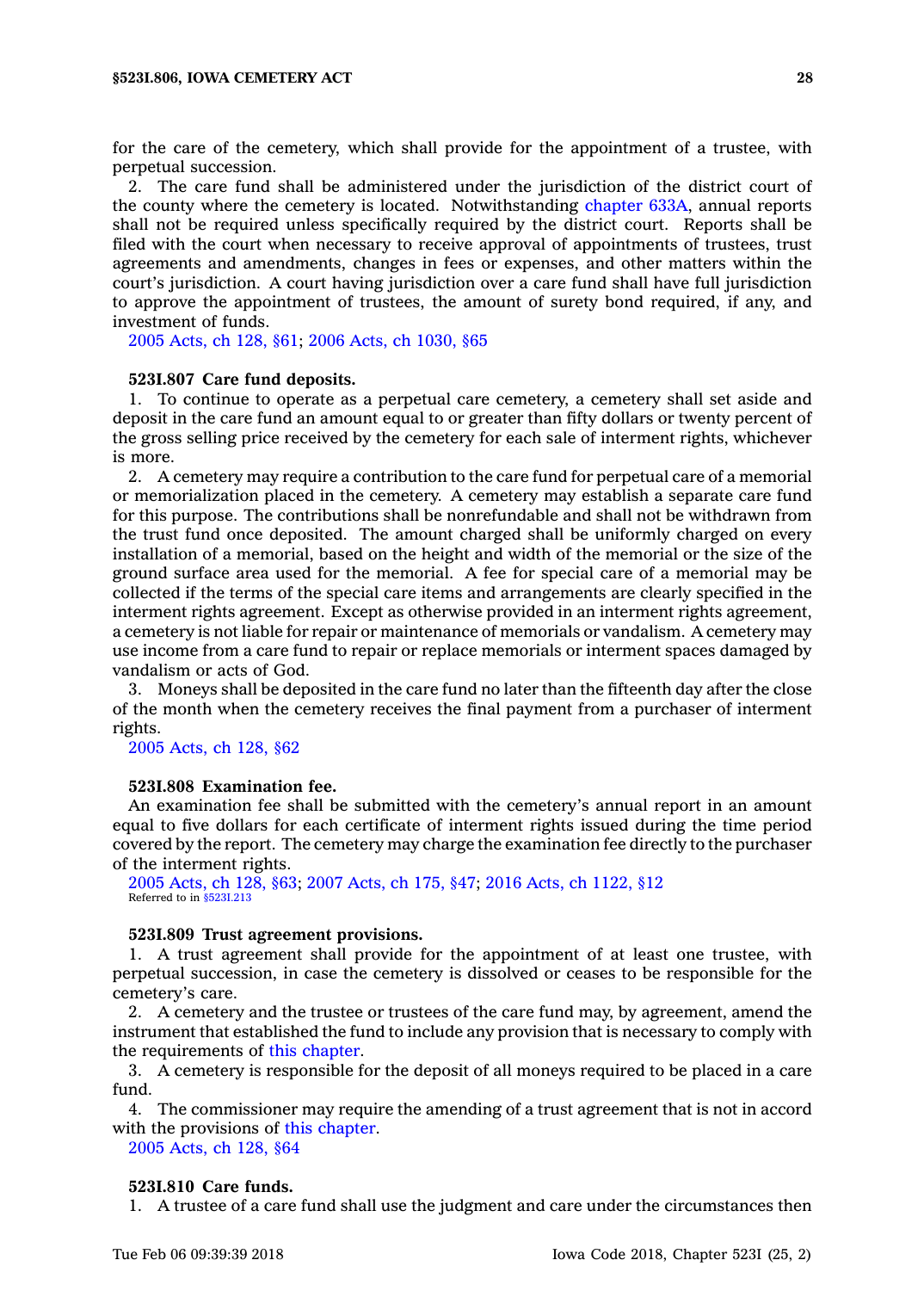prevailing that persons of prudence, discretion, and intelligence exercise in the management of their own affairs, not in regard to speculation but in regard to the permanent disposition of their funds, considering the probable income as well as the probable safety of their capital. The trustee of <sup>a</sup> care fund has <sup>a</sup> fiduciary duty to make reasonable investment decisions and to properly oversee and manage the funds entrusted to the care fund.

*a.* A financial institution may serve as <sup>a</sup> trustee if granted those powers under the laws of this state or of the United States. A financial institution acting as <sup>a</sup> trustee of <sup>a</sup> care fund under this [chapter](https://www.legis.iowa.gov/docs/code//523I.pdf) shall invest the funds in accordance with applicable law.

*b.* A financial institution acting as <sup>a</sup> trustee of <sup>a</sup> care fund under this [chapter](https://www.legis.iowa.gov/docs/code//523I.pdf) has <sup>a</sup> fiduciary duty to make reasonable investment decisions and to properly oversee and manage the funds entrusted to the financial institution. The commissioner may take enforcement action against <sup>a</sup> financial institution in its capacity as trustee for <sup>a</sup> breach of fiduciary duty under this [chapter](https://www.legis.iowa.gov/docs/code//523I.pdf).

*c.* Care fund moneys may be deposited pursuant to <sup>a</sup> master trust agreement, if each care fund is treated as <sup>a</sup> separate beneficiary of the trust and each care fund is separable. The master trust shall maintain <sup>a</sup> separate accounting of principal and income for each care fund. Moneys deposited under <sup>a</sup> master trust agreement may be commingled by the financial institution for investment purposes.

*d.* Subject to <sup>a</sup> master trust agreement, the cemetery may appoint an independent investment advisor to advise the financial institution about investment of the care fund.

*e.* Subject to an agreement between the cemetery and the financial institution, the financial institution may receive <sup>a</sup> reasonable fee from the care fund for services rendered as trustee.

*f.* If the amount of <sup>a</sup> care fund exceeds two hundred thousand dollars, the cemetery or any officer, director, agent, employee, or affiliate of the cemetery shall not serve as trustee unless the cemetery is <sup>a</sup> cemetery owned or operated by <sup>a</sup> governmental subdivision of this state. A financial institution holding care funds shall not do any of the following:

(1) Be owned, under the control of, or affiliated with the cemetery.

(2) Use any funds required to be held in trust under this [chapter](https://www.legis.iowa.gov/docs/code//523I.pdf) to purchase an interest in <sup>a</sup> contract or agreement to which the cemetery is <sup>a</sup> party.

(3) Otherwise invest care funds, directly or indirectly, in the cemetery's business operations.

2. All moneys required to be deposited in the care fund shall be deposited in the name of the trustee, as trustee, under the terms of <sup>a</sup> trust agreement and the trustee may invest, reinvest, exchange, retain, sell, and otherwise manage the care fund trust for the benefit and protection of the cemetery.

3. This [section](https://www.legis.iowa.gov/docs/code/523I.810.pdf) does not prohibit <sup>a</sup> cemetery from moving care funds from one financial institution to another.

4. A care fund may receive and hold as part of the care fund or as an incident to the care fund any property contributed to the care fund.

5. A contribution to <sup>a</sup> care fund is considered to be for charitable purposes if the care financed by the care fund is for the following purposes:

*a.* The discharge of <sup>a</sup> duty due from the cemetery to persons interred and to be interred in the cemetery.

*b.* The benefit and protection of the public by preserving and keeping the cemetery in <sup>a</sup> dignified condition so that the cemetery does not become <sup>a</sup> nuisance or <sup>a</sup> place of disorder, reproach, and desolation in the community in which the cemetery is located.

6. A contribution to <sup>a</sup> care fund is not invalid because of the following:

*a.* Indefiniteness or uncertainty as to the person designated as <sup>a</sup> beneficiary in the instrument establishing the care fund.

*b.* A violation of the law against perpetuities or the law against the suspension of the power of alienation of title to or use of property.

7. A care fund shall pay the fund's operation costs and any annual audit fees. The principal of <sup>a</sup> care fund is intended to remain available perpetually as <sup>a</sup> funding source for care of the cemetery. The principal of <sup>a</sup> care fund shall not be reduced voluntarily and shall remain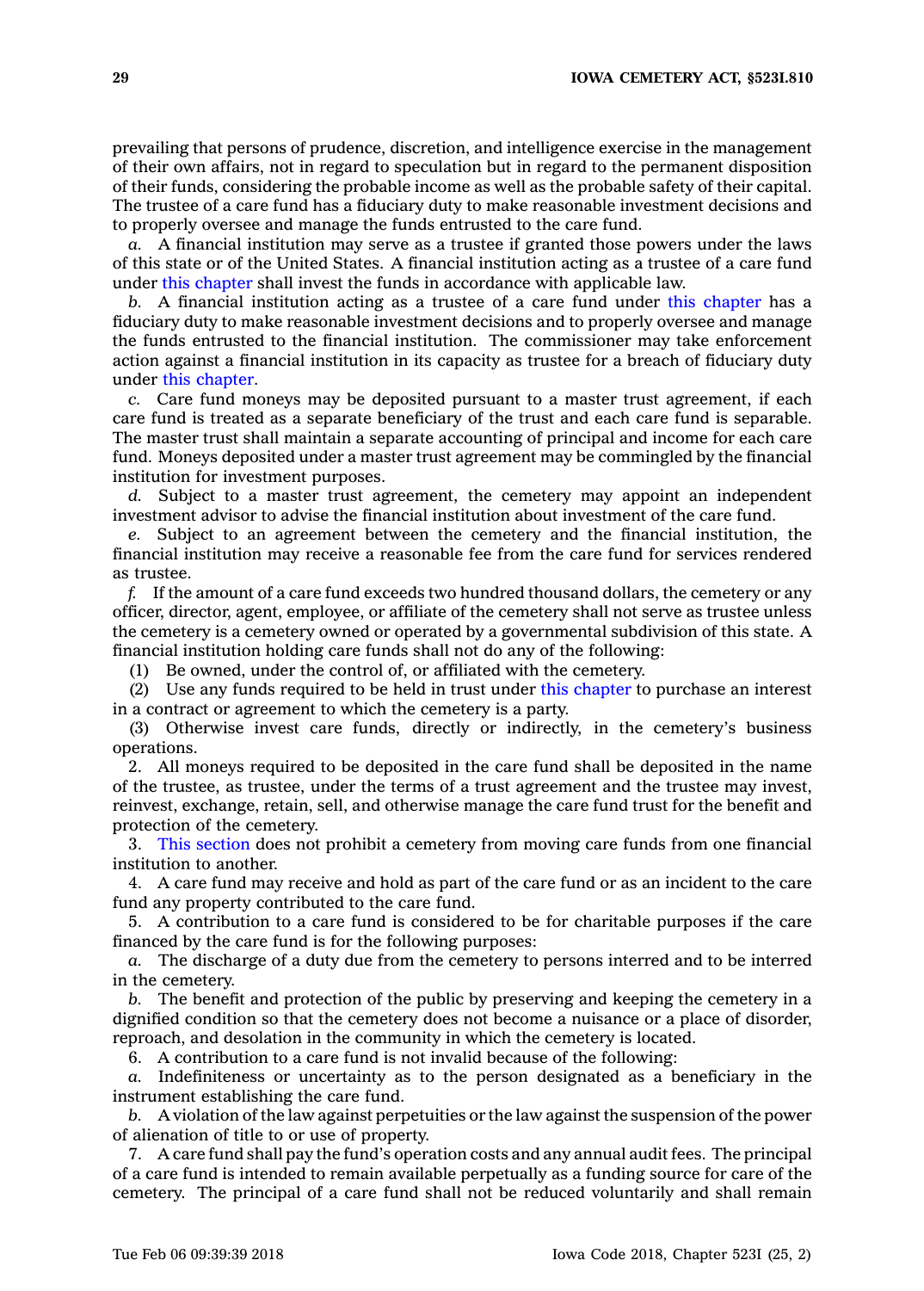inviolable, except as provided in this [section](https://www.legis.iowa.gov/docs/code/523I.810.pdf). The trustee or trustees of <sup>a</sup> care fund shall maintain the principal of the care fund separate from all operating funds of the cemetery.

8. In establishing <sup>a</sup> care fund, the cemetery may adopt plans for the care of the cemetery and installed memorials and memorialization.

9. A cemetery may, by resolution adopted by <sup>a</sup> vote of at least two-thirds of the members of its board at any authorized meeting of the board, authorize the withdrawal and use of not more than twenty percent of the principal of the care fund to acquire additional land for cemetery purposes, to repair <sup>a</sup> mausoleum or other building or structure intended for cemetery purposes, to build, improve, or repair boundaries, roads and walkways in the cemetery, to construct <sup>a</sup> columbarium, mausoleum, or similar structure to create additional interment spaces, to purchase equipment for tree, shrub, and lawn care, to purchase backhoes or similar equipment used to open and close interment spaces, or to purchase recordkeeping software used to maintain ownership records or interment records. The resolution shall establish <sup>a</sup> reasonable repayment schedule, not to exceed five years. However, the care fund shall not be diminished below an amount equal to the greater of twenty-five thousand dollars or five thousand dollars per acre of land in the cemetery. The resolution, and if the deposit of care fund income over five years is unlikely to fund replenishment of the principal of the care fund, either <sup>a</sup> bond or proof of insurance to guarantee replenishment of the care fund, shall be filed with the commissioner thirty days prior to the withdrawal of funds.

2005 [Acts,](https://www.legis.iowa.gov/docs/acts/2005/CH0128.pdf) ch 128, §65; 2007 [Acts,](https://www.legis.iowa.gov/docs/acts/2007/CH0175.pdf) ch 175, §48; 2015 [Acts,](https://www.legis.iowa.gov/docs/acts/2015/CH0128.pdf) ch 128, §45, 50, 51 Referred to in [§523I.102](https://www.legis.iowa.gov/docs/code/523I.102.pdf)

#### **523I.811 Use of distributions from care fund.**

1. Care fund distributions may be used in any manner determined to be in the best interests of the cemetery if authorized by <sup>a</sup> resolution, bylaw, or other action or instrument establishing the care fund, including but not limited to the general care of memorials, memorialization, and any of the following:

*a.* Cutting and trimming lawns, shrubs, and trees at reasonable intervals.

*b.* Maintaining drains, water lines, roads, buildings, boundaries, fences, and other structures.

*c.* Maintaining machinery, tools, and equipment.

*d.* Compensating maintenance employees, paying insurance premiums, and making payments to employees' pension and benefit plans.

*e.* Paying overhead expenses incidental to such purposes.

*f.* Paying expenses necessary to maintain ownership, transfer, and interment records of the cemetery.

*g.* To purchase equipment to maintain the cemetery.

*h.* To purchase backhoes or similar equipment used to open and close interment spaces.

*i.* To purchase equipment used to construct <sup>a</sup> columbarium, mausoleum, or similar structure to create additional interment spaces.

2. The commissioner may, by rule, establish terms and conditions under which <sup>a</sup> cemetery may withdraw capital gains from the care fund.

2005 [Acts,](https://www.legis.iowa.gov/docs/acts/2005/CH0128.pdf) ch 128, §66; 2015 [Acts,](https://www.legis.iowa.gov/docs/acts/2015/CH0128.pdf) ch 128, §46, 47, 50, 51

#### **523I.811A Emergency use of care funds.**

1. Notwithstanding any other provision of this [chapter](https://www.legis.iowa.gov/docs/code//523I.pdf), <sup>a</sup> perpetual care cemetery may apply to the commissioner to withdraw funds from the cemetery's care fund for <sup>a</sup> financial emergency. The commissioner shall, by rule, establish standards and procedures for such applications and for withdrawals from care funds.

2. Upon application, the commissioner may allow <sup>a</sup> perpetual care cemetery to withdraw funds from the care fund if the commissioner finds that the cemetery has an urgent financial need and the withdrawal is deemed reasonable and prudent to fund <sup>a</sup> necessary expense of the cemetery. The commissioner shall establish conditions for the specific use of the funds withdrawn and may require repayment of all or part of the amount withdrawn.

2015 [Acts,](https://www.legis.iowa.gov/docs/acts/2015/CH0128.pdf) ch 128, §48, 50, 51